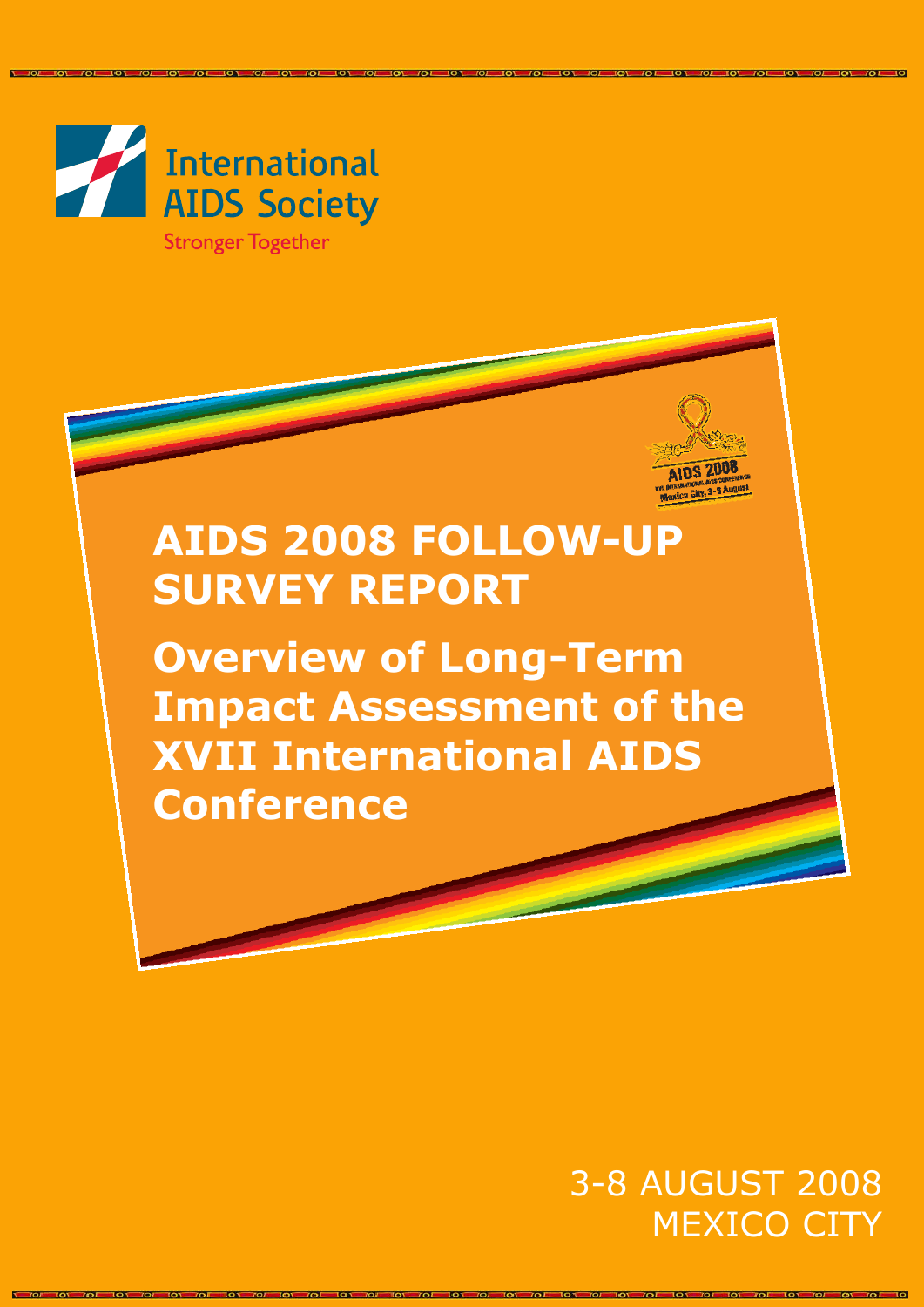© 2010 Copyright International AIDS Society (IAS)

Reproduction, adaptation or translation without prior written permission is prohibited, except as allowed under the copyright laws.

International AIDS Society 71 Avenue Louis Casaï P.O. Box 28 CH 1216 – Cointrin Geneva, Switzerland Tel: +44 22 710 08 00 Fax: +41 22 710 08 99 Email: info@iasociety.org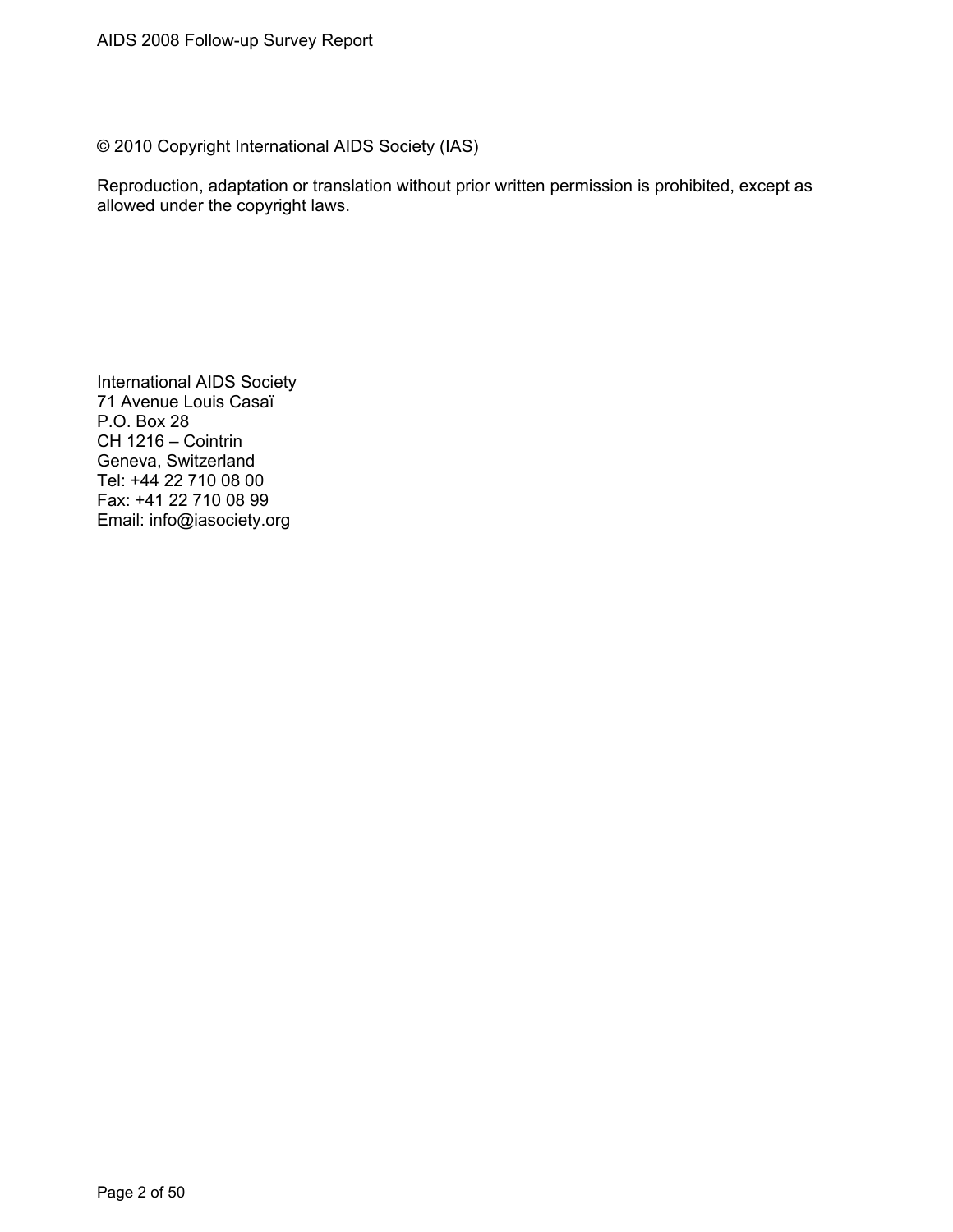# TABLE OF CONTENTS

| 1.                                                                                            |                                                                   |  |  |  |
|-----------------------------------------------------------------------------------------------|-------------------------------------------------------------------|--|--|--|
| 1.1                                                                                           |                                                                   |  |  |  |
| 1.2                                                                                           |                                                                   |  |  |  |
| 1.3                                                                                           |                                                                   |  |  |  |
| 1.4                                                                                           |                                                                   |  |  |  |
| 1.5                                                                                           |                                                                   |  |  |  |
| 1.6                                                                                           |                                                                   |  |  |  |
| 1.7                                                                                           |                                                                   |  |  |  |
| 1.8                                                                                           |                                                                   |  |  |  |
| 1.9                                                                                           |                                                                   |  |  |  |
| 2.                                                                                            |                                                                   |  |  |  |
| 3.                                                                                            |                                                                   |  |  |  |
| 4.                                                                                            |                                                                   |  |  |  |
| 5.                                                                                            |                                                                   |  |  |  |
| 6.                                                                                            |                                                                   |  |  |  |
|                                                                                               |                                                                   |  |  |  |
|                                                                                               | APPENDIX 1 - EXAMPLES OF MAIN BENEFITS GAINED BY DELEGATES AT THE |  |  |  |
|                                                                                               |                                                                   |  |  |  |
| APPENDIX 2 - EXAMPLES OF THE CONFERENCE INFLUENCES ON HIV WORK, POLICIES                      |                                                                   |  |  |  |
|                                                                                               |                                                                   |  |  |  |
| APPENDIX 3 - EXAMPLES OF HOW BENEFITS GAINED AT THE CONFERENCE INFLUENCED                     |                                                                   |  |  |  |
|                                                                                               |                                                                   |  |  |  |
| APPENDIX 4 - EXAMPLES OF HOW BENEFITS GAINED AT THE CONFERENCE INFLUENCED<br>DELEGATES' WORK. |                                                                   |  |  |  |
|                                                                                               |                                                                   |  |  |  |
|                                                                                               |                                                                   |  |  |  |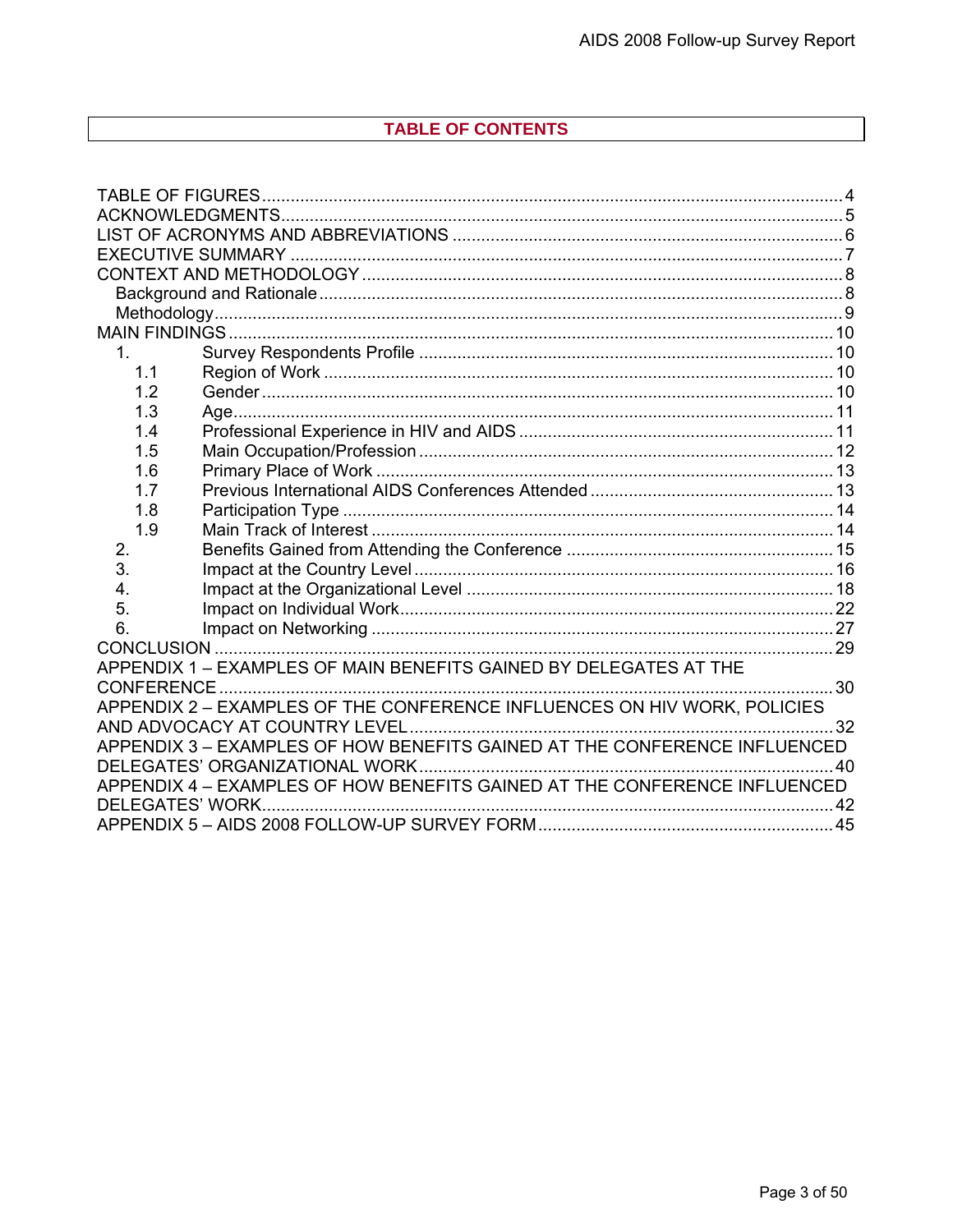# **TABLE OF FIGURES**

<span id="page-3-0"></span>

| Figure 1. Breakdown of Surveyed Delegates by Region (Based on Country of Country of Work)  10 |  |
|-----------------------------------------------------------------------------------------------|--|
|                                                                                               |  |
|                                                                                               |  |
|                                                                                               |  |
| Figure 5. Breakdown of Surveyed Delegates by Main Occupation/Profession 12                    |  |
| Figure 6. Breakdown of Surveyed Delegates by Main Affiliation/Organization13                  |  |
|                                                                                               |  |
|                                                                                               |  |
|                                                                                               |  |
| Figure 10. Main Changes in Organizational HIV Work as a Result of Attending AIDS 2008 19      |  |
| Figure 11. Main Changes in Individual's HIV Work as a Result of Attending AIDS 2008  22       |  |
| Figure 12. Number of People (met at AIDS 2008) that Delegates Stayed in Contact With  27      |  |
|                                                                                               |  |
|                                                                                               |  |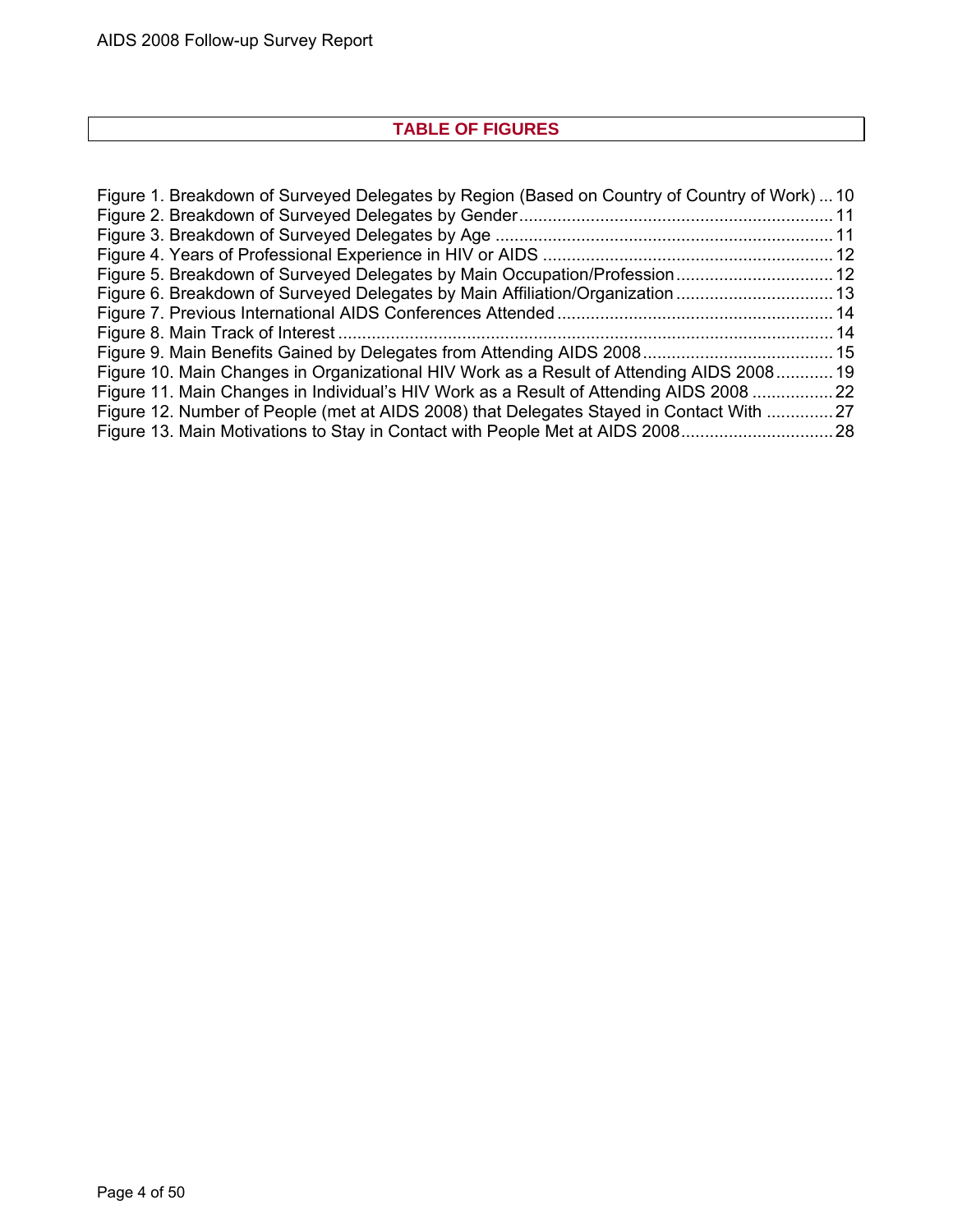# **ACKNOWLEDGMENTS**

<span id="page-4-0"></span>This evaluation was undertaken by:

#### **Laetitia Lienart**

International AIDS Society Evaluation Coordinator, Geneva, Switzerland

# **Marie Renaux**

International AIDS Society Evaluation Assistant, Geneva, Switzerland

Thanks are extended to all AIDS 2008 delegates who completed the online survey.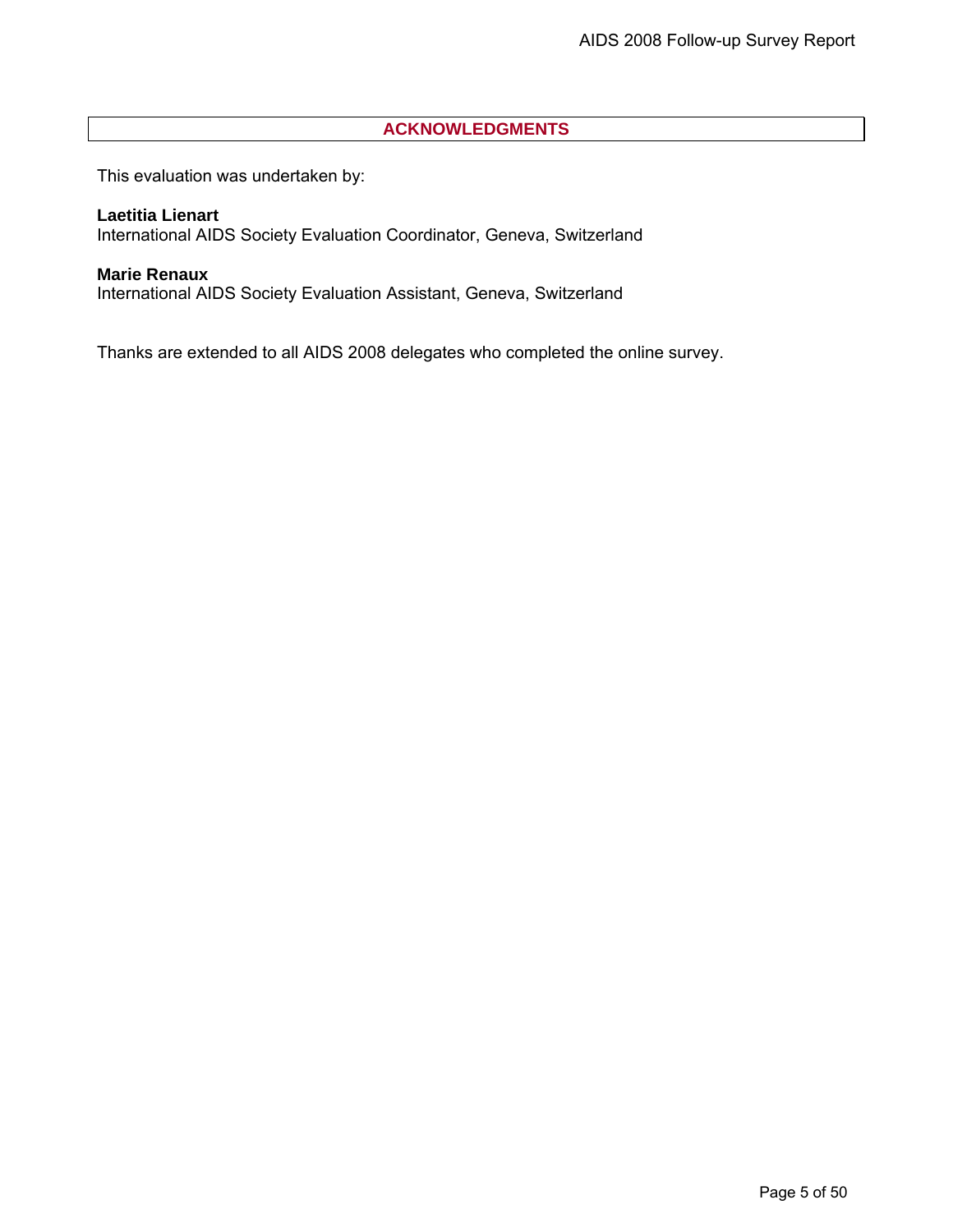# **LIST OF ACRONYMS AND ABBREVIATIONS**

<span id="page-5-0"></span>

| <b>ABC</b>       | Abstinence, Be faithful, use Condoms                                |
|------------------|---------------------------------------------------------------------|
| <b>AIDS 2000</b> | XIII International AIDS Conference (Durban, 2000)                   |
| <b>AIDS 2002</b> | XIV International AIDS Conference (Barcelona, 2002)                 |
| <b>AIDS 2004</b> | XV International AIDS Conference (Bangkok, 2004)                    |
| <b>AIDS 2006</b> | XVI International AIDS Conference (Toronto, 2006)                   |
| <b>AIDS 2008</b> | XVII International AIDS Conference (Mexico, 2008)                   |
| <b>ART</b>       | Antiretroviral therapy                                              |
| <b>ARV</b>       | Antiretroviral                                                      |
| <b>CADRE</b>     | Centre for AIDS Development, Research and Evaluation (South Africa) |
| <b>CSW</b>       | Commercial sex workers                                              |
| <b>GBC</b>       | Global Business Coalition on HIV/AIDS, Tuberculosis and Malaria     |
| <b>GIPA</b>      | Greater involvement of people living with or affected by HIV/AIDS   |
| <b>HAART</b>     | Highly active antiretroviral therapy                                |
| <b>IAC</b>       | <b>International AIDS Conference</b>                                |
| <b>IAS</b>       | <b>International AIDS Society</b>                                   |
| <b>IDU</b>       | Injecting drug user                                                 |
| <b>MSM</b>       | Men who have sex with men                                           |
| <b>NGO</b>       | Non-governmental organization                                       |
| <b>PLHIV</b>     | People living with HIV                                              |
| <b>PMTCT</b>     | Prevention of mother to child transmission                          |
| <b>SANAC</b>     | South African National AIDS Council                                 |
| <b>STI</b>       | Sexually transmitted infection                                      |
| TВ               | <b>Tuberculosis</b>                                                 |
| <b>VCT</b>       | Voluntary counselling and testing                                   |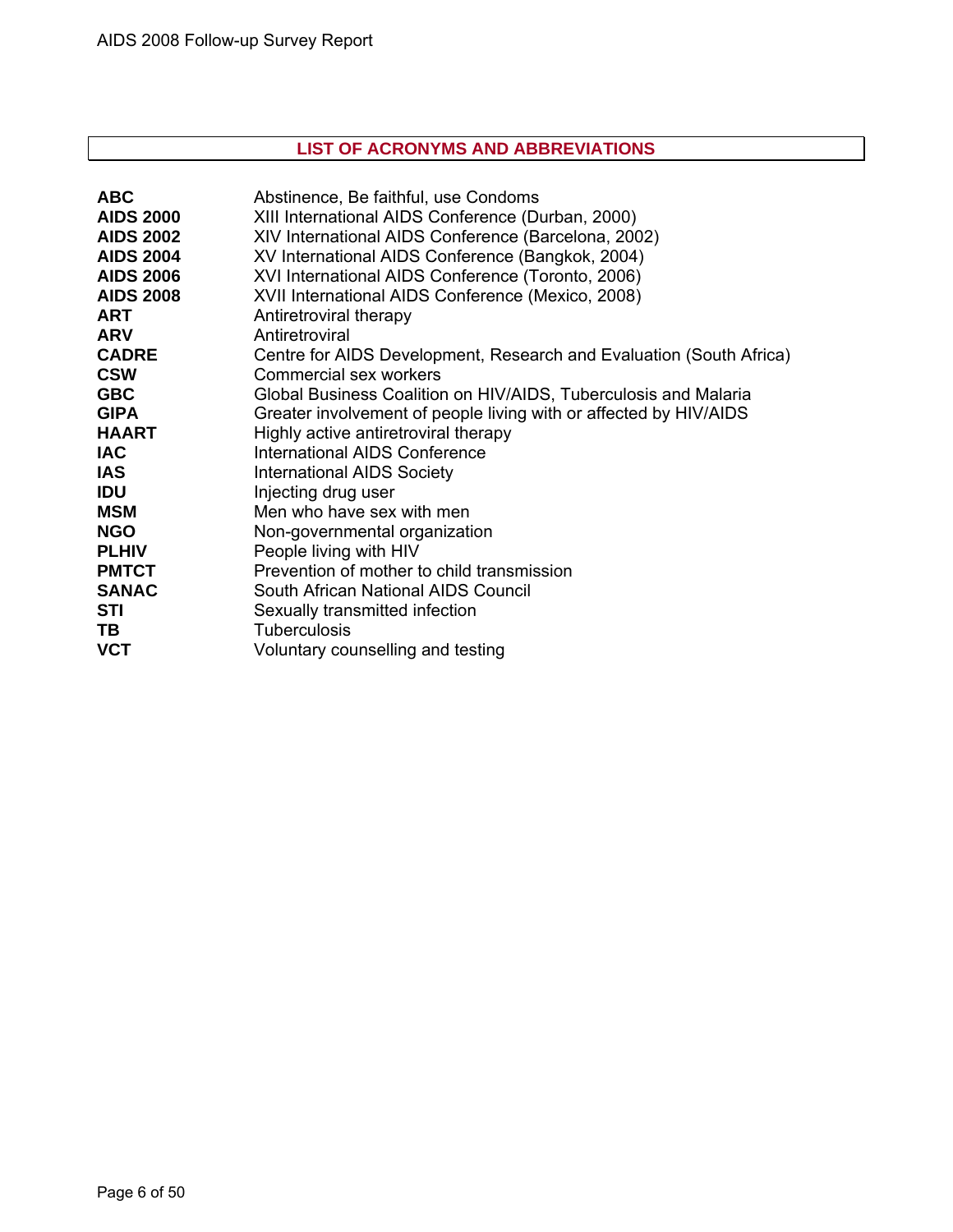# **EXECUTIVE SUMMARY**

<span id="page-6-0"></span>The XVII International AIDS Conference (AIDS 2008) was held in Mexico City, Mexico, from 3 to 8 August 2008, attracting more than 20,000 delegates. A comprehensive evaluation of this conference was conducted after the conference. In order to collect feedback from a wide range of delegates on the medium- to long-term influence of the conference, an online follow-up survey was conducted in January 2010 by the International AIDS Society (IAS) Evaluation Team**. A total of 1,195 AIDS 2008 delegates completed the survey**, the **majority** of which had **over six years of experience in the HIV field** (75%), were **health care workers/social services providers or researchers** (58%), were **attending an International AIDS Conference** (IAC) **for the first time** (55%) and **mainly worked in Latin America and the Caribbean or in sub-Saharan Africa** (54%).

Nearly all surveyed delegates indicated to have gained at least one benefit by attending the conference. **About two-thirds reported to have learnt something new and to have changed some aspects of their work practice** thanks to the new knowledge gained at the conference. Change in work focus/practice was greatest among delegates who worked in sub-Saharan Africa, health care workers/social service providers and policy/administrators. **Almost half of surveyed delegates also reported that AIDS 2008 had directly influenced their organizations' HIV work**, with the remainder stating that the conference had not directly influenced their organizations' HIV work (22%) or that they did not know if it had (29%). The two most frequently noted organizational changes related to knowledge sharing, awareness or advocacy, and to the commencement or expansion of a programme, initiative or research (26% each).

The conference has also had some impact at national level, with **almost four in 10 surveyed delegates being aware of AIDS 2008's influences on HIV work, policies or advocacy in their countries**. The most recurrent reported influences were on policies, protocols and guidelines, access to treatment, prevention, collaboration with civil society and transparency/accountability.

The impact of the conference would probably not have been so significant without the networking opportunities that AIDS 2008 offered to delegates. **The majority of surveyed delegates reported to have had kept in contact with at least one person they met at AIDS 2008** (75%), **mainly to exchange knowledge, lessons learnt and/or suggested solutions** (86%). For the majority of surveyed delegates, **AIDS 2008 was also an important opportunity to strengthen collaboration and networking with existing partners** (86%).

In conclusion, the evaluation demonstrated that AIDS 2008 had a clear impact on delegates' work and on their organizations, and that **the conference influence has extended far beyond those who attended, thanks to networking, collaboration, knowledge sharing and advocacy at all levels**. It proved that far more than being simply a five-day event, the International AIDS Conference is a key forum for those working in HIV and AIDS, reaching thousands of delegates and non-attendees, thus accelerating the national, regional and global response to HIV.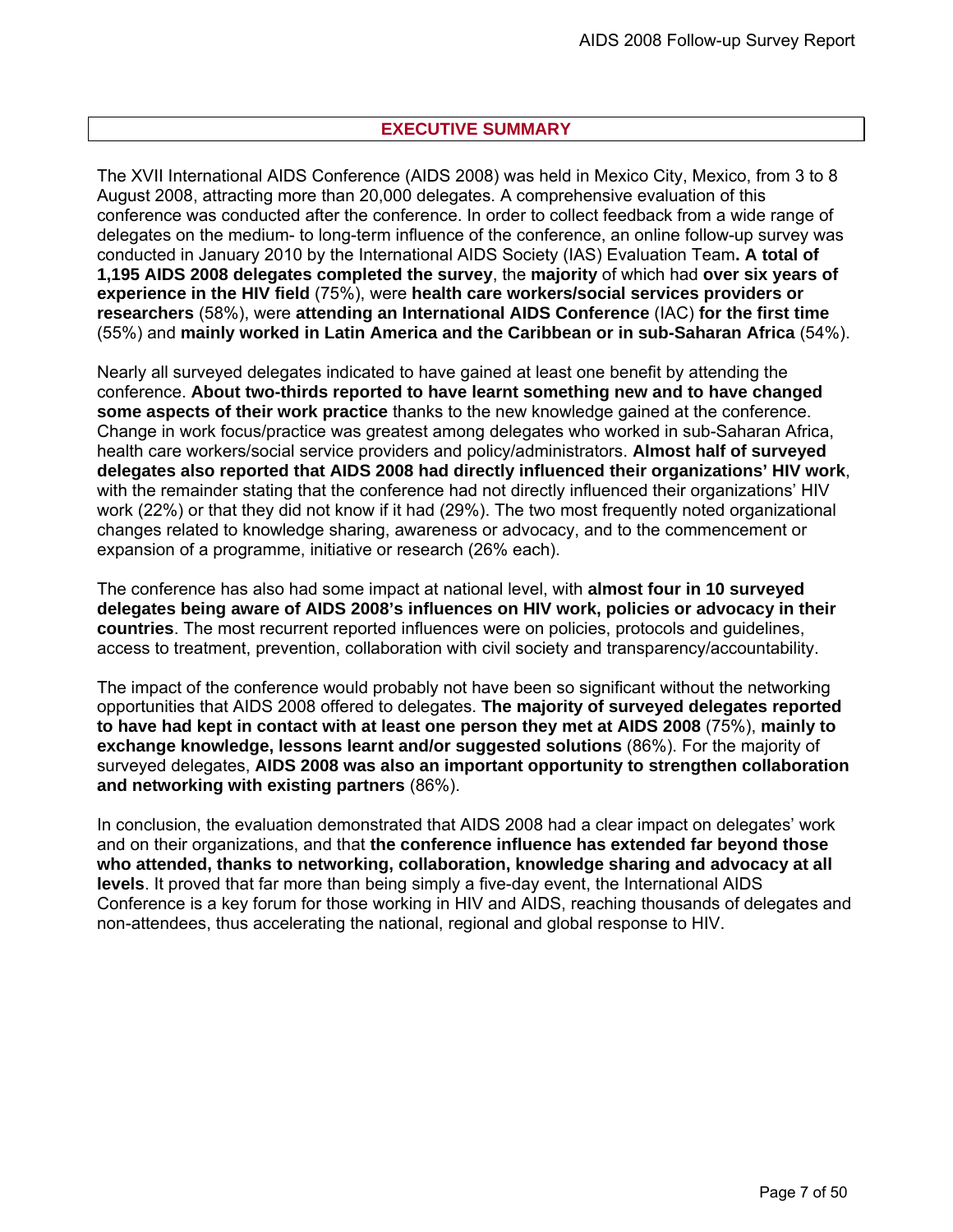#### <span id="page-7-0"></span>**CONTEXT AND METHODOLOGY**

#### **Background and Rationale**

AIDS 2008 was held in Mexico City, Mexico, from 3 to 8 August 2008, attracting more than 20,000 delegates. A comprehensive evaluation of AIDS 2008 was conducted by the IAS Evaluation Team. The leading data collection instrument used was an online survey sent to delegates three weeks after the conference had ended. This survey had a high level of engagement, representing the views of 3,605 delegates, most of whom were first-time attendees. A number of other instruments were used to gather information on specific conference sessions, activities and areas. This included online and paper surveys, as well as face-to-face interviews, administered before, during and after the conference.

The immediate objective of the evaluation was to collect feedback from delegates on the conference programme and support provided by the IAS on site and online. The evaluation also focused on the main benefits gained by delegates and the way that they anticipated using them. It was found that similar to the XVI International AIDS Conference (AIDS 2006), almost 100% of surveyed AIDS 2008 delegates reported that they had gained at least one benefit, with the most frequently reported benefits being new knowledge, and new contacts and/or opportunities for future collaboration. Most respondents anticipated using what they had gained at AIDS 2008 by sharing information with colleagues or peers (87% vs. 60% in 2006), while 56% of respondents (vs. 48% in 2006) intended building capacity within their organizations and/or networks.

All delegates who completed the post-conference online survey were also invited, for the first time, to complete an action plan (a template was provided) to describe actions that they planned to initiate in the six months immediately after AIDS 2008. Each action plan described one objective to be achieved within one year, along with expected results, activities, resources required and risks. In December 2008, delegates returned 150 action plans listing concrete activities aimed primarily at sharing knowledge gained at the conference through training, awareness campaigns and advocacy.

Examples of specific action plans submitted include:

- Supporting the establishment of HIV testing and counselling services in an evangelist church's deanery centres (Malawi).
- Raising awareness of sex workers and people who inject drugs (Dominican Republic).
- Conducting training and awareness activities on HIV prevention among school youth, commercial sex workers, fishing communities and long-distance truck drivers in 10 sub-counties of Busia District (Uganda).

Delegates reported activities targeting a variety of key populations, mainly people living with HIV (PLHIV), women, orphans and vulnerable children, youth, men who have sex with men (MSM), sex workers, migrants and people who inject drugs, as well as stakeholders (health care and social workers, teachers, community leaders). This highlights the conference's reach beyond delegates who attended.

In June 2009, the IAS Evaluation Team emailed all authors of action plan a survey to assess whether the impetus given by the conference translated into actual implementation of the action plans and to describe any difficulties they experienced. Ninety-two delegates from 45 countries, mainly in sub-Saharan Africa (42%) and Latin America (28%), completed the survey.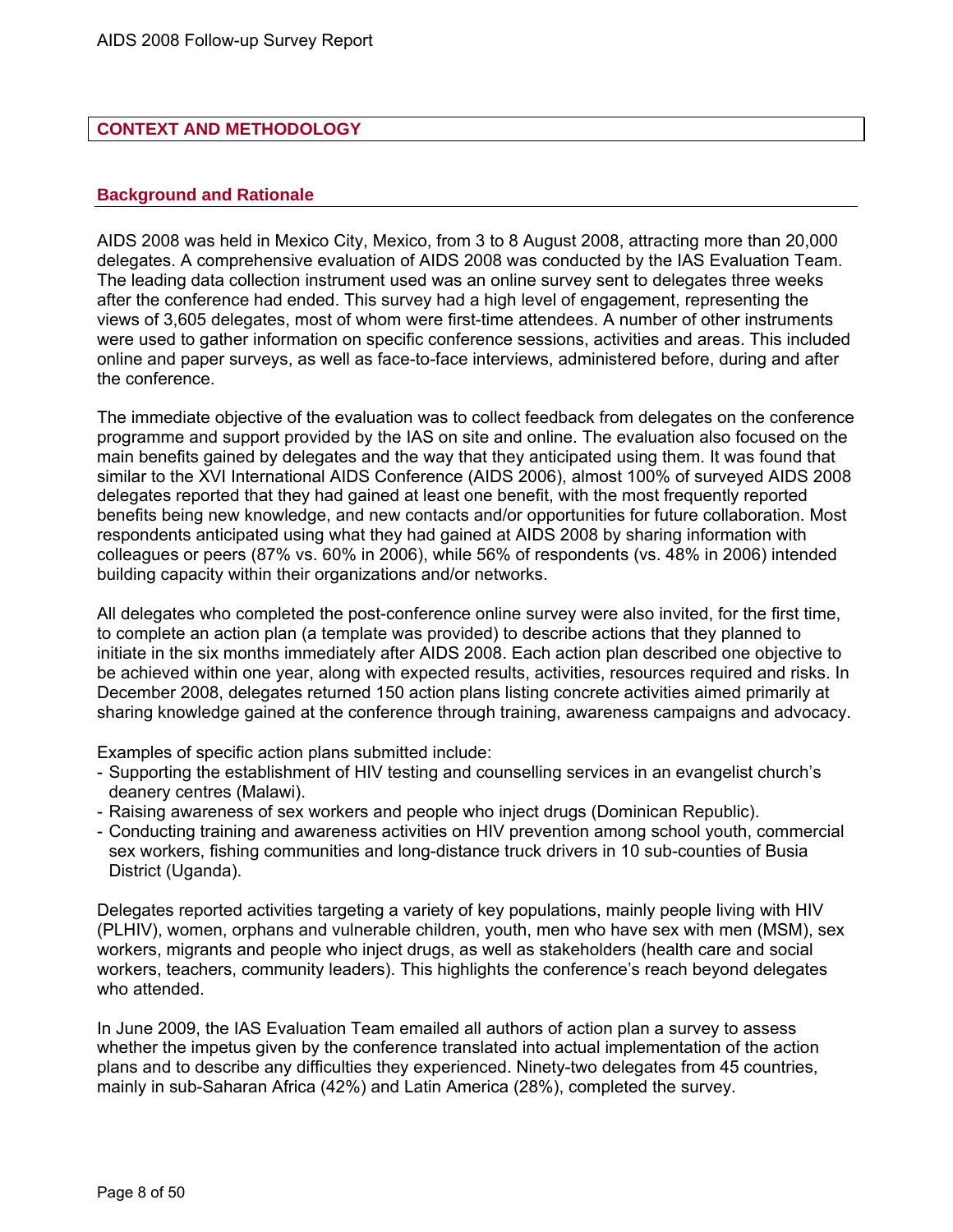<span id="page-8-0"></span>The majority of survey respondents had started implementing their action plans (97%) and reported that they were "very useful" or "useful" (88%). Survey respondents indicated that the benefits of AIDS 2008 that they used most commonly to implement their action plans were new knowledge (82%), new skills (68%), and new contacts (51%). The main constraints faced by delegates in implementing their action plans were difficulties in mobilizing financial and human resources, as well as lack of time.

In January 20[1](#page-8-1)0, the IAS Evaluation Team emailed all AIDS 2008 delegates a follow-up survey<sup>1</sup> in order to supplement findings resulting from the action planning process and to collect feedback from a wide range of delegates on the medium- to long-term influence of the conference. Of the 7,700 survey invitation emails sent out,<sup>[2](#page-8-2)</sup> 747 were returned as undeliverable and 63 delegates opted out because they had been unable to come to the conference. After one reminder, sent about 10 days after the survey was launched, a total of 1,195 survey forms were completed, resulting in a **response rate of 17%.** Of this total, 3% were only partially completed.

This approach allowed the surveying of a greater number of delegates compared with the methodology used for previous conferences, which consisted of interviewing about 50 delegates during the following conference: AIDS 2006 delegates who had also attended the XV International AIDS Conference (AIDS 2004) were randomly approached at AIDS 2006 and invited to complete a face-to-face interview focusing on the impact of AIDS 2004.

#### **Methodology**

 $\overline{a}$ 

The online survey was sent to all delegates with an email address and remained active for two weeks. The survey was only available in English and contained 19 questions, including five openended ones to give respondents the opportunity to fully articulate their opinion.

The online survey was created and administered using [Cvent, Inc.,](http://www.cvent.com/) a web survey programme.

Data analysis was conducted using statistical analysis software that included frequencies and cross-tabulations for closed questions. Total numbers vary in some instances because nonresponses were excluded from valid data. Statistical comparisons, including chi-square, were employed in the analysis of the data, although for clarity, the details of these are not included in this report. Where the term, "significant", is used in the report, differences have been found with a probability of, at most, 0.05. The information collected was triangulated and cross-checked to illuminate similarities and differences in the perspectives offered and to highlight key issues. $3$ 

<sup>1</sup> A copy of the survey form is available in Appendix 5.

<span id="page-8-2"></span><span id="page-8-1"></span><sup>&</sup>lt;sup>2</sup> Email addresses were not available for delegates registered as part of a group.

<span id="page-8-3"></span><sup>&</sup>lt;sup>3</sup> Parlett M & Hamilton D (1976). Evaluation as illumination: a new approach to the study of innovatory programs. In Glass GV (Ed.) *Evaluation Studies Review Annual.* Sage: Beverley Hills, CA.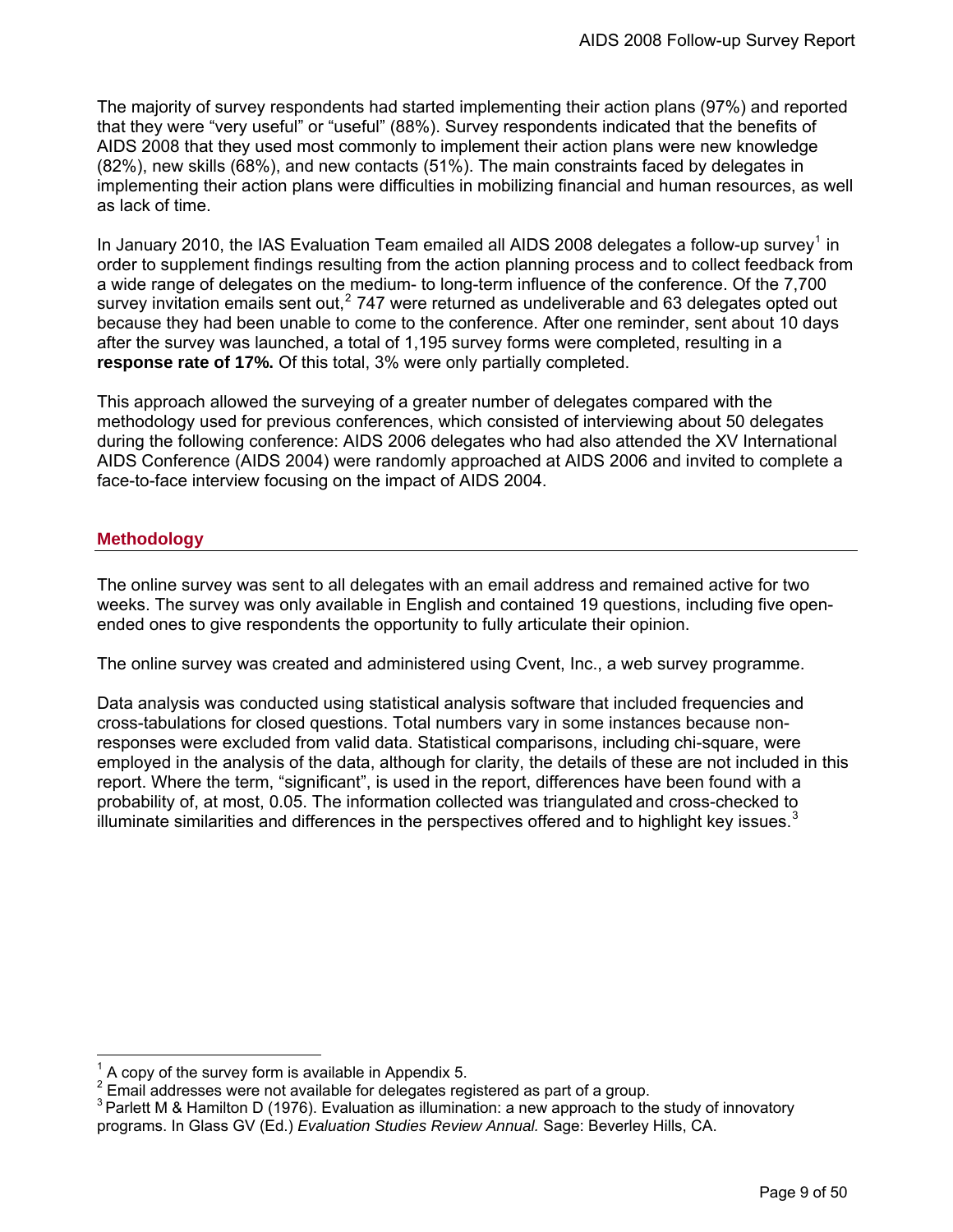#### <span id="page-9-0"></span>**MAIN FINDINGS**

#### **1. Survey Respondents Profile**

The survey sample was representative of the overall delegate population unless otherwise stated in the report.

#### *1.1 Region of Work*

The largest number of survey respondents reported that they worked mainly in Latin America and the Caribbean and in sub-Saharan Africa (see Figure 1).



Comparisons with the delegate population showed that survey respondents working in sub-Saharan Africa were over represented in the survey sample, while those working in North America (i.e., Canada and the USA) were under represented.

#### *1.2 Gender*

Similar to the trend observed in the delegate population, the proportion of female to male surveyed delegates was almost equal (see Figure 2).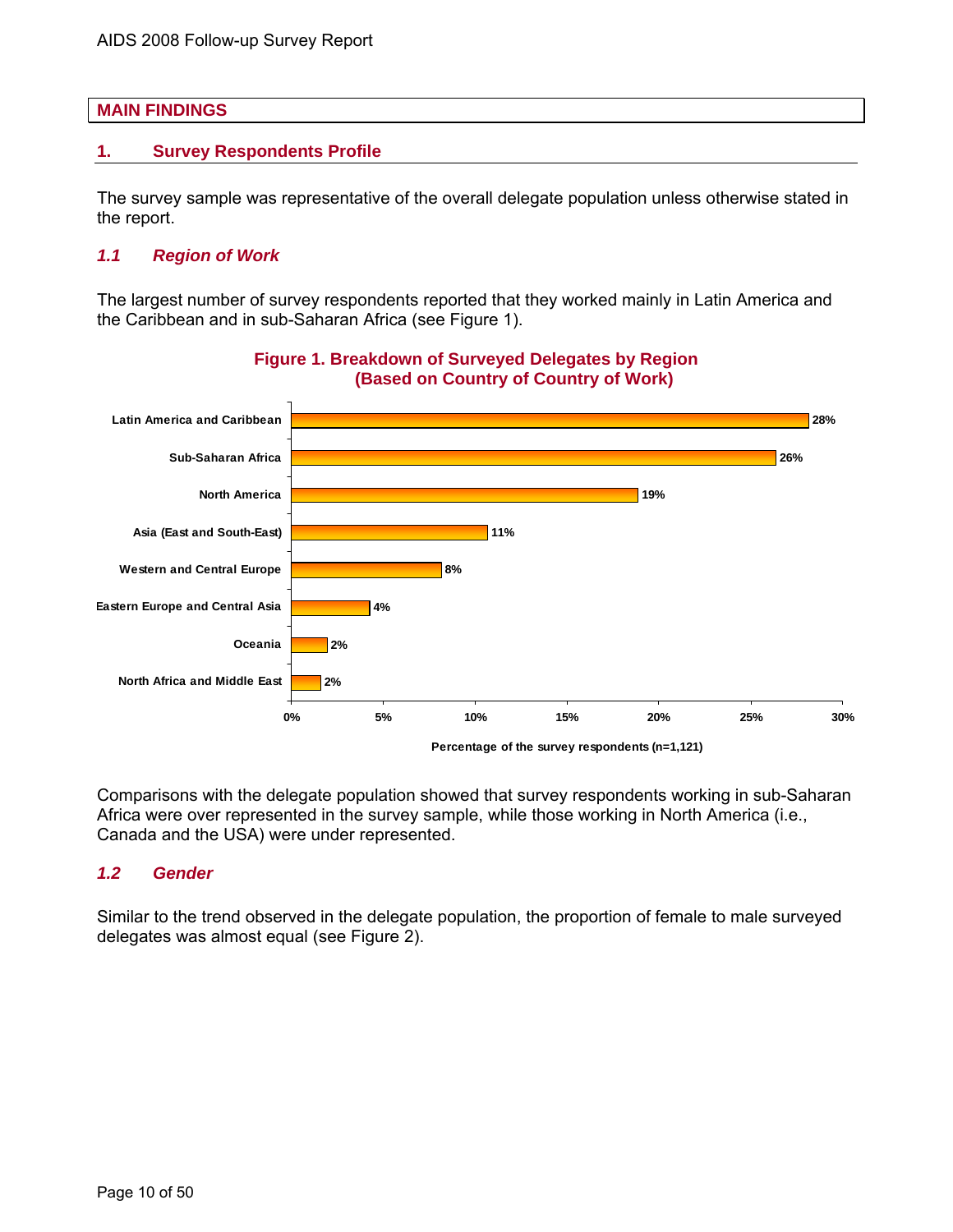<span id="page-10-0"></span>

**Figure 2. Breakdown of Surveyed Delegates by Gender** 

# *1.3 Age*

The majority of surveyed delegates were over 40 years of age (56%). Thirty-seven percent were between 26 and 40 years of age, and just 6% were under 26 years of age (see Figure 3).



**Figure 3. Breakdown of Surveyed Delegates by Age** 

# *1.4 Professional Experience in HIV and AIDS*

Of the 1,148 survey respondents who specified the number of years that they had been working in the HIV field (full or part time), 75% had over six years of experience in the HIV field, 22% had between two and five years and 4% had less than two years of experience (see Figure 4).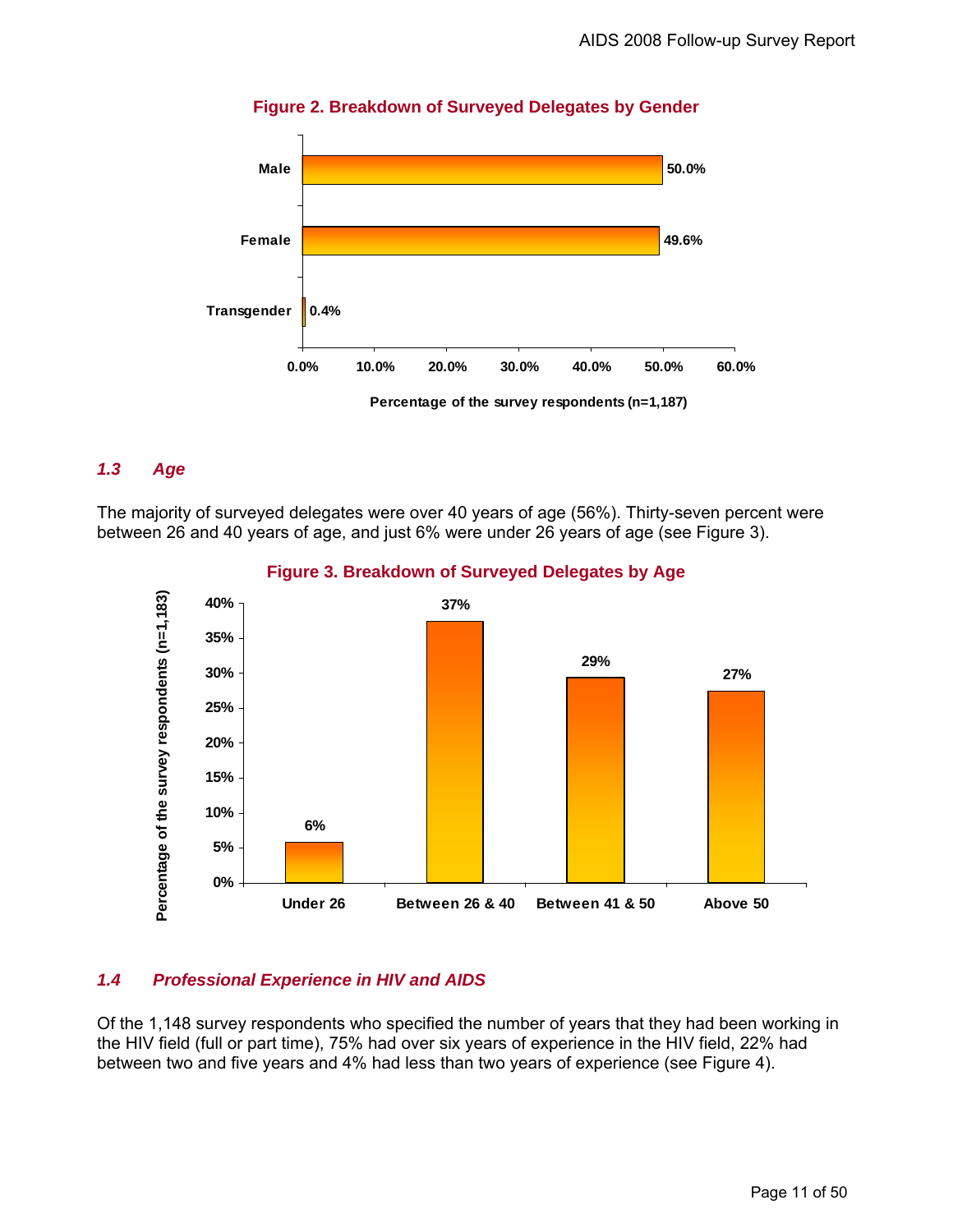<span id="page-11-0"></span>

**Figure 4. Years of Professional Experience in HIV or AIDS** 

# *1.5 Main Occupation/Profession*

Similar to the trend observed in the delegate population, health care workers/social services providers and researchers were the most represented professions among surveyed delegates (see Figure 5).



**Figure 5. Breakdown of Surveyed Delegates by Main Occupation/Profession** 

Comparisons with the delegate population showed that respondents who identified themselves as researchers were over represented in the survey sample, while media representatives were under represented. This trend was also observed in the post-conference online survey administered in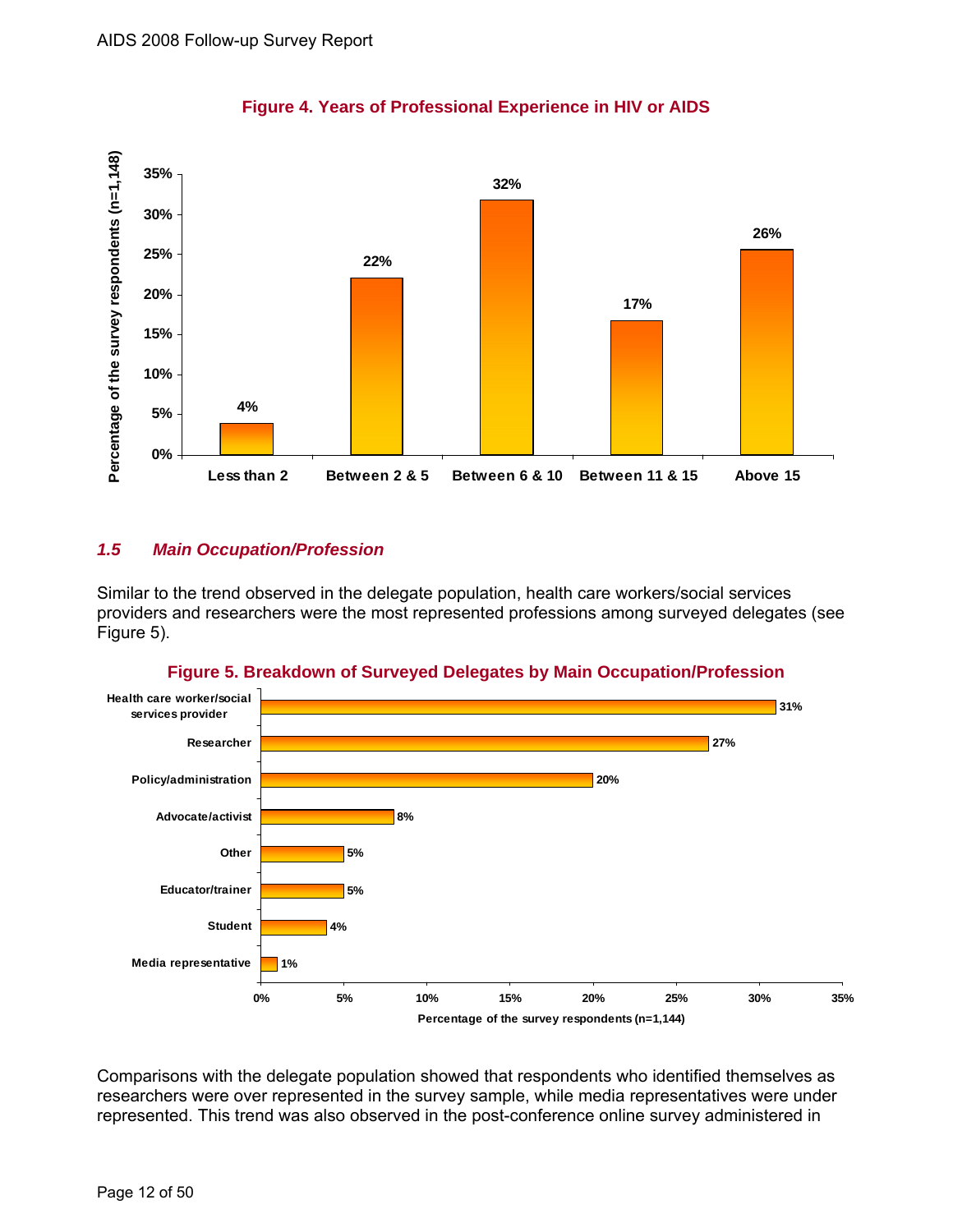<span id="page-12-0"></span>August 2008 (researchers represented 21% of survey respondents vs. 15% of the delegate population, and media representatives represented 5% of survey respondents vs. 17% of the delegate population).

#### *1.6 Primary Place of Work*

Similar to the trend observed in the delegate population, the majority of survey respondents reported that they worked in the academic sector and in NGOs (see Figure 6).

#### **Figure 6. Breakdown of Surveyed Delegates by Main Affiliation/Organization**



Comparisons with the delegate population showed that respondents whose main affiliations/organizations were networks of PLHIV and grassroots community-based organizations were over represented in the survey sample.

# *1.7 Previous International AIDS Conferences Attended*

Similar to the trend observed in the population of delegates, the majority of surveyed delegates were attending an International AIDS Conference (IAC) for the first time (55% vs. 45% who had attended at least one IAC before AIDS 2008). Of those who had attended a previous IAC, 74% attended AIDS 2006, 45% attended AIDS 2004, 38% attended AIDS 2002, and 25% attended AIDS 2000 (see Figure 7).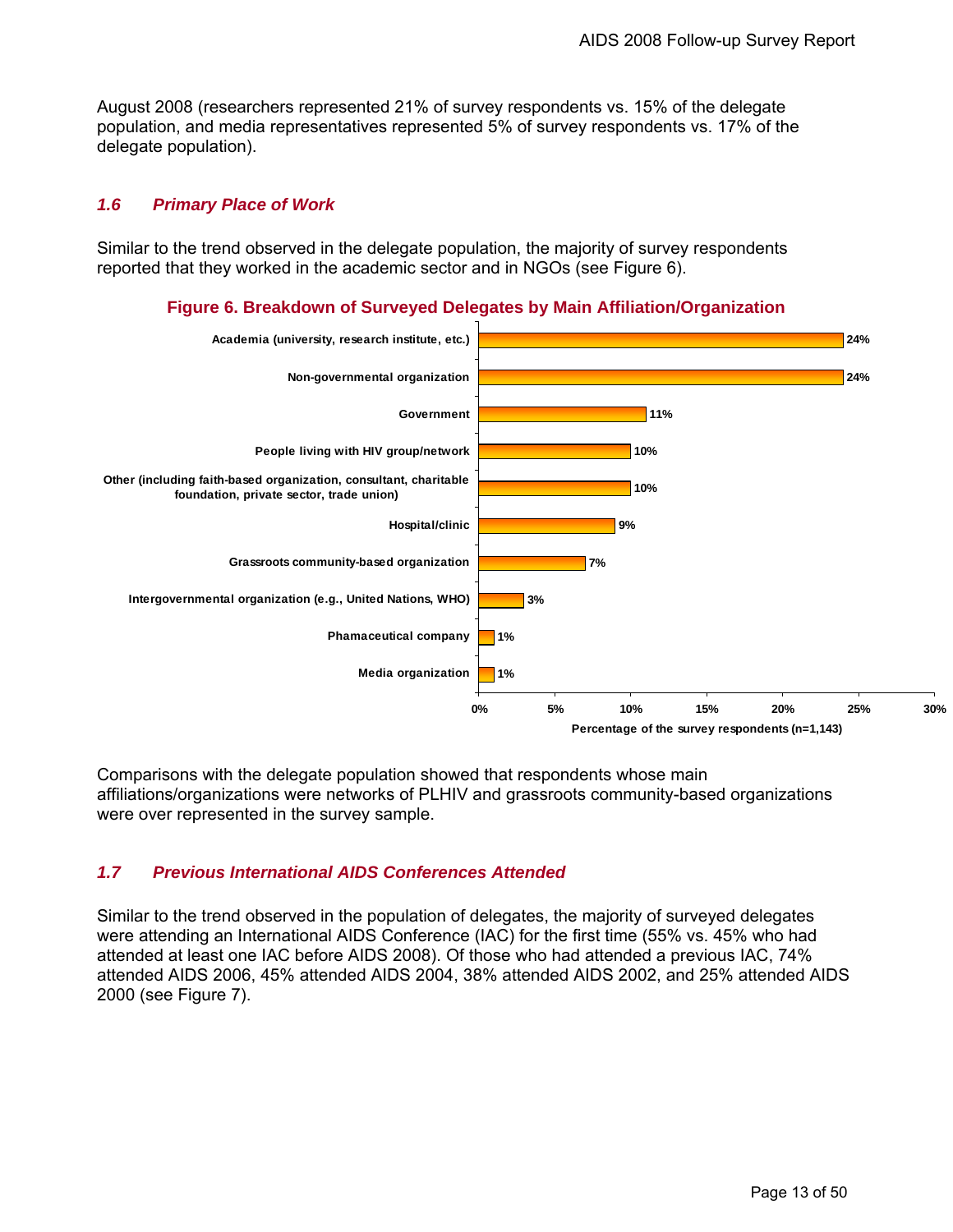<span id="page-13-0"></span>

# **Figure 7. Previous International AIDS Conferences Attended**

# *1.8 Participation Type*

Among survey respondents, 216 were scholarship recipients (vs. 688 in the population of delegates who were emailed the follow-up survey) and 155 were speakers (vs. 798 in the population of delegates who were emailed the follow-up survey).

# *1.9 Main Track of Interest*

Surveyed delegates were asked what their main track of interest was at AIDS 2008 (defined as the track in which they attended most sessions). As shown in Figure 8, Track D was the first choice (31%), with Track C receiving the second-highest ranking (28%).



# **Figure 8. Main Track of Interest**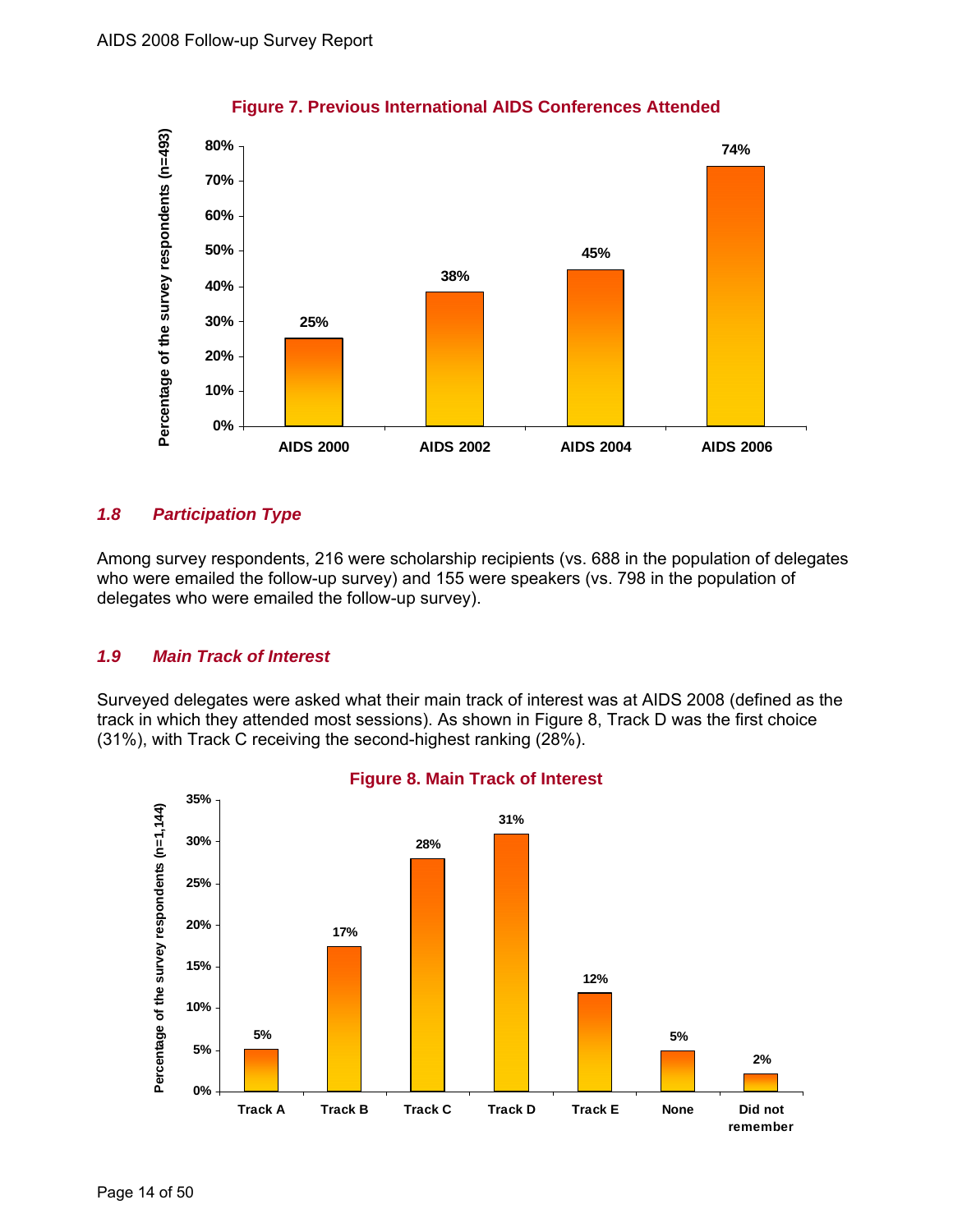<span id="page-14-0"></span>Comparisons with responses to the post-conference online survey, administered in August 2008, showed that although Track A and E were also selected by markedly fewer respondents, in that survey, Track B was the first choice (27%), followed by Track C (25%) and Track D (22%).

# **2. Benefits Gained from Attending the Conference**

*"The conference helped me to learn new strategies for prevention."* (counsellor, Peru)

*"It was an excellent opportunity to meet other PLHIV activists from around the world."* (peer educator, United Kingdom)

Surveyed delegates were asked to identify the most important benefits they had gained from attending AIDS 2008. Of the 1,066 delegates who answered the question, 1,044 provided clear and relevant responses. Almost all respondents reported gaining at least one benefit. As shown in Figure 9, **new knowledge** was selected by almost two-thirds of respondents. New contacts/opportunities for future collaboration was the second benefit most frequently identified by respondents**.** 

**Figure 9. Main Benefits Gained by Delegates from Attending AIDS 2008[4](#page-14-1)**



A sample of concrete examples (verbatim responses) illustrating each theme is available in Appendix 1.

<span id="page-14-1"></span> 4 Total exceeds 100% because respondents were able to select all answers that applied.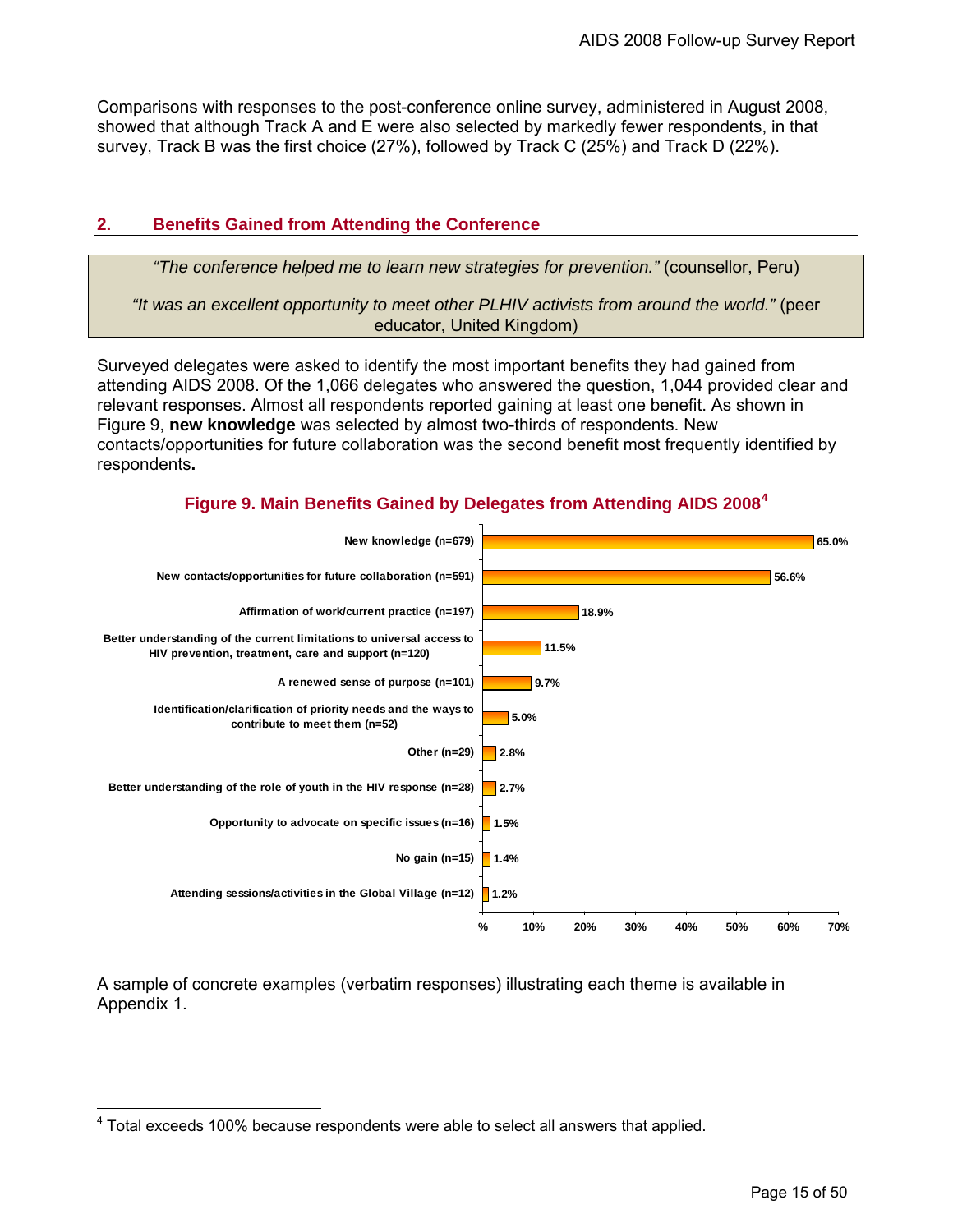<span id="page-15-0"></span>When this question was analyzed looking for differences in response trends, the following was found:

#### **Group more likely to have gained a renewed sense of purpose**

**→** Scholarship recipients (13.4%) compared with non-scholarship recipients (7.4%, p<0.05).

*"I renew my sense of supporting the PLHIV in my country."* (activist, Peru)

*"I renewed sense of purpose and optimism regarding people working worldwide to help fight the epidemic."* (physician, United States)

#### **Groups more likely to have gained new contacts and/or opportunities for future collaboration**

- $\rightarrow$  Advocates/activists and policy/administrators (61.5% and 60.2%, respectively) compared with other well-represented professions<sup>[5](#page-15-1)</sup> (46.4% of health care workers/social service providers and 44.8% of researchers, p<0.05).
- → Respondents whose main affiliations/organizations were **NGOs, PLHIV groups/networks, grassroots community-based organizations and government/governmental organizations** (62.4%, 58.0%, 56.6% and 51.5%, respectively) compared with those working in other well-represented affiliation/organization types $^6$  $^6$  (41.6% in academia and 36.1% in hospitals/clinics,  $p<0.05$ ).

*"I have gained new partnerships with other existing PLHIV networks and individuals from around the world."* (advocate/activist, Caribbean)

No other statistically significant correlation was found between the respondents' likelihood to have gained one of the top five benefits (i.e., the top five rows in Figure 9) and the following respondent attributes: main region of work, number of years worked in HIV, previous IAC attendance, age and gender (p>0.05).

#### **3. Impact at the Country Level**

*"During the conference, there was a lot of discussion on the side effects of D4T with many people advocating its withdrawal from the regimen. In Uganda now, D4T has been withdrawn and substituted with AZT."* (delegate working in Uganda)

Surveyed delegates were asked their views as to whether AIDS 2008 had influenced HIV work, policies or advocacy in their countries. Of 1,160 respondents, almost four in 10 replied positively (39%). The remainder indicated that they were not aware of any influence (20%) or did not know of any (41%).

 $\overline{a}$ 

<span id="page-15-1"></span><sup>&</sup>lt;sup>5</sup> Well-represented professions were defined as professions represented by at least 80 survey respondents.<br><sup>6</sup> Well-represented offiliations/ergenizations were defined as effiliations/ergenizations represented by at leas  $6$  Well-represented affiliations/organizations were defined as affiliations/organizations represented by at least

<span id="page-15-2"></span><sup>80</sup> survey respondents.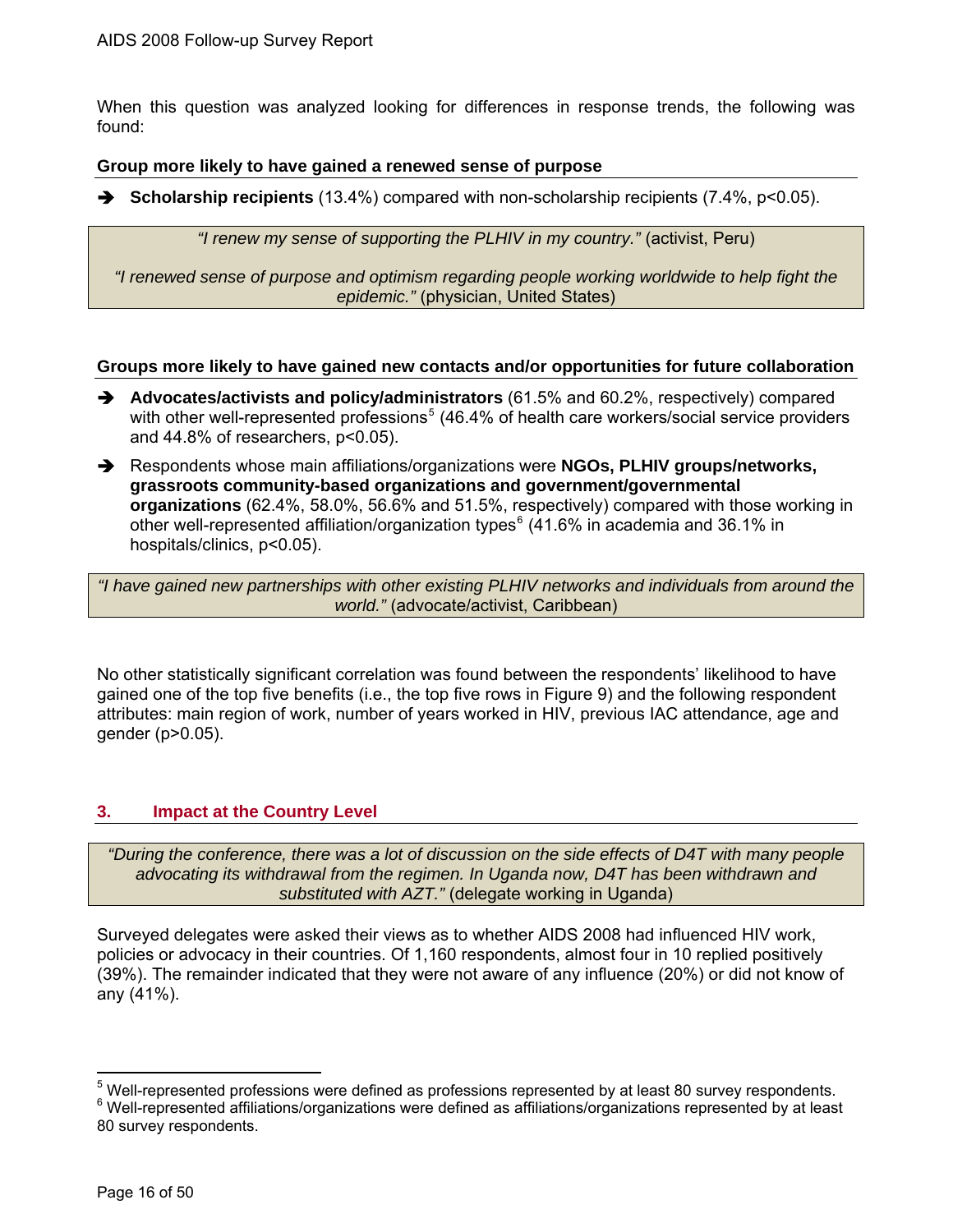No statistically significant correlation was found between delegates' responses and the following attributes: main region of work, main profession/occupation, main affiliation/organization, and main track of interest (p>0.05).

Respondents who were aware of any influence at national level were invited to give examples. The most recurrent themes were: the review of national policies,<sup>[7](#page-16-0)</sup> treatment protocols and/or guidelines; better access to HIV treatment (including a reduction of ARV prices); increased awareness and/or engagement of national leaders, including policy makers; increased focus on prevention; increased collaboration between civil society and key partners, including national governments; increased advocacy related to HIV prevention, treatment and elimination of discrimination; and increased transparency/accountability.

 *"During the conference, there was a lot of discussion on the side effects of D4T with many people advocating its withdrawal from the regimen. In Uganda now, D4T has been withdrawn and substituted with AZT."* (delegate working in Uganda)

*"Free access to ARVs, more ARV centres opened, talk on decriminalization of PLHIV in the parliamentary sessions."* (delegate working in Cameroon)

*"The National AIDS Commission adopted some of the lessons learnt during the conference, such as advocating for the circumcision process in the hospitals and in the community as a method to eliminate infection."* (delegate working in Lesotho)

*"Civil society was more involved in the preparation of National HIV Strategic Plan 2009-2012."* (delegate working in Rwanda)

*"I think some pressure has been put on our government to come up with a policy for male circumcision scale up in the country and ... a draft was released after the conference which covered some of the issues discussed at the conference."* (delegate working in South Africa)

*"Change in government strategies, ways and activities in fighting against AIDS."* (delegate working in Tanzania)

*"Influenced the government in drafting the policies related to HIV work and enhanced the government-NGO collaboration."* (delegate working in China)

*"Some policies have been changed following the AIDS Conference, such as PMTCT, Strengthening Key Populations, etc."* (delegate working in Indonesia)

*"Today Colombia has a great discussion about a generic pharmaceutical product, this discussion begun during the Mexico conference."* (delegate working in Colombia)

*"The conference helped to reduce the antiretroviral prices in Mexico."* (delegate working in Mexico)

*"The lifting of the US immigration ban was fostered by the publicity and awareness raised at the conference."* (delegate working in USA)

*"The sharp critics that Swedish criminal law got at the conference were sure a ringing bell for many*  of us. That has influenced our advocacy for a change in Swedish criminal law." (delegate working in Sweden)

<span id="page-16-0"></span>The lifting of travel restrictions on PLHIV in the USA was mentioned by nine surveyed delegates.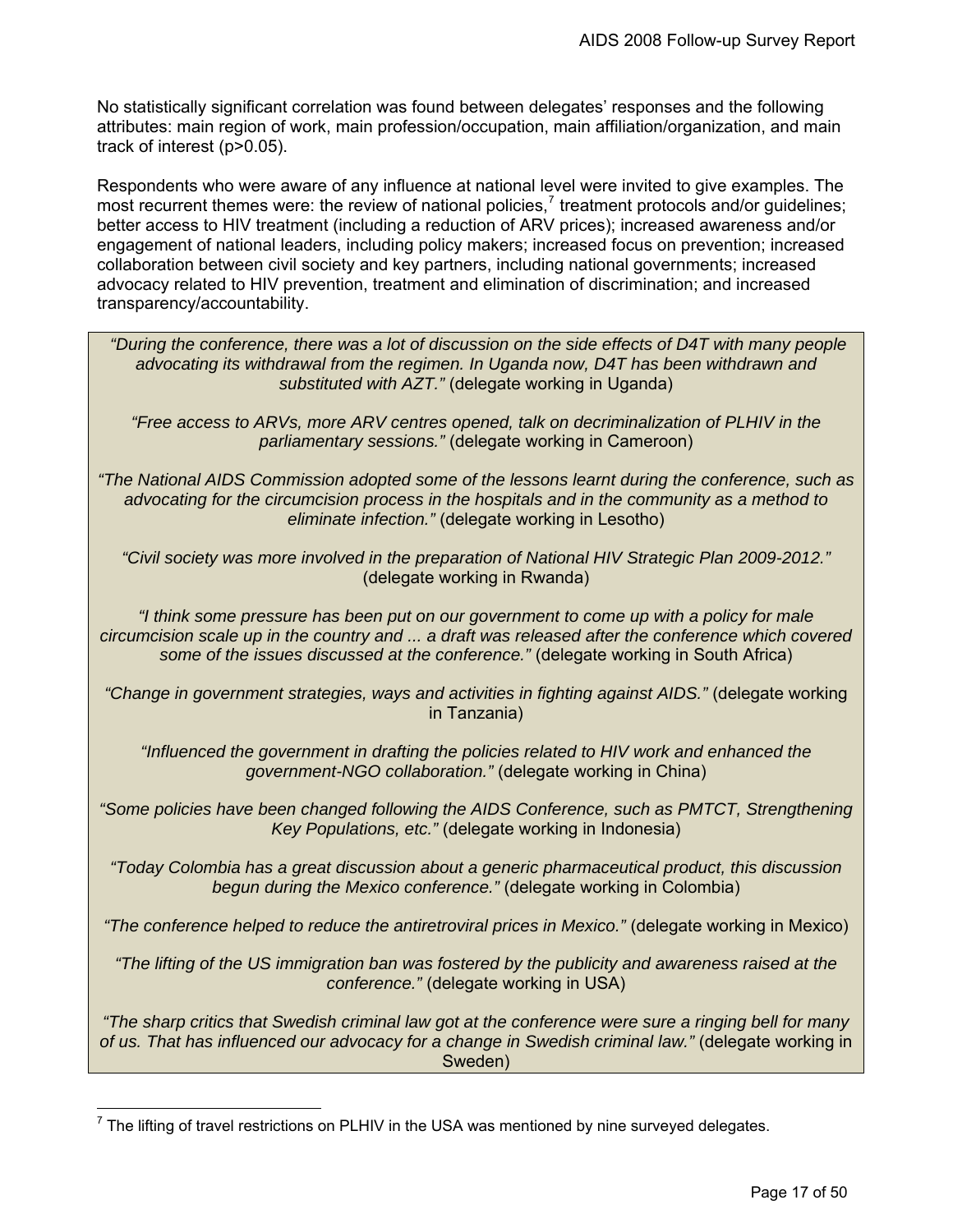<span id="page-17-0"></span>It should be highlighted that impacts at country level were reported from a range of countries across the globe. A sample of concrete examples (verbatim responses) is available for each main region in Appendix 2.

#### **4. Impact at the Organizational Level**

 *"My organization used to offer services only to adults, but following my interactions with other organizations during AIDS 2008, we have started to focus on children."* (community health worker, Zimbabwe)

"We revisited our strategic plan in order to incorporate new ideals gained during the conference." (social worker, Tanzania)

*"It has helped to start new projects related to HIV drug resistance surveillance and on HIV/TB."*  (physician, India)

Surveyed delegates were asked if AIDS 2008 had directly influenced their organizations' HIV work. Of 1,157 respondents, almost half (49%) reported that this had been the case. The remainder stated that the conference had not directly influenced their organizations' HIV work (22%) or that they did not know (29%).

Respondents who reported that this had been the case were invited to give examples. A total of 478 delegates provided clear and relevant examples, which were categorized within eight main themes. As shown in Figure 10, the most frequently noted organizational changes that resulted from respondents' participation in AIDS 2008 were a contribution to knowledge sharing, awareness campaigns or advocacy work, and the commencement or expansion of a programme, initiative or research. Networking and the improvement or work practices and/or management were also identified, each by almost one-fifth of survey respondents.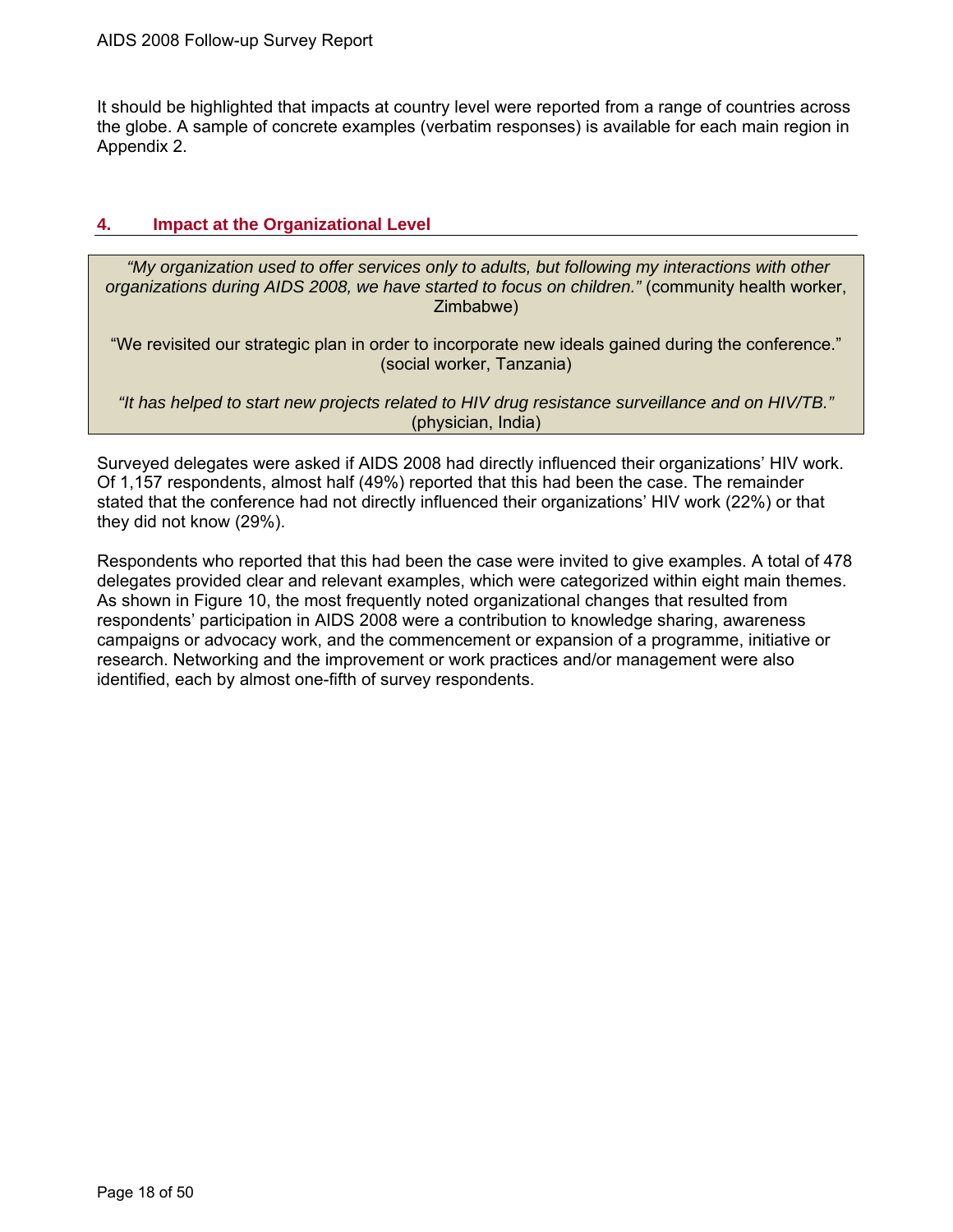<span id="page-18-0"></span>

# **Figure 10. Main Changes in Organizational HIV Work as a Result of Attending AIDS 2008[8](#page-18-1)**

An overview of changes and/or influences at the organizational level covered under each theme is provided here:

• Contribution to knowledge sharing, awareness campaigns and/or advocacy work. This takes place through: dissemination of information gained at the conference through, among other things, organization/facilitation of workshops/training; meetings; dissemination of conference materials; development or updating of materials (e.g., manuals, guides and training curricula); production of papers and/or statements; and development of messages.

*"A stronger advocacy and communication strategy has been set up to disseminate the institution's position papers and policy guidelines."* (policy/programme analyst, Brazil)

*"Knowledge shared at AIDS 2008 on strategies was used on delivering HIV prevention messages."* (nurse, sub-Saharan Africa)

• Commencement or expansion/enhancement of programme, initiative or research. This includes: launch of new projects and initiatives; creation of structures and/or organizations; design of tools; development of HIV drugs; scale up of programmes from local to national level; influence on existing research or stimulation of new research; more outreach; and more funding for HIV-related projects.

*"We started programmes that focus on prisoners, MSM, and sex workers."* (policy researcher, Kenya)

*"It was a landmark for the beginning of an HIV clinic in my hospital."* (physician, Mexico)

<span id="page-18-1"></span>entity and the mannimorrous constants the measure of the measurem and the measurem of that seplied. That applied a state of that applied.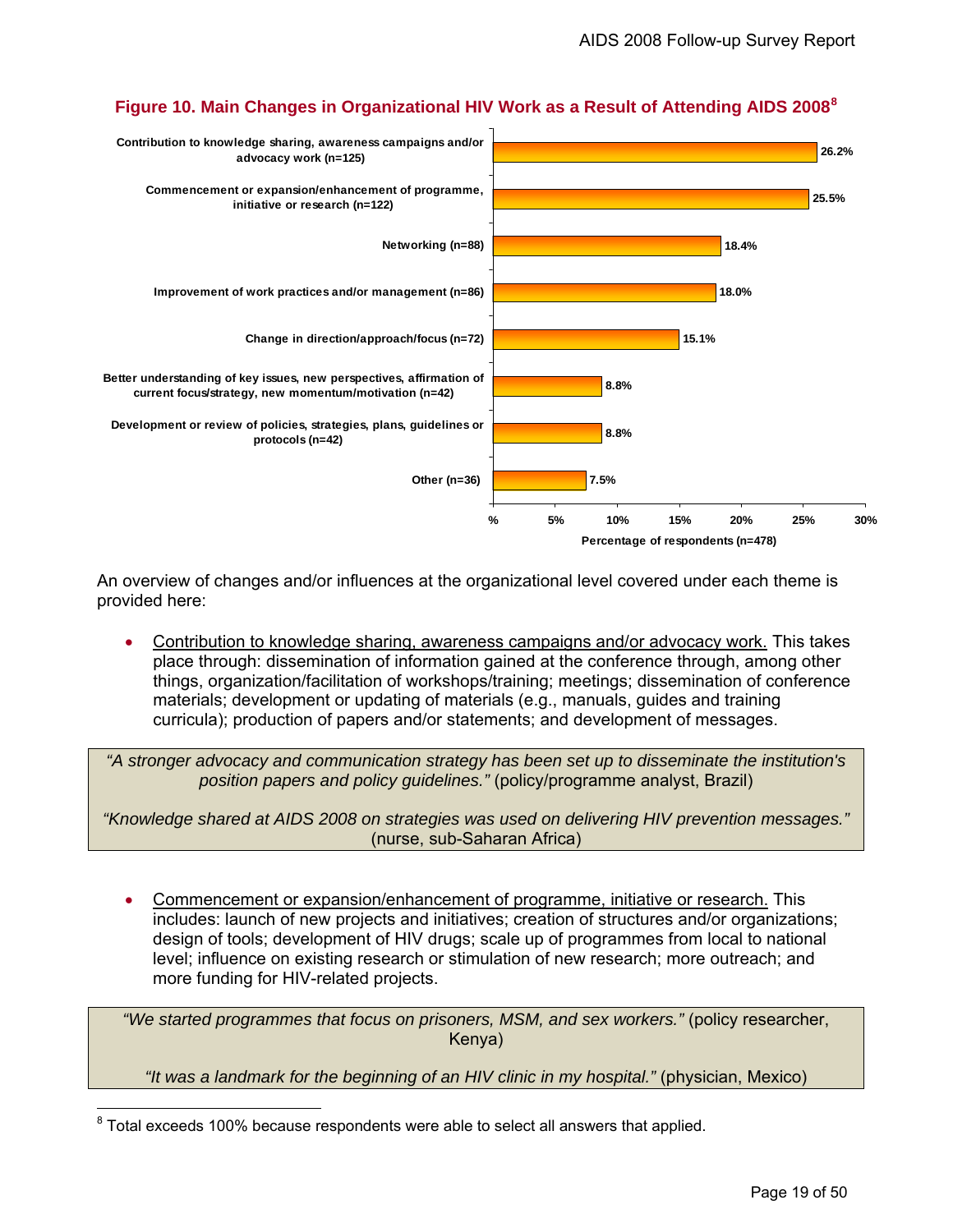Networking. This includes: creation of new partnerships or strengthening of existing collaborations, thanks to contacts met at the conference.

 *"The conference helped us make contact with and attract new donors, as well as new members, to our organization."* (student, sub-Saharan Africa)

*"It has created a greater interaction with researchers and scholars on social sciences and legal issues, which assists the work."* (lawyer, India)

• Improvement of work practices and/or management. This includes: improvement of skills and work practices (e.g., earlier treatment, better medical treatments, better psychological interventions, involvement of more stakeholders, better communication on sexuality, and HIV prevention) and/or management (including monitoring and evaluation, writing proposals for donors, and better accountability through reporting) through implementation of knowledge and/or skills gained at AIDS 2008, resulting in improved quality of services delivered.

*"This was helpful in better implementing the surveillance in our setting."* (epidemiologist, Pakistan)

*"We have improved the procedure to communicate the information to our community."* (activist, Chile)

• Change in direction, approach and/or focus. This takes place through: change in work direction or approach (e.g., shift to provision and scale up of testing and counselling); and increased attention to or new focus on a key population (e.g., PLHIV, women, children, orphans, MSM, migrant workers, sex workers, prisoners, people who inject drugs, TB/HIV co-infected patients, and minority groups), a specific region and/or an area of intervention (e.g., prevention, care and support, early infant diagnosis, testing and counselling, public health systems strengthening, and micro-finance assistance for women).

 *"We changed the approaches used in prevention and treatment of HIV/AIDS."* (policy researcher, Kenya)

*"We have expanded some HIV/AIDS intervention, especially in reproductive health."* (manager/director, Tanzania)

• Better understanding of key issues, new perspectives, affirmation of current focus/strategy, and new momentum/motivation. This includes: gaining of new knowledge and experience; better understanding of key challenges and solutions; new perspectives on work and research; evidence that the organization is doing the right thing; and new energy and enthusiasm among the organization's staff.

*"The conference gave us strength and motivation to continue our work."* (policy/administration, Sri Lanka)

*"Some reports about implementation of isoniasid preventive programmes for HIV-positive patients in African countries convinced me that it was the right decision to implement TB preventive project in our activity."* (health care worker/social services provider, Russia)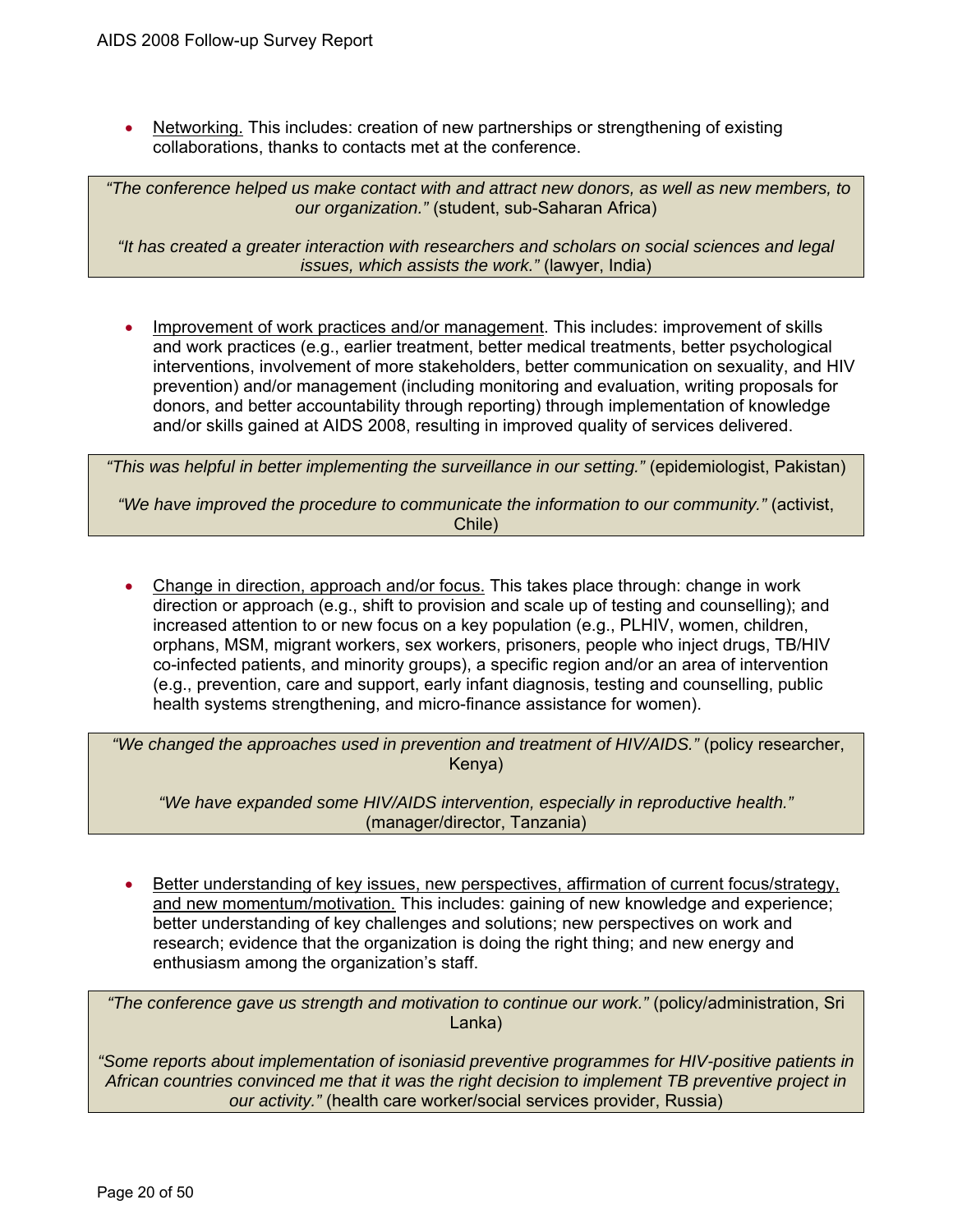• Development or review of policies, strategies, plans, guidelines or protocols. This includes: development, review or updating of policies (e.g., legislative and policy review on stigma and discrimination, and development of a workplace policy), strategies (e.g., youth and HIV prevention strategy, advocacy and communication strategy, and data analysis strategy), plans (e.g., strategic plan), guidelines (e.g., PMTCT guidelines) or protocols (e.g., protocols on counselling, and training protocols for health care providers) based on new information gained at AIDS 2008.

*"Just after attending the conference, we reviewed most of our approaches to see what has worked and not."* (manager/director, Zambia)

*"I have designed new study protocols as a result of attending the conference."* (physician, United States)

• Other. This includes: more visibility and recognition from key stakeholders; better utilization of resources; and identification of more researchers.

*"Today we are more accepted and the community has more confidence in our work."* (communitybased researcher, Brazil)

A sample of concrete examples (verbatim responses) illustrating each theme is available in Appendix 3.

When this question was analyzed looking for differences in response trends, the following was found:

#### **Groups more likely to report their organization had shared knowledge, conducted awareness campaigns and/or done advocacy work**

- **→** Scholarship recipients (17.1%) compared with non-scholarship recipients (9.1%, p<0.05).
- → Advocates/activists, health care workers/social service providers and **policy/administrators** (16.5%, 12.3% and 10.8%, respectively) compared with researchers  $(4.9\%, p<0.05)$ .
- → Respondents whose main affiliations/organizations were **PLHIV groups/networks**, **government/governmental organizations, NGOs and grassroots community-based organizations** (17.0%, 14.6%, 14.0% and 13.3%, respectively) compared with those working in other well-represented affiliation/organization types $^9$  $^9$  (3.7% in academia, and 0.9% in hospitals/clinics, p<0.05).

No other statistically significant correlation was found between the respondents' likelihood to have reported one of the top two conference influences on their organizational work (i.e., the top two rows in Figure 10) and the following respondent attributes: main region of work, number of years worked in HIV, previous IAC attendance, age and gender (p>0.05).

 $\overline{a}$ 

<span id="page-20-0"></span><sup>&</sup>lt;sup>9</sup> Well-represented affiliations/organizations were defined as affiliations/organizations represented by at least 80 survey respondents.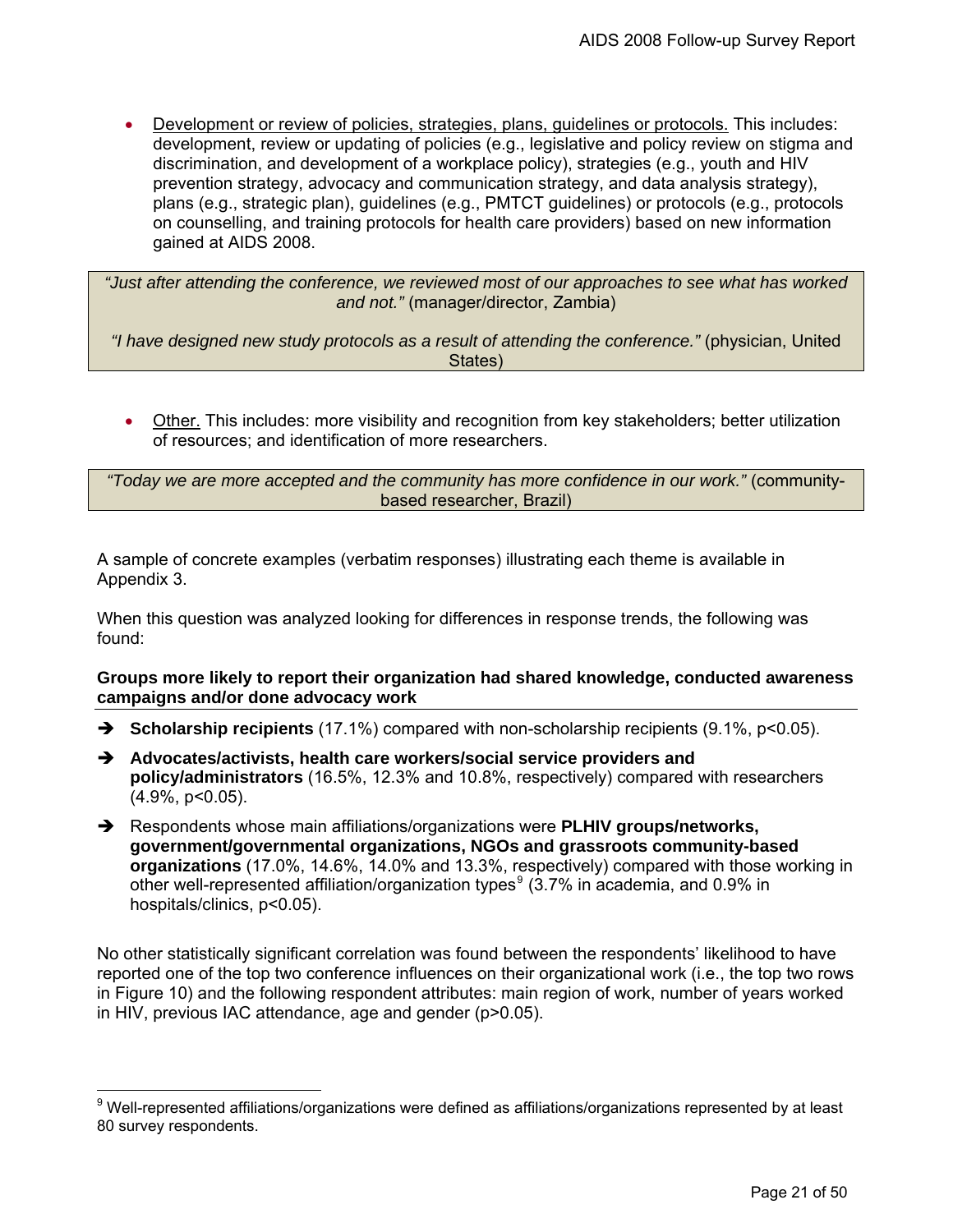# <span id="page-21-0"></span>**5. Impact on Individual Work**

 *"I did a workshop on reproductive health with women living with HIV/AIDS, discussing dangers of unsafe abortions in the community."* (community health worker, Malawi)

 *"I started an HIV/AIDS education program for girls of rural areas of Pakistan."* (activist, Pakistan)

*"I explored new collaborations with colleagues in countries where we have existing projects."*  (administrator, sub-Saharan Africa)

Surveyed delegates were asked if they had done something differently in their HIV work as a result of attending AIDS 2008. Of 1,157 respondents, the majority said "yes" (79% vs. 21% who said "no"). $10$ 

Respondents who reported that the conference had influenced their work were invited to give examples. A total of 821 respondents provided clear and relevant examples, which were categorized within nine main themes. As shown in Figure 11, the most frequently reported influence concerned the respondent's work focus, approach and/or practice.





<span id="page-21-1"></span> $\overline{a}$  $10$  Respondents who did not change anything in their work as a result of the conference were asked to explain why. Of 140 responses, the most frequently cited reason was that the delegate had not learnt anything new in his or her area of expertise and/or work at the conference (n=31). Twenty-eight respondents indicated that there was no need to change their work (in most cases, it was because the conference had confirmed their current directions/approaches and practices); 12 respondents reported that they lacked resources (mainly staff and funds) and/or time to use or implement what they had learnt at the conference;10 respondents were still studying (i.e., they were not yet involved in practical HIV work) or no longer worked in HIV; eight respondents highlighted the lack of new scientific findings presented at the conference; and two respondents could not change their work focus, scopes or methodologies because of grant restrictions (i.e., they had to comply with initial agreements signed with donors). Twenty-four respondents wrote that there was no reason to change anything in their work, but did not elaborate further.

<span id="page-21-2"></span>Total exceeds 100% because respondents were able to select all answers that applied.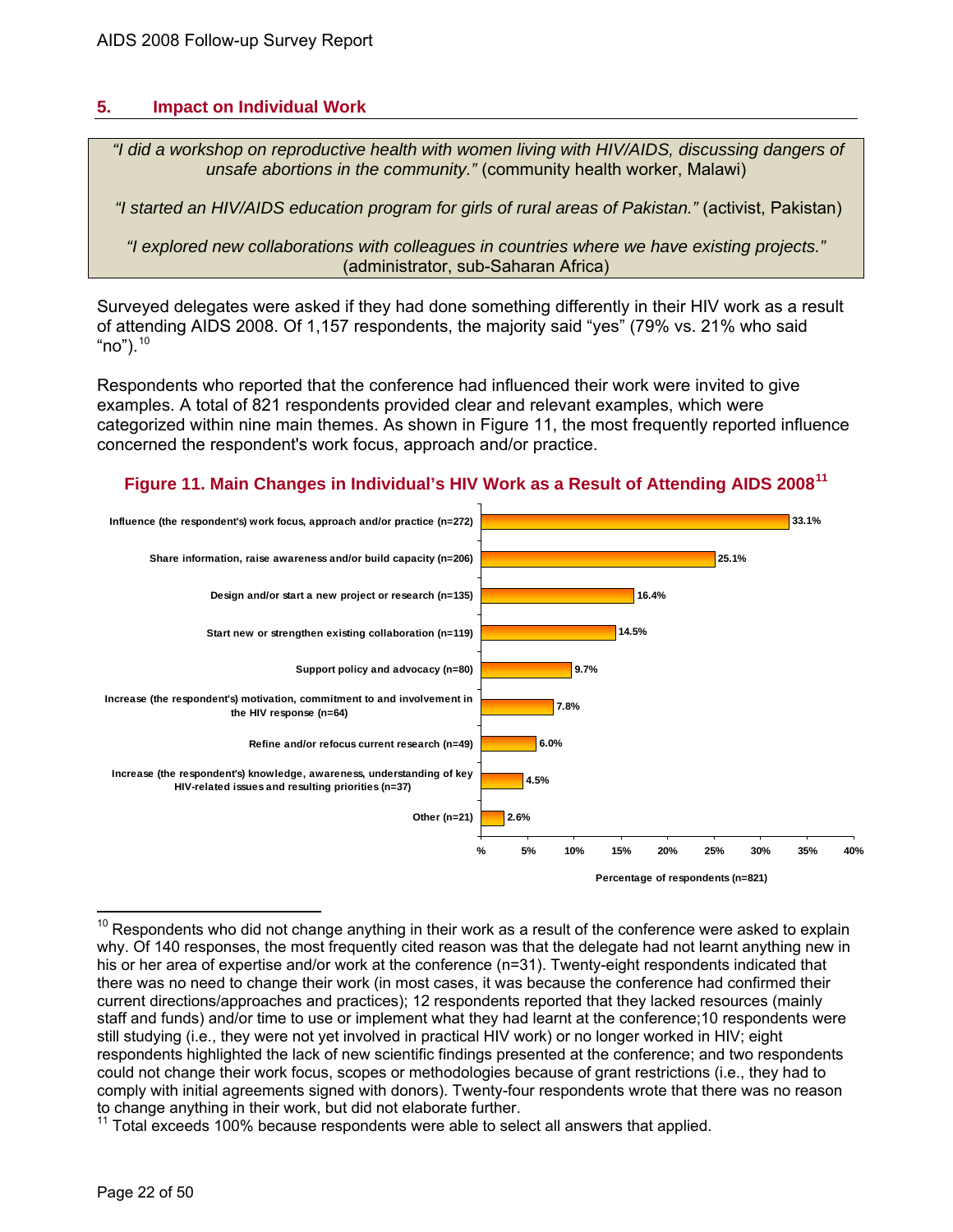An overview of changes and/or influences at the individual's work level covered under each theme is provided here:

• Influence (the respondent's) work focus, approach and/or practice. This takes place through: development, adjustment or improvement of strategic plans, programmes, projects, guidelines, practices and/or methodologies based on new knowledge, lessons learnt from international projects, standards and best practices presented at the conference; new focus on or more attention to specific topics, e.g., sexual diversity, prevention, harm reduction, paediatric treatment, human rights and decriminalization, lab monitoring of patients on antiretroviral therapy (ART), HIV prevention among pregnant women and female injecting drug users (IDUs), fight against homophobia, and gender; more involvement of most-at-risk populations in HIV programmes at key phases, including the planning process.

Concrete examples of improved work practices included the following: review of current practices in HIV testing and counselling; review of protocols; implementation of rapid tests; enhancement of the monitoring and evaluation system; implementation of tools to more accurately capture qualitative and quantitative data from programmes; improvement in antiretroviral (ARV) therapy; integration of nutrition and food security into treatment; change in drug prescriptions; update of care standards; better accountability to partners; strengthening of prevention measures; provision of more information to patients about side effects; new management of HIV drug resistance; better writing of scientific papers, including abstracts; better implementation of workshops; improvement of services to HIV-affected orphans, vulnerable children and widows; better communication; and more use of evidence.

 *"I have changed my practice according to updated skills in paediatric HIV care."* (physician, Burundi)

*"Our prevention efforts have now focused much more on multiple concurrent partners."* (social worker, Namibia)

• Share information, raise awareness and/or build capacity. This takes place through: dissemination of information gained at the conference through, among other things, writing papers, articles, manuscripts, reports and/or newsletters; producing new or revising existing materials, including guidelines and training curricula; translating materials; distributing materials; organizing seminars, workshops, conferences, awareness campaigns or other events; delivering speeches, lectures and presentations; providing online mentoring; speaking with patients, colleagues, friends and family; improving communication and teaching methods; creating a library; creating a newspaper; launching a website; and using radio to convey key messages.

*"I began to mentor others by email."* (prevention scientist, United States)

*"It influenced content in a course taught to undergraduate students."* (teacher/lecturer, United States)

• Design and/or start a new project or research. This includes: new projects or programmes on HIV prevention, treatment, care and/or support; more research on co-infections, such as tuberculosis (TB) and HIV; more research on women and children; more research on MSM; launch of a clinical trial; creation of new distribution sites for female condoms; needs assessment; new capacity-building activities; mobilization of resources, including submission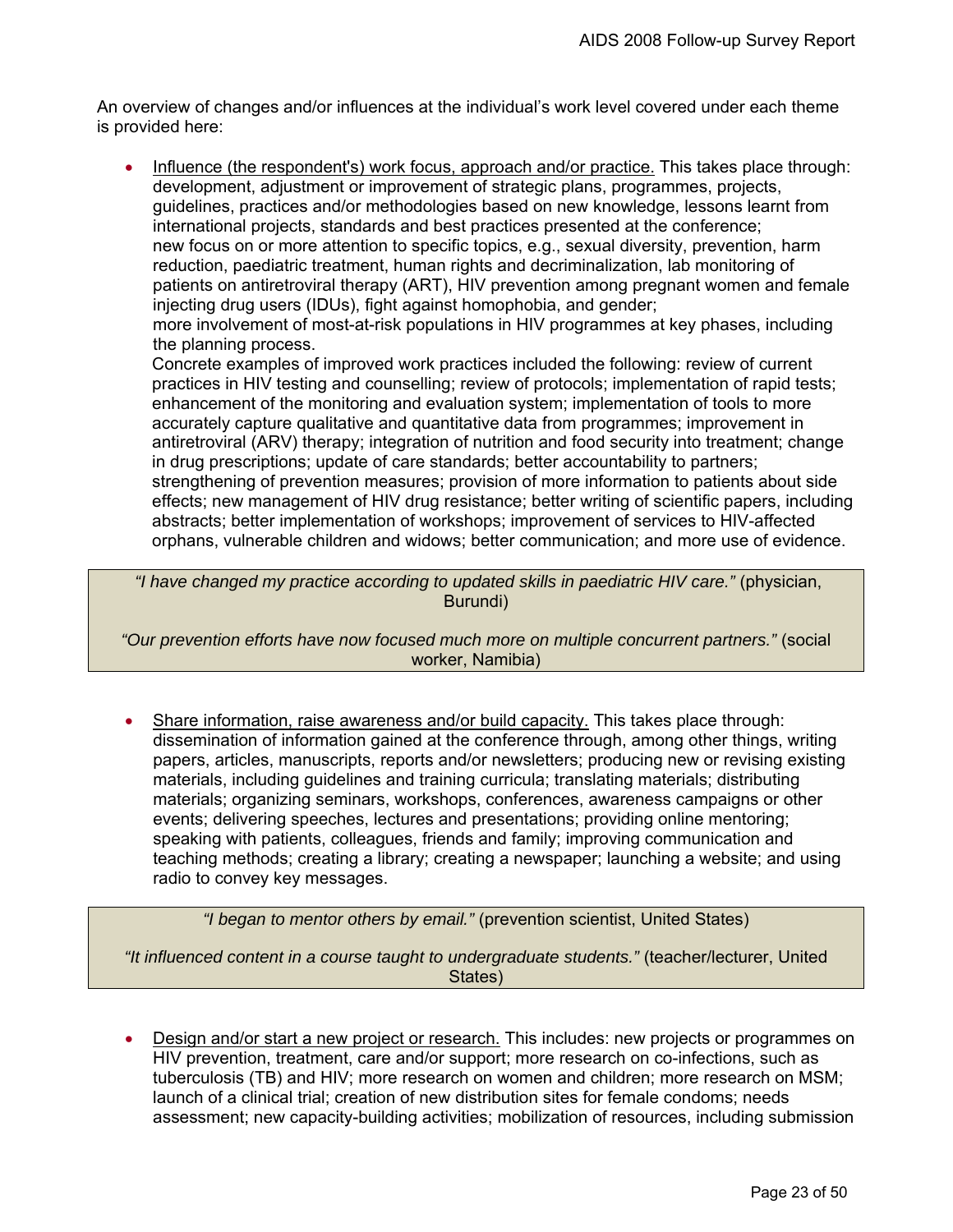of proposals to donors/partners; and creation and/or registration of a new organization working in HIV.

 *"I started a research on social policy aspects of the epidemic and living conditions of PLHIV."* (community-based researcher, Norway)

*"I have developed a church-based HIV prevention programme being implemented by six northern Anglican Diocese in the Province of the Church of Uganda."* (social or behavioural scientist, Uganda)

• Start new or strengthen existing collaboration. This takes place through: networking activities, including creation of new partnerships, networks, task force or forum; joining existing networks; expanding current networks; and launching joint initiatives.

*"I developed new networks with Latin American researches and currently we are in Central America and Mexico-Guatemala border making collaborative projects."* (social or behavioural scientist, Latin America)

*"I strengthened links and collaboration with the Global Forum on HIV and MSM."* (policy/programme analyst, Middle East or North Africa)

Support policy and advocacy. This includes: supporting policy and advocacy efforts for reducing stigma and discrimination of most-at-risk populations (especially youth, women, MSM, people who inject drugs, disabled people, etc.); accelerating the HIV response (e.g., through better prevention, earlier treatment, better access to treatment, more research to support evidence-based programmes, and reducing or eliminating travel restrictions for PLHIV); and better integrating programmes on TB and HIV through, among other things, advocacy campaigns, policy reviews, declarations, promotion of existing networks and tools, research and meetings or workshops with key stakeholders, including policy makers and teachers.

*"I review existing policies in my country and work in partnership with existing organizations to lobby and advocate for the PLHIV and AIDS rights."* (manager/director, Lebanon)

*"I established an advocacy programme for disability and HIV/AIDS."* (community-based researcher, Kenya)

• Increase (the respondent's) motivation, commitment to and involvement in the HIV response. This includes: new momentum; new ideas and perspectives; reaffirmation of current work; and participation in HIV-related workshop.

*"I applied to medical school after AIDS 2008 in order to become a HIV specialist, and to take care of the patients who are living with HIV/AIDS."* (student, Canada)

*"It encouraged me to continue doing work in this area of research."* (social or behavioural scientist, United States)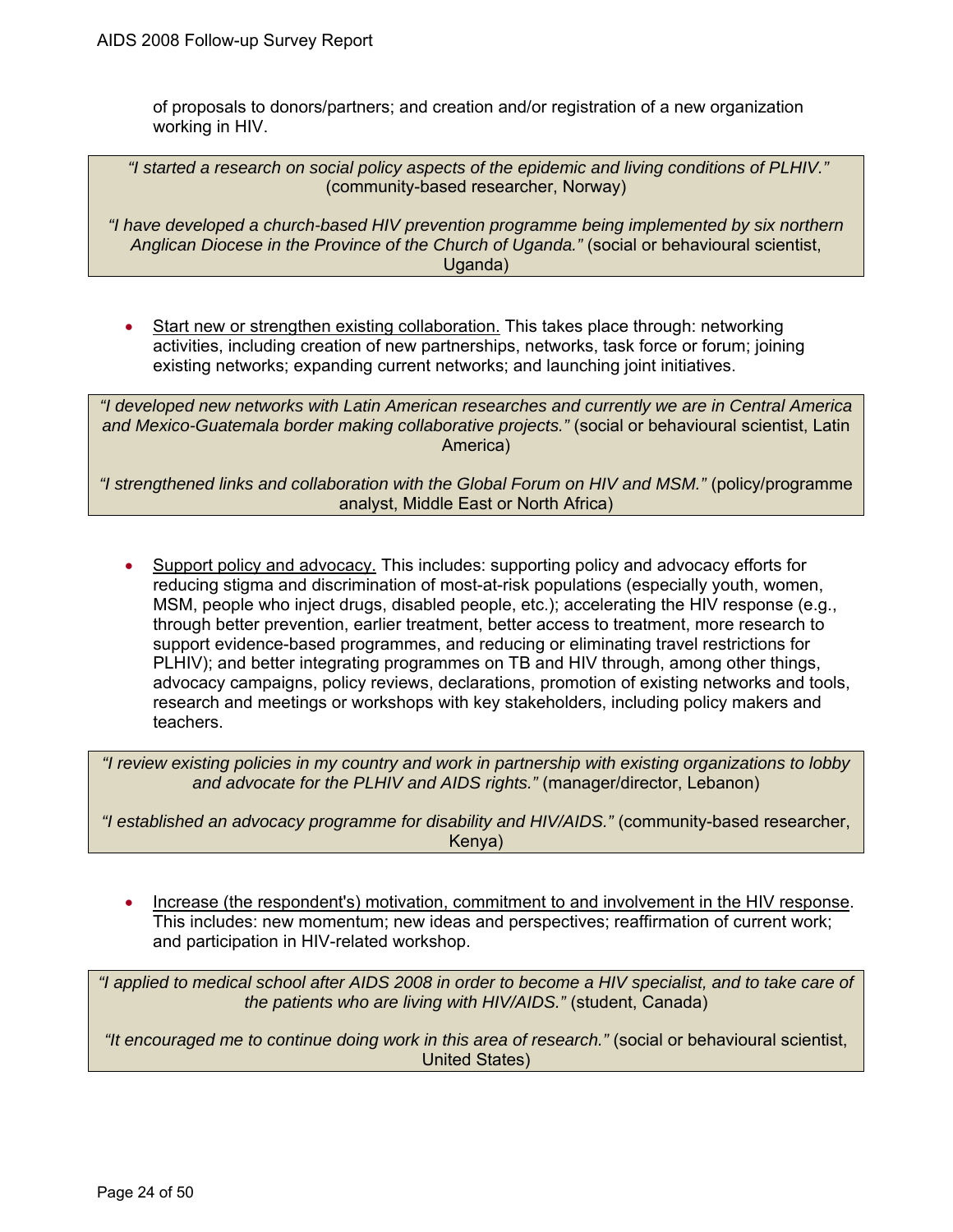Refine and/or refocus current research. Ways to do this are through: inclusion of new ideas, perspectives or concepts; changes in research approaches and/or objectives; and creation and/or application of new research techniques, methodologies or protocols.

*"It gave me better research design concepts to help collect multivariate data with limited resources. I also learnt how to best overcome retention challenges faced by my ongoing longitudinal research projects."* (social or behavioural scientist, South Africa)

*"I refocused my research on young MSM populations."* (social or behavioural scientist, United States)

• Increase (the respondent's) knowledge, awareness and understanding of key HIV-related issues and resulting priorities. This takes place through: new knowledge; more awareness; and better understanding of a range of issues and resulting needs.

 *"I have a better understanding of the many HIV-positive refugees from Africa, the Caribbean and Latin America."* (community health worker, Canada)

*"I learnt a lot more about stigma that can be encountered and I am much more aware of it now."* (physician, Brazil)

• Other. This includes: reaching out to more people; changing the way of preparing (him or herself) for conferences; strengthening management and governance structures of the (respondent's) organization; and fostering a much more strategic approach to HIV funding.

A sample of concrete examples (verbatim responses) illustrating each theme is available in Appendix 4.

When this question was analyzed looking for differences in response trends, the following was found:

# **Groups more likely to have shared information, raised awareness and/or built capacity**

- **→** Scholarship recipients (27.3%) compared with non-scholarship recipients (14.9%, p<0.05).
- **→** First-time attendees (21.2%) compared with those who attended previous IACs (13.1%, p<0.05).
- **→** Respondents whose main affiliations/organizations were **PLHIV groups/networks** (38.4%) compared with those working in other well-represented affiliation/organization types<sup>[12](#page-24-0)</sup> (19.3% in grassroots community-based organizations, 17.6% in NGOs, 15.7% in hospitals/clinics, 15.4% in government/governmental organizations, and 8.6% in academia, p<0.05).
- **→** Advocates/activists, health care workers/social service providers and **policy/administrators** (34.1%, 20.2% and 18.2%, respectively) compared with researchers (9.2%, p<0.05).

 $\overline{a}$ 

<span id="page-24-0"></span> $12$  Well-represented affiliations/organizations were defined as affiliations/organizations represented by at least 80 survey respondents.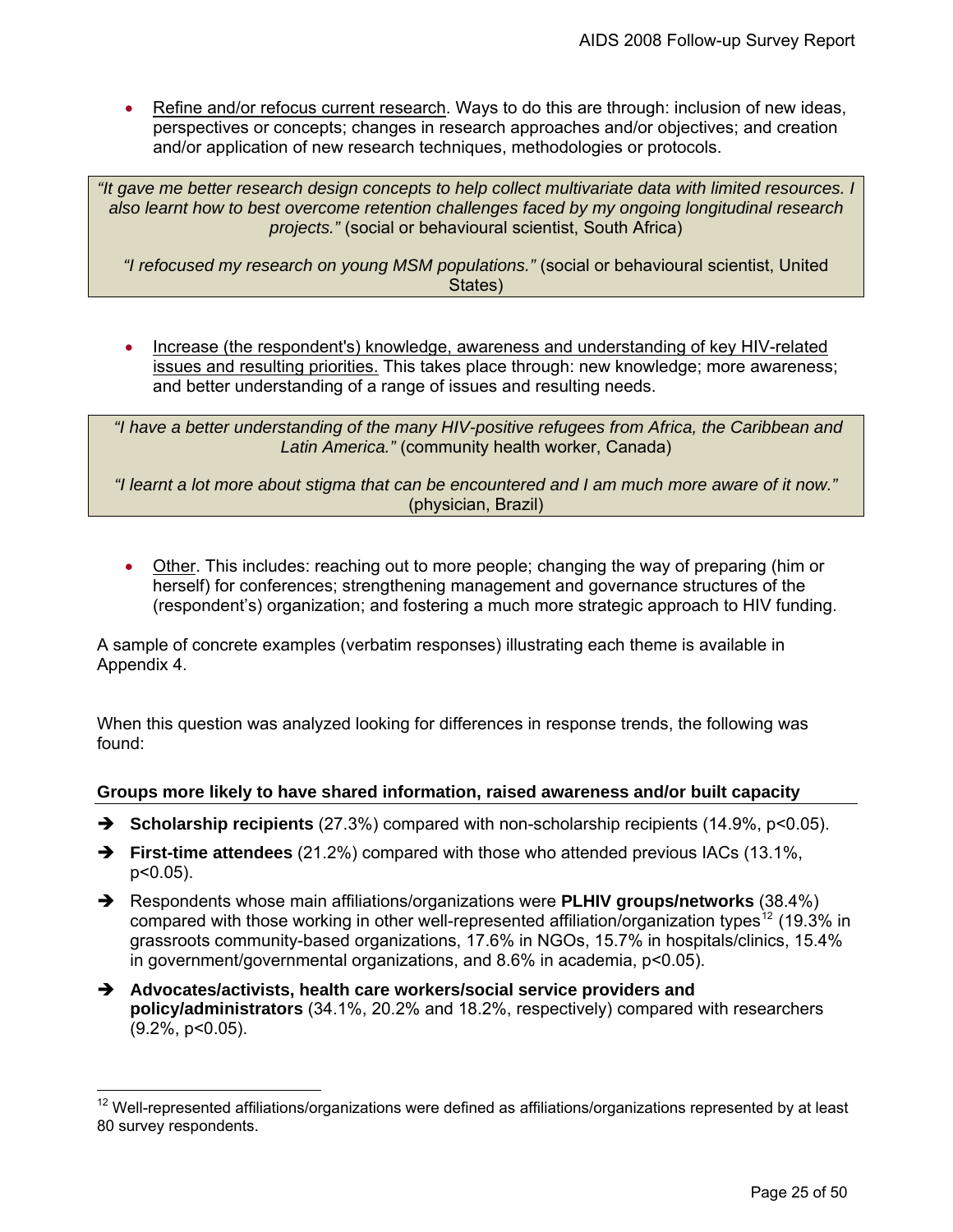*"I have disseminated the information I gathered to my colleagues at two seminars organized by my organization. I also had a media briefing with a TV channel and print media."* (policy/administration, Sri Lanka)

#### **Groups more likely to have been changed their work focus, approaches and/or practices**

- **→** Delegates who worked mainly in **sub-Saharan Africa** (32.1%) compared with respondents working in other well-represented regions<sup>[13](#page-25-0)</sup> (22.4% in Latin America and the Caribbean, 19.6% in western and central Europe, 16.0% in North America, and 15.8% in east and south-east Asia, p<0.05).
- → Health care workers/social service providers and policy/administrators (30.8% and 26.8%, respectively) compared with other well-represented professions<sup>[14](#page-25-1)</sup> (19.0% of researchers and 13.2% of advocates/activists, p<0.05).

 *"I reviewed our PMTCT programme, by best use of ARVs and good support of women coming [into] our ambulatory treatment centre."* (physician, Congo)

# **Groups more likely to have supported policy and advocacy**

- → Advocates/activists (20.9%) compared with other well-represented professions<sup>[15](#page-25-2)</sup> (8.2% of policy/administrators, 5.9% of researchers, and 4.6% of health care workers/social service providers, p<0.05).
- $\rightarrow$  Respondents whose main affiliations/organizations were grassroots community-based **organizations, PLHIV groups/networks and NGOs** (12.0%, 11.6% and 11.5%, respectively) compared with those working in other well-represented affiliation/organization types<sup>[16](#page-25-3)</sup> (3.8% in government/governmental organizations, 1.1% in academia, and 0.9% in hospitals/clinics, p<0.05).

*"I became more determined to, and concretely began efforts at, combating homophobia in my home country, and the government's insufficient action to address this structural drive of HIV epidemic."* (activist, United States)

No other statistically significant correlation was found between the respondents' likelihood to have reported one of the top five conference influences on his/her work (i.e., the top five rows in Figure 11) and the following respondent attributes: number of years worked in HIV, age and gender (p>0.05).

<sup>&</sup>lt;sup>13</sup> Well-represented regions were defined as regions represented by at least 80 survey respondents.

<span id="page-25-2"></span>

<span id="page-25-1"></span><span id="page-25-0"></span><sup>&</sup>lt;sup>14</sup> Well-represented professions were defined as professions represented by at least 80 survey respondents.<br><sup>15</sup> Well-represented professions were defined as professions represented by at least 80 survey respondents.<br><sup>16</sup>

<span id="page-25-3"></span><sup>80</sup> survey respondents.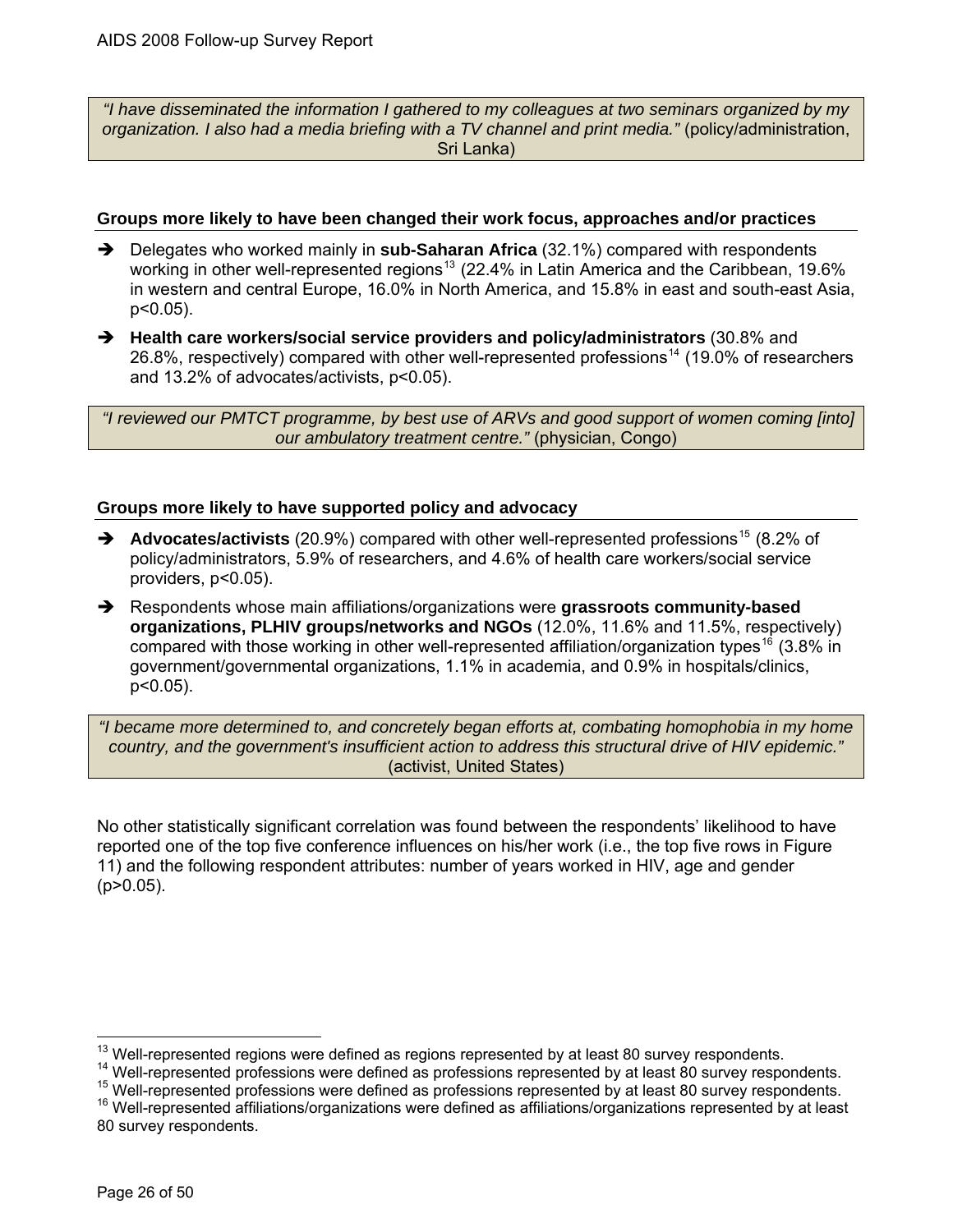# <span id="page-26-0"></span>**6. Impact on Networking**

 $\overline{a}$ 

Surveyed delegates were asked if they had kept in contact with people they met for the first time at AIDS 2008. Of 1,153 respondents, 75% said "yes", including almost 50% who stayed in contact with more than five people they had met (see Figure 12).



# **Figure 12. Number of People (met at AIDS 2008) that Delegates Stayed in Contact With**

When this question was analyzed looking for differences in response trends, the following was found:

# **Groups more likely to have kept in contact with people met for the first time at AIDS 2008**

- **→ Scholarship recipients** (86.0%) compared with non-scholarship recipients (72.4%, p<0.05).
- $\rightarrow$  Advocates/activists and policy/administrators (88.9% and 82.0%, respectively) compared with other well-represented professions<sup>[17](#page-26-1)</sup> (72.7% of health care workers/social service providers and 67.2% of researchers, p<0.05).
- **→ Male respondents** (78.9%) compared with female respondents (70.3%, p<0.05).
- → Respondents whose main affiliations/organizations were PLHIV groups/networks, NGOs, **grassroots community-based organizations and government/governmental organizations** (88.2%, 85.0%, 76.8% and 70.9%, respectively) compared to those working in other well-represented affiliation/organization types<sup>[18](#page-26-2)</sup> (63.5% in academia and 59.3% in hospitals/clinics, p<0.05).

<span id="page-26-2"></span><span id="page-26-1"></span><sup>&</sup>lt;sup>17</sup> Well-represented professions were defined as professions represented by at least 80 survey respondents.<br><sup>18</sup> Well-represented affiliations/organizations were defined as affiliations/organizations represented by at le 80 survey respondents.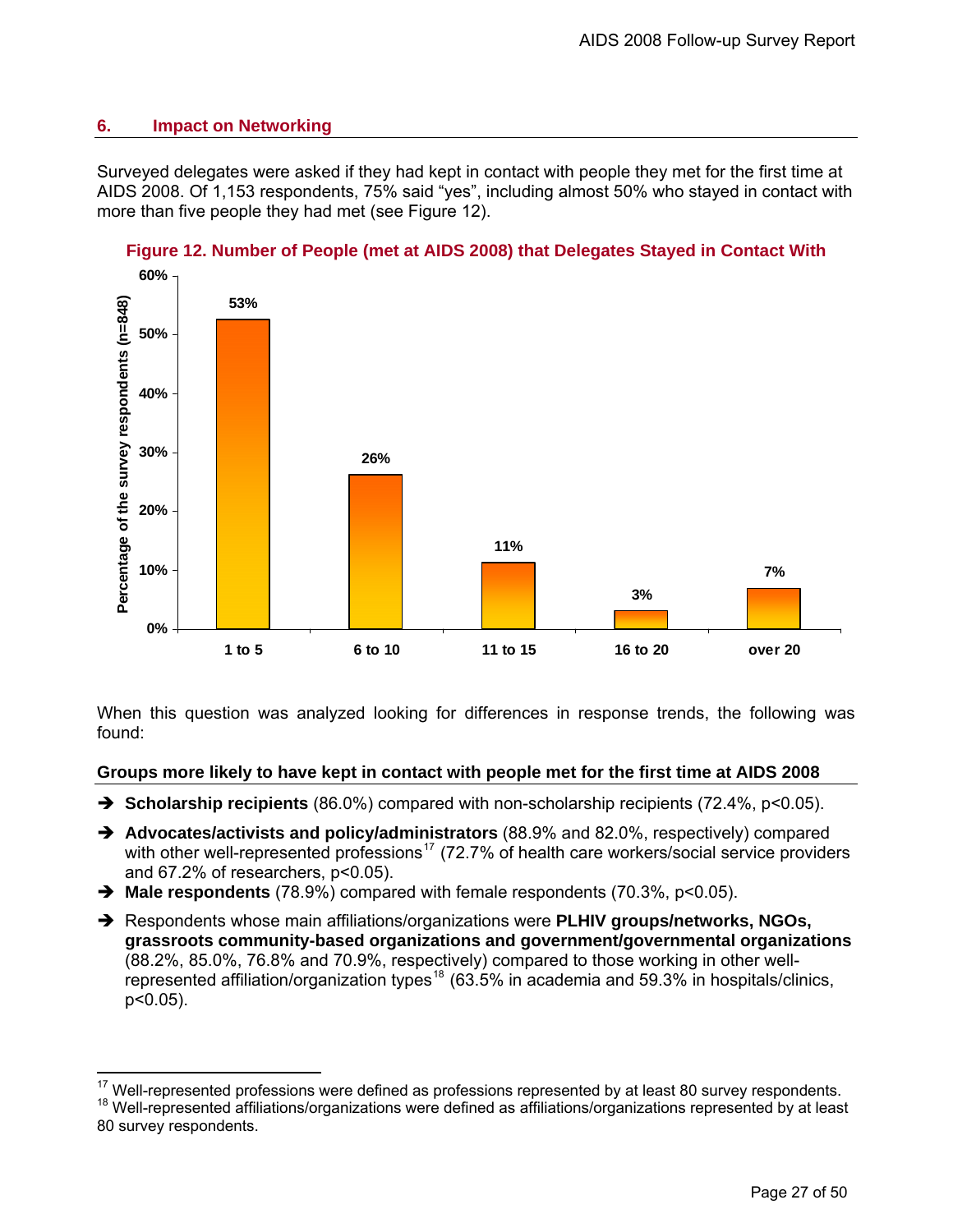<span id="page-27-0"></span>No statistically significant correlation was found between the respondents' likelihood to have kept in contact with people they met for the first time at AIDS 2008 and the following respondent attributes: age, main region of work, number of years worked in HIV, and previous IAC attendance (p>0.05).

The main motivations for staying in touch were the informal exchange of knowledge, lessons learnt and/or suggested solutions, followed by the creation of new partnerships, as shown in Figure 13.



**Figure 13. Main Motivations to Stay in Contact with People Met at AIDS 2008[19](#page-27-1)**

**Percentage of the survey respondents (n=841)**

Almost all respondents (n=80) who selected the answer, "other", specified what they did. The most frequently cited themes were friendship (n=12) and fundraising (n=9). Other relevant responses included the following: organize joint activities; prepare meetings; help each other in writing abstracts and raising funds; share best practices; write joint papers or proposals; lobbying and advocacy; training and peer education; technical cooperation; and research collaboration.

For 86% of survey respondents, AIDS 2008 was also an important opportunity to strengthen collaboration and/or networking with existing partners (i.e., people they already knew before AIDS 2008).

 $\overline{a}$ 

<span id="page-27-1"></span> $19$  Total exceeds 100% because respondents were able to select all answers that applied.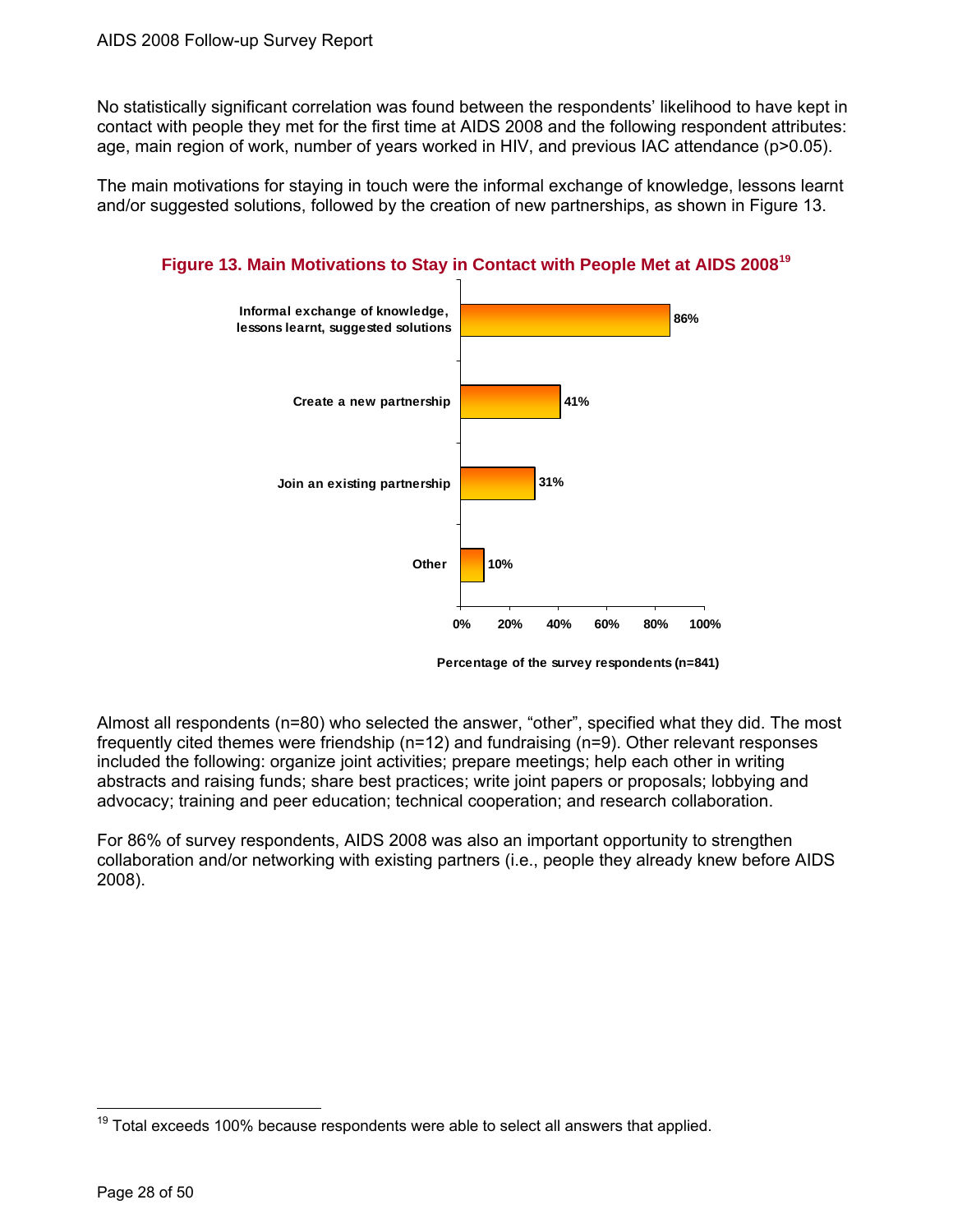#### <span id="page-28-0"></span>**CONCLUSION**

Results of the online survey completed by over 1,000 AIDS 2008 delegates a year and a half after the AIDS 2008 conference demonstrate that AIDS 2008 had a marked, positive impact on HIV work at different levels.

Impacts at country level were reported across the globe thanks to a strong presence of leaders at the conference and effective advocacy by delegates and their organization after the conference. Concrete examples provided by surveyed delegates clearly show that the International AIDS Conference has the potential to influence national HIV responses in different areas and serves as catalyst for policy change, adaptation of protocols/guidelines, better collaboration between national stakeholders and increased transparency/accountability.

The work of organizations represented by delegates has been also influenced by the conference, resulting in new projects and initiatives, expansion of current programmes and enhancement of capacity building, awareness raising and advocacy. This would probably not have occurred to such a large extent without the contribution of delegates who were almost two-thirds to report they had gained new knowledge at AIDS 2008 and one-third to have changed their own practices in their daily work based on what they learnt during the conference. That 75% of surveyed delegates reported keeping in contact with people they met for the first time at AIDS 2008, mainly to share knowledge, lessons learnt and/or suggested solutions, demonstrates that the relationships established during such conferences are essential and sustainable.

All these findings clearly show that the influence of AIDS 2008 has extended far beyond those who attended, thanks to networking, collaboration and knowledge sharing at all levels (community, organization, national, regional and international).

In conclusion, this follow-up survey proved that far more than being simply a five-day event, the International AIDS Conference is a key forum for those working in HIV and AIDS, influencing both delegates and their organizations, and reaching thousands of non-attendees, thus accelerating the national, regional and global response to HIV.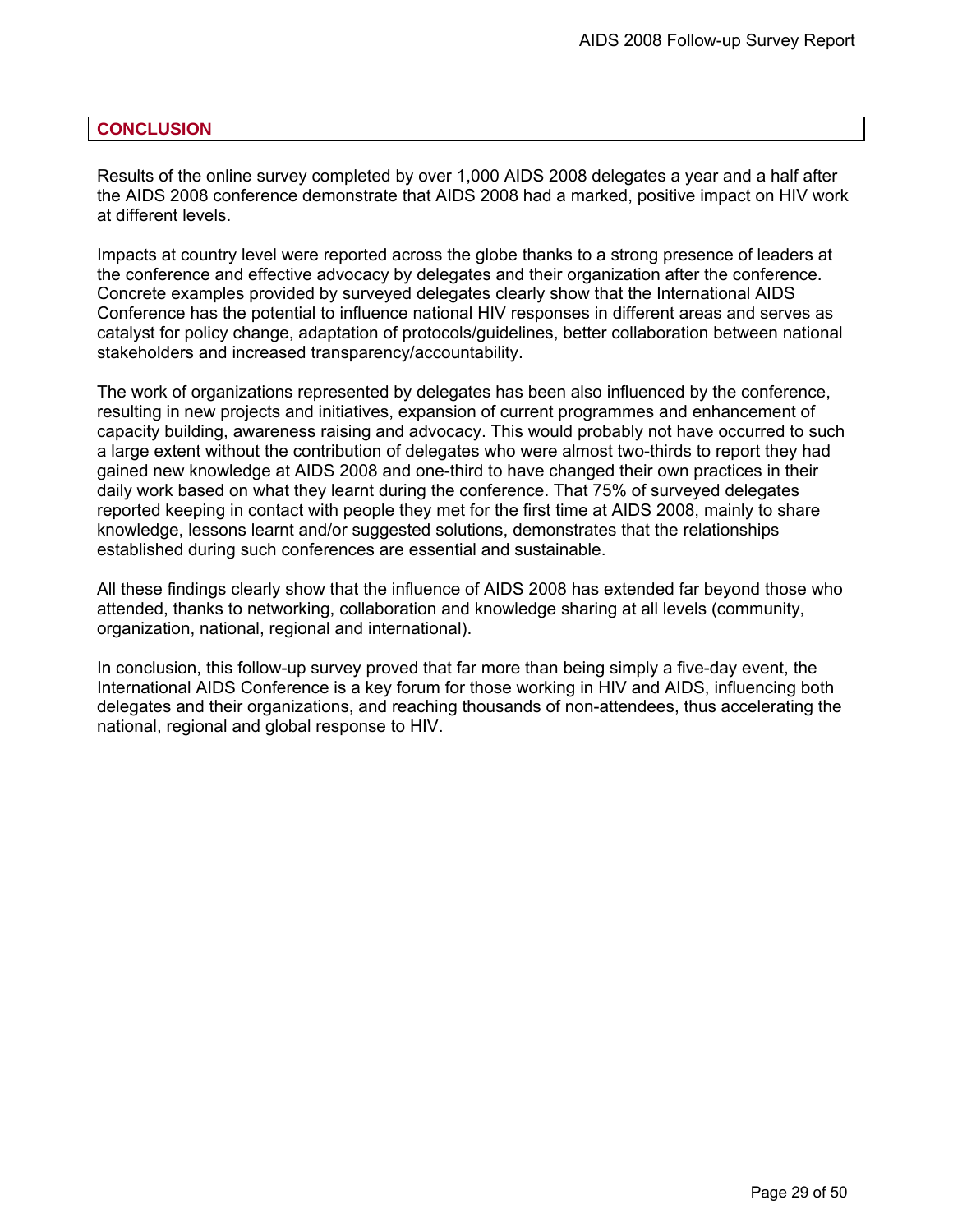#### <span id="page-29-0"></span>**APPENDIX 1 – EXAMPLES OF MAIN BENEFITS GAINED BY DELEGATES AT THE CONFERENCE**

#### **New knowledge, including good practices and methodologies (vertical transmission, circumcision, human rights …)**

- "I learnt very important case studies and current situation of HIV/AIDS worldwide." (manager/director, Nicaragua)
- "The conference helped me to learn new strategies for prevention." (counsellor, Peru)
- "I learnt more about vertical transmission, more about antiretrovirals (ARVs), more about treatments, more about the job that other agencies and organizations do in the field of HIV/AIDS, and more about sexually transmitted disease." (manager/director, Bolivia)
- "Sessions about human rights in general were the most illuminating since I can get a lot of science information." (advocate, United States)

#### **New contacts and/or opportunities for future collaboration, including professional development and career advancement**

- "I have gained new partnerships with other existing PLHIV networks and individuals from around the world." (advocate/activist, Caribbean)
- "I was able to make new contacts that ended up allowing me to collaborate with one of the most prominent researchers in my area." (epidemiologist, Brazil)
- "I met and networked with other PLHIV like myself about how it is to live with HIV/AIDS in other parts of the world and which kind of programmes they have, such as prevention and treatment." (trainer/educator, United States)
- "It was an excellent opportunity to meet other PLHIV activists from around the world." (peer educator, United Kingdom)

# **Affirmation of work and/or current practice**

- "Affirmation that the issue I am working on migrant workers is under represented in the AIDS arena and, therefore, my work is important." (administrator, Thailand)
- "Affirmation of current clinical practice." (physician, Denmark)
- "Opportunity to highlight the work that I'm involved in." (public servant, Canada)
- "Affirmation of current practices in using the ABC model, with some modifications for programming." (social or behavioural scientist, Nigeria)

# **Better understanding of the current limitations to universal access to HIV prevention, treatment, care and support (including awareness on human rights)**

- "I learnt how stigma, homophobia, misogyny helped spread the virus." (peer educator, Canada)
- "The persistent discrimination against MSM is pervasive in many countries, undermining HIV prevention efforts and the provision of care and treatment to the population." (advocate/activist, United States)
- "Many programmes, especially in Africa and Asia, do not cover issue of rights and MSM due to social stigma." (social or behavioural scientist, Botswana)
- "I had the opportunity to discuss further some issues regarding access to treatment and intellectual property and research and development of new drugs." (advocate, Latin America)
- "Ignorance and stigma still exist." (nurse, Canada)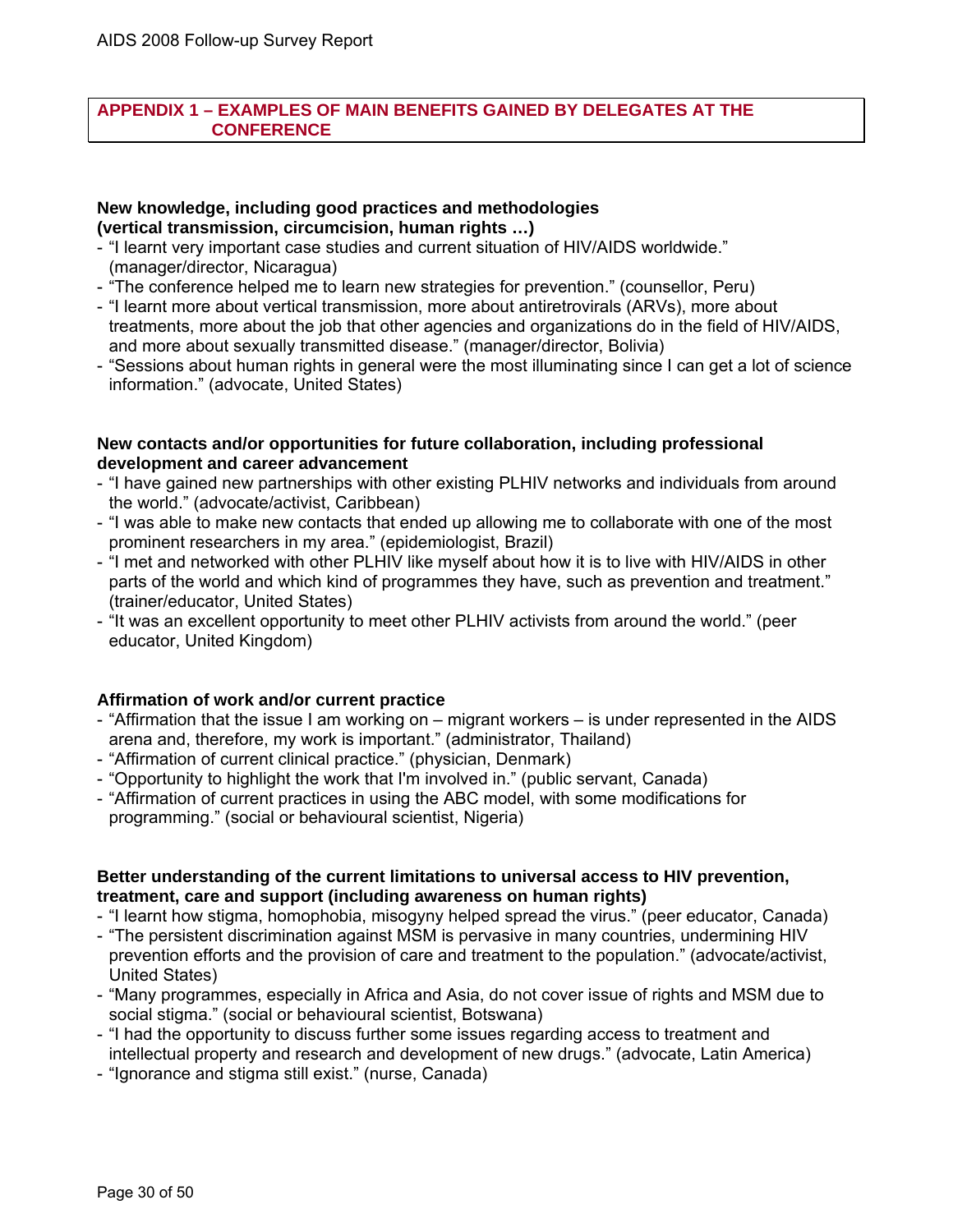#### **A renewed sense of purpose**

- "I renew energy to continue working with HIV/AIDS." (activist, Finland)

- "I renew my sense of supporting the PLHIV in my country." (activist, Peru)

- "I renewed sense of purpose and optimism regarding people working worldwide to help fight the epidemic." (physician, United States)

- "I found the inspiration for keeping up the fight after being a part of it for more than 25 years." (activist, United States)

#### **Opportunity to advocate on specific issues**

- "I got media coverage for advocacy for HIV awareness in Pakistan." (activist, Pakistan)

- "I had the opportunity to facilitate discussions on human rights and access to sexual and reproductive health at the global village." (other, Saint Lucia)
- "I participated in advocacy for Caribbean HIV response." (policy/administration, Caribbean)

#### **Identification and/or clarification of priority needs and the ways I can contribute to meet them**

- "I got a solid overview of immune activation and HIV disease we could investigate in studies." (clinical scientist, United States)
- "I [found] out how important it was to address the gender issue and MSM rights in my country …" (manager/director, Haiti)
- "I recognized a need for a basic level of standardization to facilitate country-to-country comparisons." (epidemiologist, United States)
- "I identify the need for more work on social justice and the late breaking issues." (researcher, sub-Saharan Africa)
- "What are the gaps in the media that we need to work on?" (social or behavioural scientist, Middle East or north Africa)

# **Better understanding of the role of youth in the HIV response**

- "There were many children and youth having HIV/AIDS who openly participated in various sessions." (social worker, Thailand)
- "I was impressed by the emerging social mobilization of youth organizations and youth leadership in the response on HIV and AIDS." (manager/director, Philippines)
- "The friends I have made from the Youth Force have been vital support structures in the development of my non-profit organization." (post-graduate student, South Africa)
- "I learnt about the role of youth in the AIDS response." (prevention science researcher, Venezuela)

# **Other**

- "The field visits were excellent, actually seeing how organizations operated." (counsellor, Barbados)
- "Because it was my first time to attend an IAC, it was an opportunity to be an IAS member." (policy/programme analyst, Burkina Faso)
- "I went to the first international march against homophobia." (social or behavioural scientist, United States)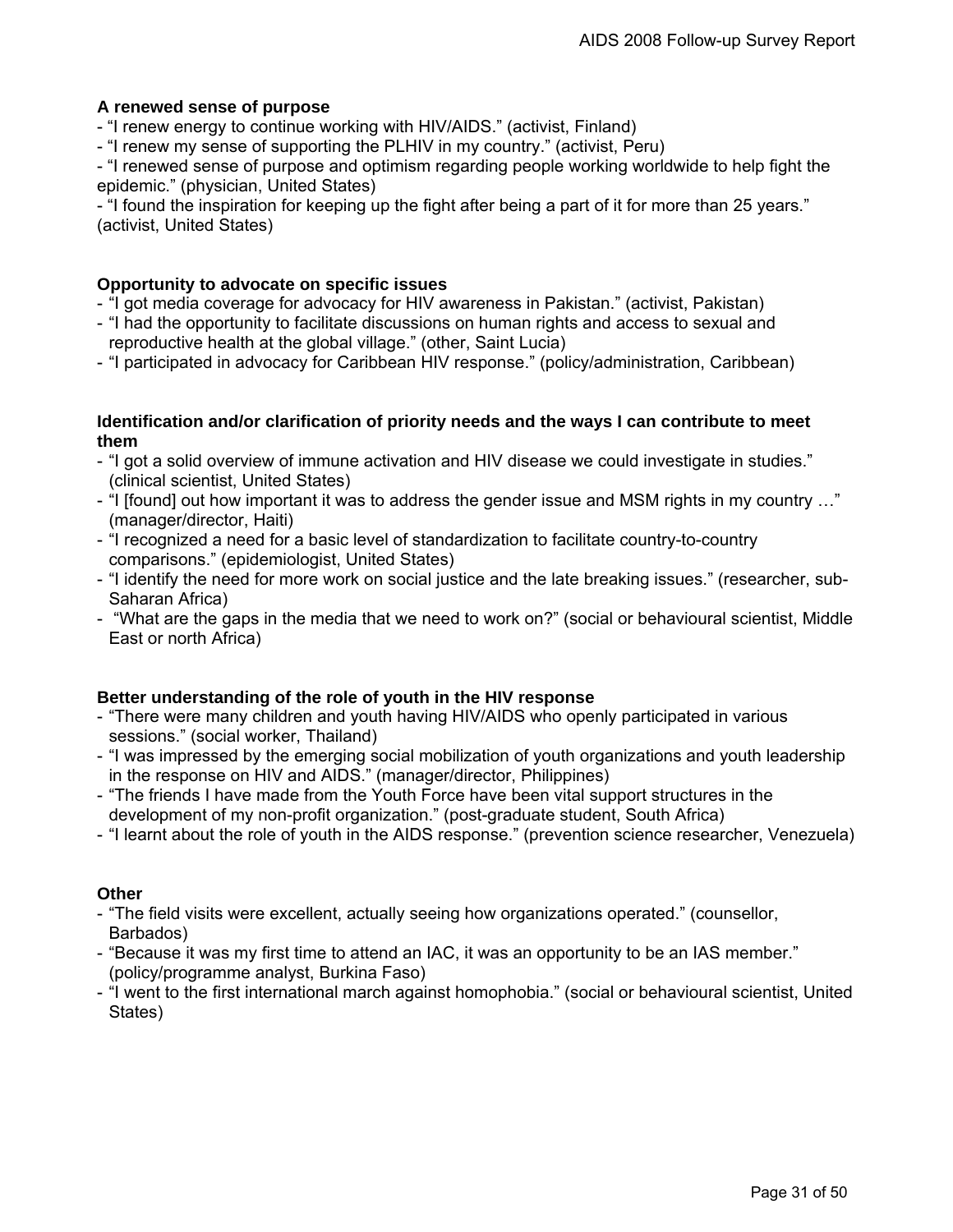#### <span id="page-31-0"></span>**APPENDIX 2 – EXAMPLES OF THE CONFERENCE INFLUENCES ON HIV WORK, POLICIES AND ADVOCACY AT COUNTRY LEVEL**

# **SUB-SAHARAN AFRICA**

#### **Botswana**

- "Most institutions and organizations now have an AIDS Coordinator to streamline HIV programmes into wellness programmes and provide support for personnel on therapy."
- "Uptake of male circumcision as a prevention method."

#### **Burundi:**

- "Work and collaboration with the Global Business Coalition on HIV/AIDS, TB and Malaria (GBC)."
- "This gets done through the Botswana Business Coalition on AIDS, a member of the GBC."

#### **Cameroon:**

- "Free access to ARVs, more ARV centres opened, talk on decriminalization of PLHIV in the parliamentary sessions."

#### **Democratic Republic of Congo:**

- "In my country, we are conducting an operational research to understand why few women attending antenatal care go back there for delivery and reduce mother to child transmission of HIV. The aim is to come up with models that can be used for advocacy with the government."

#### **Ethiopia:**

- "The Federal HIV/AIDS Prevention and Control Office put prevention and research as priority agenda."
- "The Government of Ethiopia is now giving due attention to sex workers and other most-at-risk populations in its prevention strategy."

# **Ivory Coast:**

- "More advocacy is being done. Financial support has increased."

#### **Kenya:**

- "The results of work in PMTCT have now influenced the revision of PMTCT guidelines in our country, Kenya."
- "People with disabilities are currently recognized and included in the Kenya National AIDS Strategic Plan 2009-2013. This is the product of policies advocacy we learnt about at AIDS 2008."
- "There is a little bit more attention given to the needs of internally displaced people on HIV. This was probably influenced by the talks given in the post-conflict settings session."
- "The National AIDS Control Council called all those who participated and had held follow-up meeting to strengthen their partnerships."
- "Scaling up of counselling and testing as a national agenda. Giving priority to programmes that address MSM as a matter of priority because they are an emerging driver of the epidemic in the country."
- "National AIDS Control Council, the coordinating unit for all HIV/AIDS activities in the country, invited all the participating individuals to brainstorm on some of the issues leant from the conference and agree on how to make use of findings and lessons learnt."
- "New HIV and AIDS legislation in the pipeline."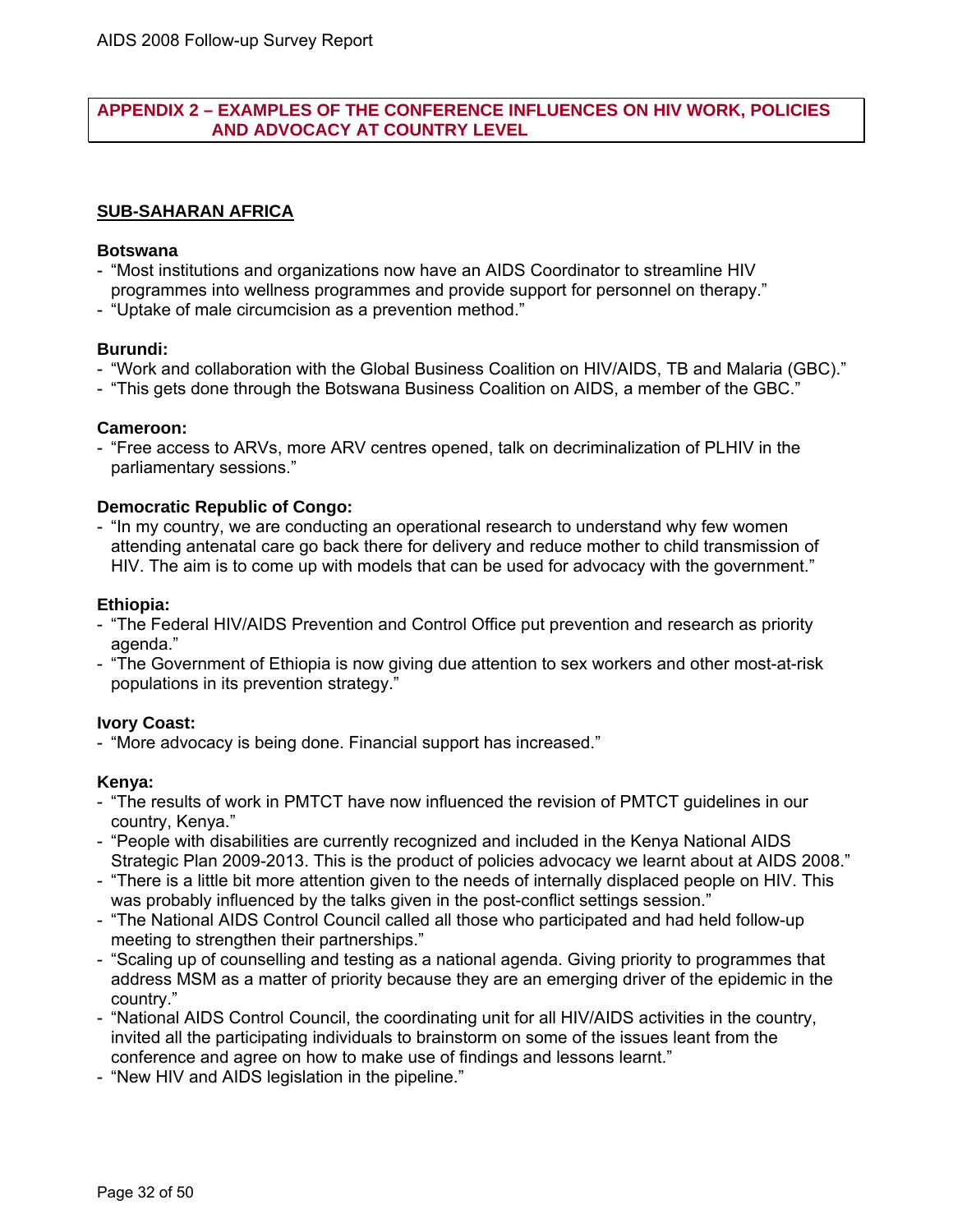# **Lesotho:**

- "The National AIDS Commission adopted some of the lessons learnt during the conference, such as advocating for the circumcision process in the hospitals and in the community as a method to eliminate infection."

# **Malawi:**

- "There have been research ... done by the government through the Ministry of Health to find out how serious the problem about abortion is in Malawi. And there have been meetings between ... representatives in Malawi putting the issue of safe and unsafe abortions in context with relevant stakeholders, such as the law commission, the human rights groups and women themselves who experience these problems."
- "The government has introduced counsellor registration and strengthened supervision in order to [monitor] the quality of counselling given to patients. This will [allow] the government to know the number of [active] counsellors and see if there is need for trainings ..."

# **Namibia:**

- "I believe the conference was instrumental in getting the national Ministry of Health to actively begin adding male circumcision to prevention efforts."

# **Rwanda:**

- "A national technical working group for palliative care policy has been set up and the draft policy document is underway."
- "Civil society was more involved in the preparation of National HIV Strategic Plan 2009-2012."

# **South Africa:**

- "The South African Government has realized the need to prioritize on prevention and treatment. On World AIDS Day, our President announced the need [for] upscaling VCT and HAART rollout. He announced the need for patients to start HAART at the CD4 count of 350 instead of 200, as it has been in the past in South Africa."
- "The 2008 and 2006 conferences [were] very influential in restructuring our Health Ministries and their responses to HIV. I also know that the CADRE programme in South Africa has adjusted its support response to national education campaigns since 2008."
- "I think some pressure has been put on our government to come up with a policy for male circumcision scale up in the country and ... a draft was released after the conference which covered some of the issues discussed at the conference, including the implication on women, and how scale up would affect … existing prevention programmes."
- "We have collaborated with other partners to help us develop HIV workplace policies specifically for farm workers."
- "SANAC, our country coordinating body, was definitely strengthened and more collaboration was realized with all stakeholders."
- "Update on initiation guideline for paediatrics and adults on treatment with 350 CD4 count, PMTCT guidelines."
- "The South African government changed their policy on HIV, from denial to action."

# **Tanzania:**

- "Focus on prevention and now on the process to initiate ART early to HIV patients, especially those with TB and HIV positive pregnant women. Also a lot of [emphasis] on early infant diagnosis."
- "The National Policy on HIV/AIDS that tells about ... rights of persons living with HIV ... prevention of HIV through sexual transmission, HIV testing … institutional and organizational structure of the Tanzania Commission for AIDS."
- "Change in government strategies, ways and activities in fighting against AIDS."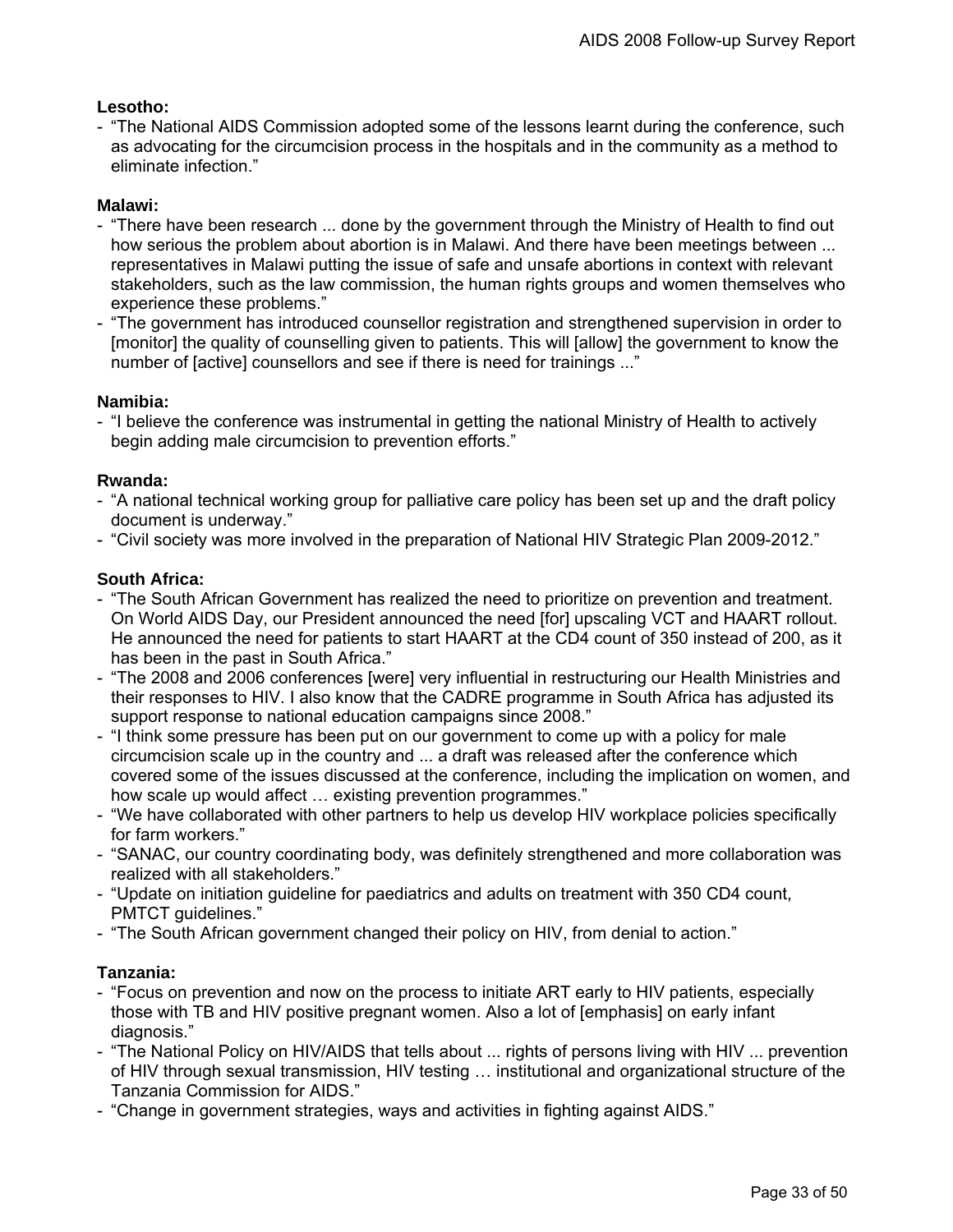# **Togo:**

- "Advocacy to the authorities facilitated the inclusion of MSM in prevention programmes."

# **Uganda:**

- "During the conference, there was a lot of discussion on the side effects of D4T with many people advocating its withdrawal from the regimen. In Uganda now, D4T has been withdrawn and substituted with AZT."
- "Policies implemented are [based] on the information and presentations heard during the conference. Even the national strategic plans have been revised."
- "Following AIDS 2008, the country set up the National HIV Prevention Committee, finalized the modes of transmission study that has resulted in an increased commitment to development of a comprehensive national prevention plan. There have equally been increased resources allocated for prevention."
- "My country is now trying to see how gays, lesbians and sexual workers can be protected."
- "I heard from other delegates in the northern part of Uganda [that they] have scaled up their HIV prevention campaign as a result of their participation [in AIDS 2008]."
- "Issue of rights of vulnerable groups and most-at-risk population are being considered, i.e., CSW, MSM."
- "We have influenced other organizations to develop workplace policies for their employees."
- "I think the conference has always been a visible and effective ground for raising human rights issues related to HIV, from the days of fighting for treatment access to a focus on criminalization laws and housing rights."

# **Zambia:**

- "There is more focus on prevention strategies and access to care has been influenced."

# **Zimbabwe:**

- "When we came back we had a feedback meeting together with Ministry of Health and other AIDS service organizations. There was a lot of advocacy on different groups on prevention, care and treatment."
- "After the conference our country organized a post-conference meeting … I was one of the presenters with various other organizations that were at AIDS 2008. Many organizations and individuals were appreciative of the knowledge that we had brought and promised to implement the lessons learnt."

# **Country not specified:**

- "Most important was the presence of our Minister of Development Cooperation. The conference made a big impression on him in terms of organizations, people attending and issues raised. This greatly increased his awareness and appreciation for the international HIV/AIDS work."
- "There is a greater focus on human rights especially around the issue of criminalization of transmission and drug use."
- "More people are now accessing VCT centres and free ARVs. Ministry of Health setting up tracking systems of people on ARVs. More NGOs looking after vulnerable people, e.g., orphans, widows … Issue of human trafficking now on top of government's agenda, laws being put in place."
- "I work overseas as a technical advisor and I noticed that in all countries in southern Africa, government (MoH) officials are looking into way to increase uptake of male circumcision."
- "I can't surely say that the currently ongoing review process of existing HIV laws in Ivory Coast and in the West Africa region is [resulting from the] fact that it has been debated largely in Mexico, but I can surely say that so many countries are reviewing their HIV laws based on critics from the conference."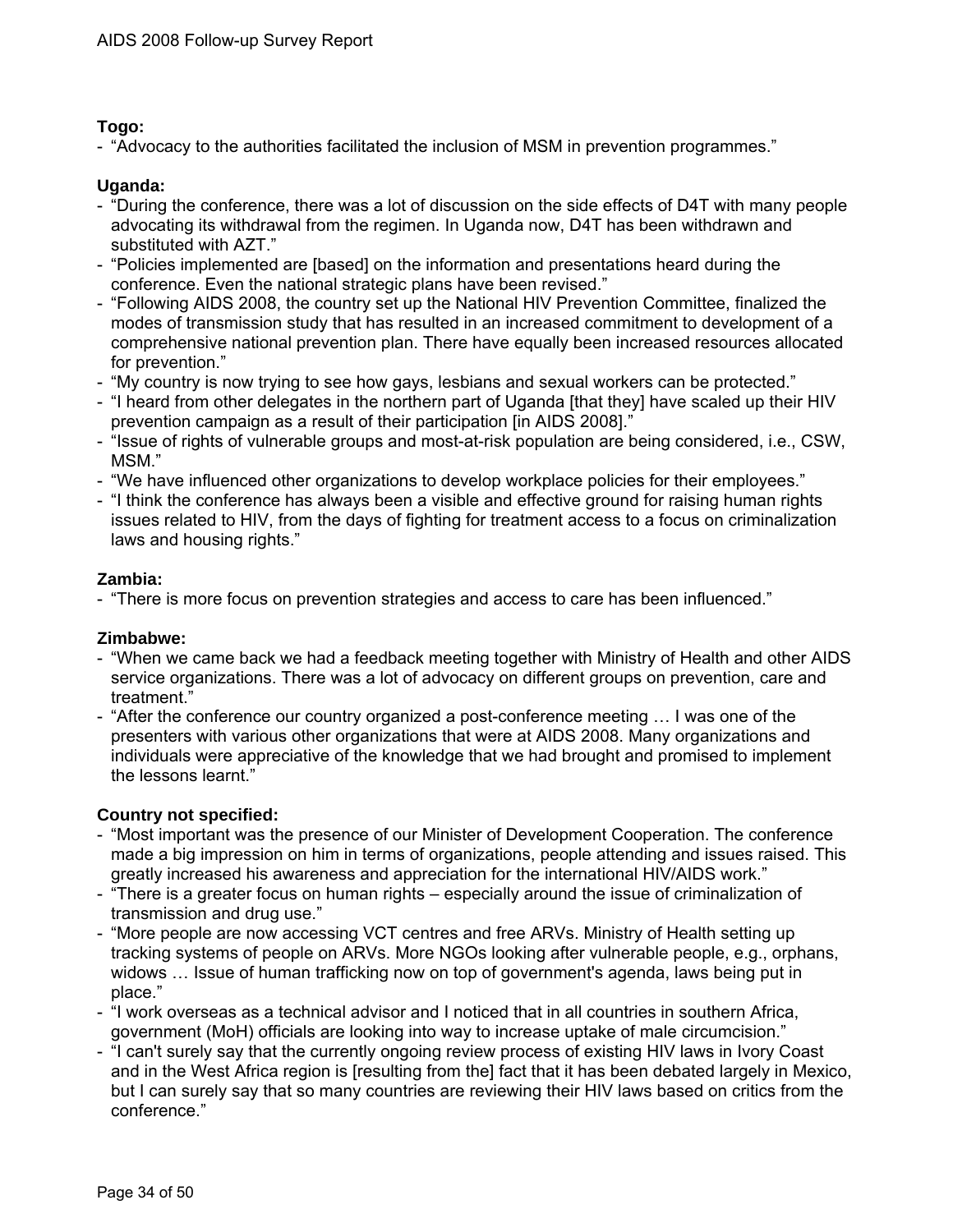- "We are aware that many African governments … are now including in their strategic plans: GIPA (SSIIP+), treatment access and literacy and ensuring treatment uptake and adherence. Uptake of proper use of donor funds is being seen in many African countries."
- "It raised the profile of MSM in the epidemic with the keynote and other activities. This has been a useful fact that helps confirm that MSM are a priority population."
- "Although can not prove the direct influence of AIDS 2008 in policies or advocacy activities in my country, new National Strategic Plan for fighting HIV/AIDS is now taking more into account the men's role in fighting HIV/AIDS, as well as paediatric treatment and care for HIV/AIDS."
- "Ministry of Health and collaborating partners are encouraging HIV workplace programmes/policies."

# **MIDDLE EAST AND NORTH AFRICA**

#### **Morocco:**

- "More empowerment of NGOs."

#### **Country not specified:**

- "Better involvement of the civil society and religious leaders. PLHIV are more vocal. Increased and joint efforts to decrease stigma and discrimination. Increased and joint effort to support the review of existing laws regarding most-at-risk populations and proposing law amendments."
- "SIDC worked with a group of PLHIV and in partnership with a group of NGOS to develop a chart for the rights of PLHIV – Declaration of Beirut for the Rights of PLHIV. Contacts were made with ILO and companies to know more about the restriction made on PLHIV. A meeting was done in Cairo for the deputies in order to inform them and encourage them to lobby for the rights of PLHIV and to protect them from stigma."

# **EASTERN EUROPE AND CENTRAL ASIA**

#### **Ukraine:**

- "Conference is very powerful event, it gives strong motivation to do something. In February 2009, the National Ukrainian Programme on HIV/AIDS Prevention (2009-2013) was signed by the President of Ukraine."

#### **Country not specified:**

- "MSM activities in the country are stronger and international links developed."

# **ASIA**

#### **Bangladesh:**

- "Along with other friends and colleagues who attended the conference, we raised voices/conducted advocacy/lobbying in government and other platforms to change the existing laws/polices."

# **China:**

- "Invite the key person from outside ... for legislation, [for instance] the famous lawyer from South Africa was invited to China."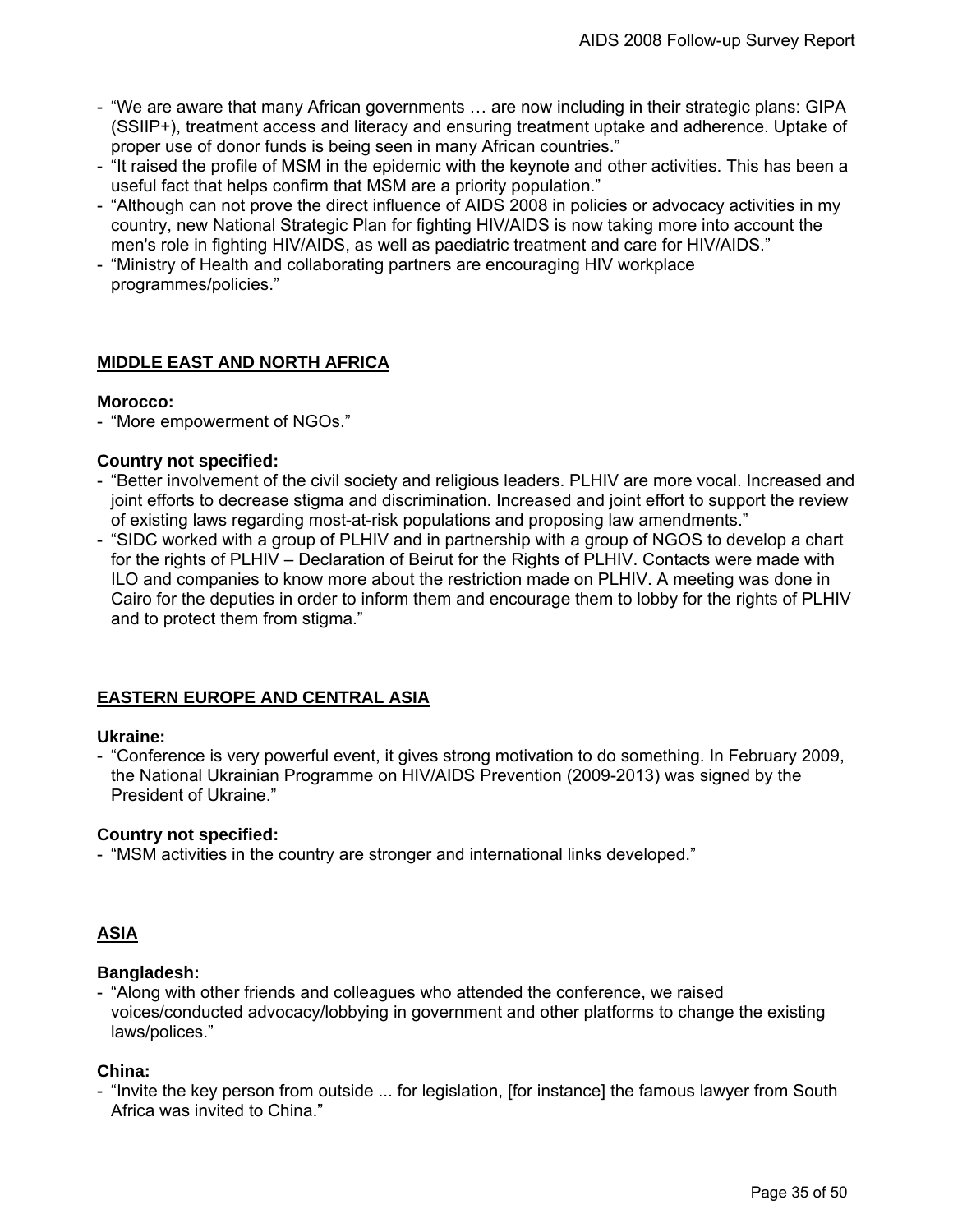- "Influenced the government in drafting the policies related to HIV work and enhanced the government-NGO collaboration."
- "The 'Testing Millions' campaign that was advertised [at] AIDS 2008 has also been done in Taiwan c/o the Taiwan government agencies (CDC and Health Dept) in cooperation with major hospitals all over the country."
- "The concept of comprehensive prevention was included in the HIV policy."

#### **India:**

- "Health Minister of India, Anbumani Ramadoss, said that he supported the repeal of his country's 145-year-old British-era law which criminalizes same-sex sexual relations in an event at AIDS 2008."

#### **Indonesia:**

- "Some policies have been changed following the AIDS Conference, such as PMTCT, Strengthening Key Populations, etc."

#### **Laos:**

- "MSM advocacy by NGOs. Scale up MSM interventions by NGOs. Task Force on HIV and IDU established by Ministry of Health, Police and Lao Commission for the Drugs Control and Supervision."

#### **Sri Lanka:**

- "Other non-health sector ministries and PLHIV organizations were falling in line to develop policies."

#### **Vietnam:**

- "We are developing the programme to [manage] HIV drug resistance in Vietnam."

# **Country not specified:**

- "Because members of our government were present in the conference, I know that their participation made them even more committed in pursuing and supporting HIV-related programmes in the country. Some of these government officials have become our partners in the field."

# **OCEANIA**

#### **Australia:**

- "The NAPWA Monograph on criminalization of HIV transmission was influenced by the work presented in Mexico."

#### **Papua New Guinea:**

- "AIDS 2008 was an important event for one of our political leaders who was able to increase his understanding of the HIV epidemic worldwide scene and implications for Papua New Guinea."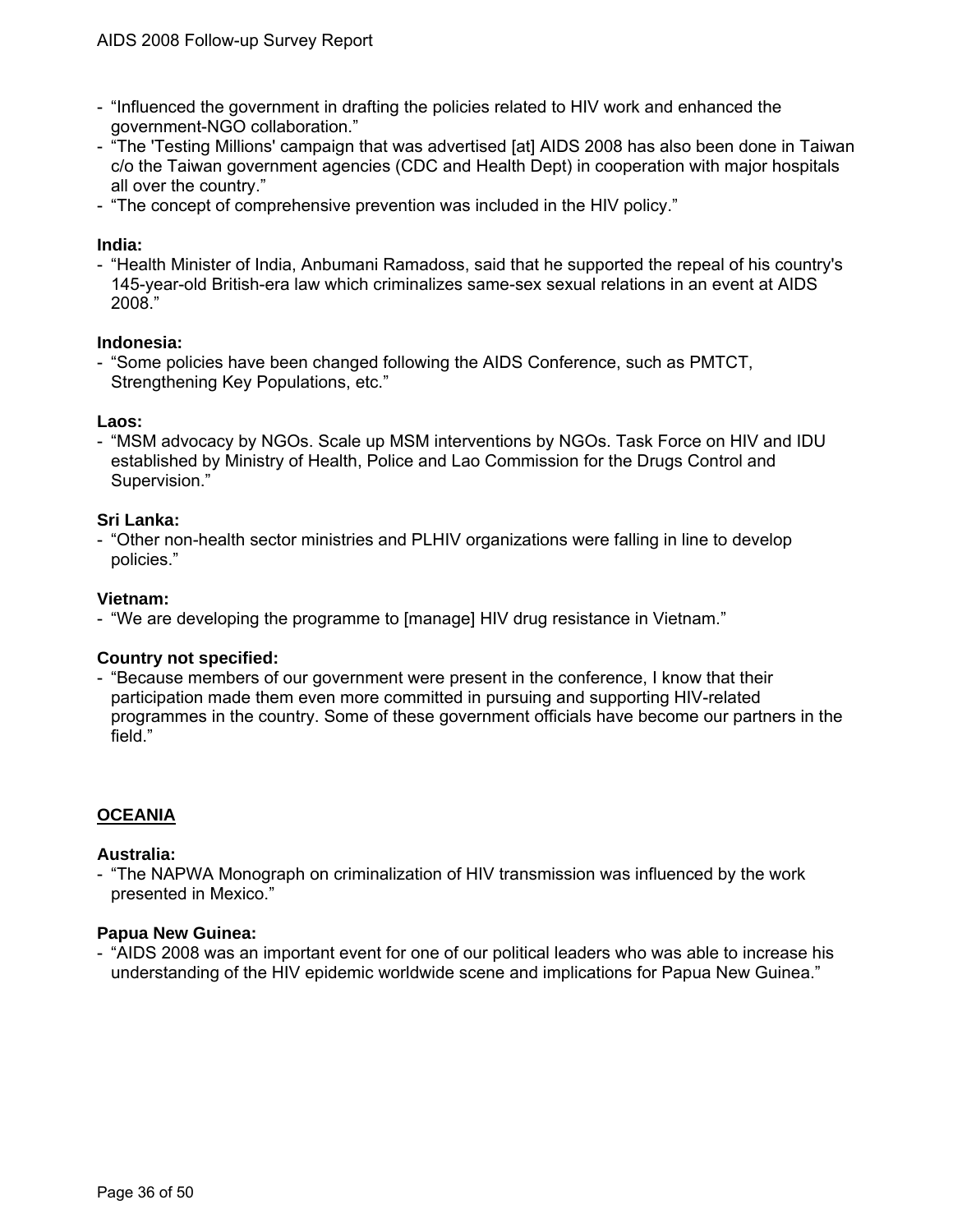# **LATIN AMERICA**

# **Brazil:**

- "The demand for an integrated and comprehensive approach of drug use, TB, hepatitis and HIV has been focused by national AIDS policies."
- "More monitoring and evaluation of the UNGASS in Brazil."
- "We are trying to build a new national policy on testing mental health patients for HIV and offering and distributing condoms in mental health facilities."
- "The most visible point is the influence on advocacy. After the conference, we came back home with more enthusiasm to work to strengthen strategies or change things. I can see many activists and health workers more excited and mobilized to fight HIV. At the same time, the conference stimulated a great discussion about the use of ARVs for common prophylaxis."
- "Co-infections gained more space, reviews of guidelines."

# **Colombia:**

- "Today Colombia has a great discussion about a generic pharmaceutical product, this discussion begun during the Mexico conference."

# **Mexico:**

- "The conference helped to reduce the antiretroviral prices in Mexico."
- "Improvements in health systems, expansion of antiretroviral schemes and increased number of personnel in this area."
- "Our city of Juarez has been considering the creation of a municipal area to supervise sex workers."
- "Effects of anti-homophobia march on Mexican policies."
- "Improvement of the quality care assurance."
- "Civil society is more linked with regional and international partners, the national programme is now working with international standards and using the best practices and guidelines from UNAIDS."
- "AIDS 2008 changed at different levels the vision of this disease, both socially and political level. Moreover, the policy [on] support for HIV research has improved."
- "The conference helped to add pressure to policy makers to talk about HIV, sign agreements and so on."
- "Fight against homophobia and discrimination by Ministry of Health."
- "Mexican Government approved the production of generic, affordable ARVs in the country as a result of the conference."

# **Nicaragua:**

- "Government has been more involved in increasing mechanisms to raise awareness of HIV-AIDS. More resources have been allocated in specialized centres."

# **Venezuela:**

- "The conference ... empowered new leaders who also had the opportunity to attend AIDS 2008."

# **Country not specified:**

- "Contribute to reduce ARV prices … and to develop governmental strategies to reinforce NGOs collaboration to implement AIDS preventive policies."
- "The Ministers' Meeting and Declaration has greatly influenced our work."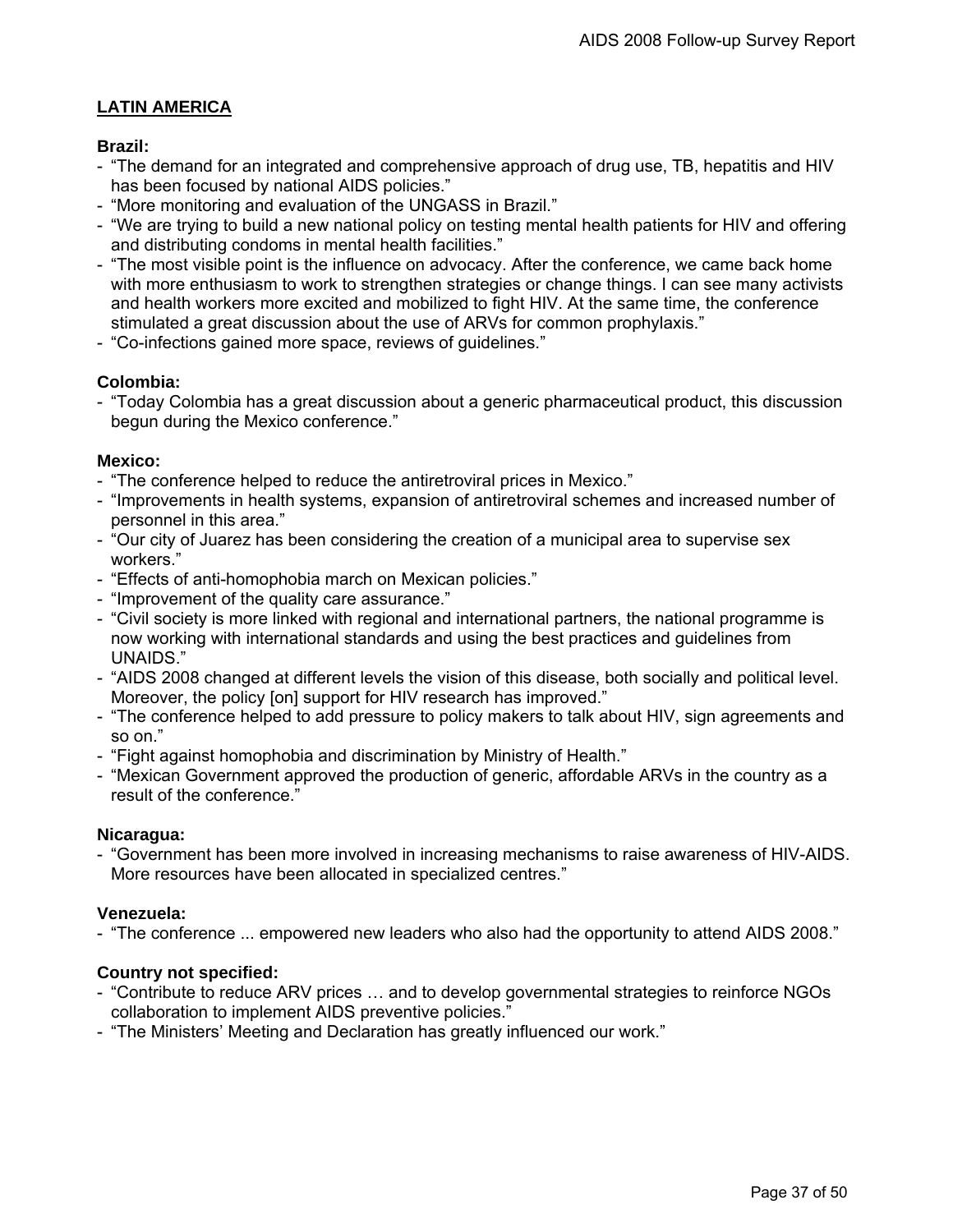# **CARIBBEAN**

#### **Barbados:**

- "Some AIDS organizations have drafted legislation in conjunction with employer bodies/organizations."
- "The policies are now geared toward behavioural change and not just focused on protecting self and others."

#### **Cuba:**

- "Hospitals are using new ARV guidelines."

#### **Haiti:**

- "Last year on 1 December, we had an important march in Jacmel. MSM were openly participating and marching in the streets."

#### **Jamaica:**

- "There are more policies, advocacy and education about HIV in my country [and] persons are now more open to hear and support persons living with HIV."

#### **Saint Lucia:**

- "Caribbean Harm Reduction Coalition was also influenced by the AIDS Conference."

#### **Saint Vincent and the Grenadines:**

- "The Ministry of Health (members attended the conference) is implementing and strengthening data collection and is now moving to build national and regional capacity, to develop a sustainable response to implement a unified approach in addressing the disease, to strengthen monitoring and evaluation, to document strategic information and to integrate responses into the health care system."

#### **Country not specified:**

- "The civil society works better with the National Programme on HIV/AIDS, it is influencing the advocacy agenda in terms of making changes on policies, laws etc., [and] it is influencing the way programmes, activities and intervention are planned for PLHIV."

# **NORTH AMERICA**

#### **Canada:**

- "Strengthening of networks (i.e., sex workers network)."
- "Renewed emphasis on prevention/treatment in youth, female and minority populations."
- "Vaccine was a major topic at AIDS 2008. Canada put money into vaccine research, and this was applauded by most HIV advocates."
- "There is new work and new energy around renewing our country's five-year strategic plan on HIV/AIDS. I can't attribute these developments directly to AIDS 2008 but I do feel that the International AIDS Conference provides a critical venue for mobilizing efforts and energy, for helping to identify key current and upcoming priorities, and for renewing dialogue and vocabularies. So I believe there has been some impact in terms of what is happening in our country that has come out of the conference."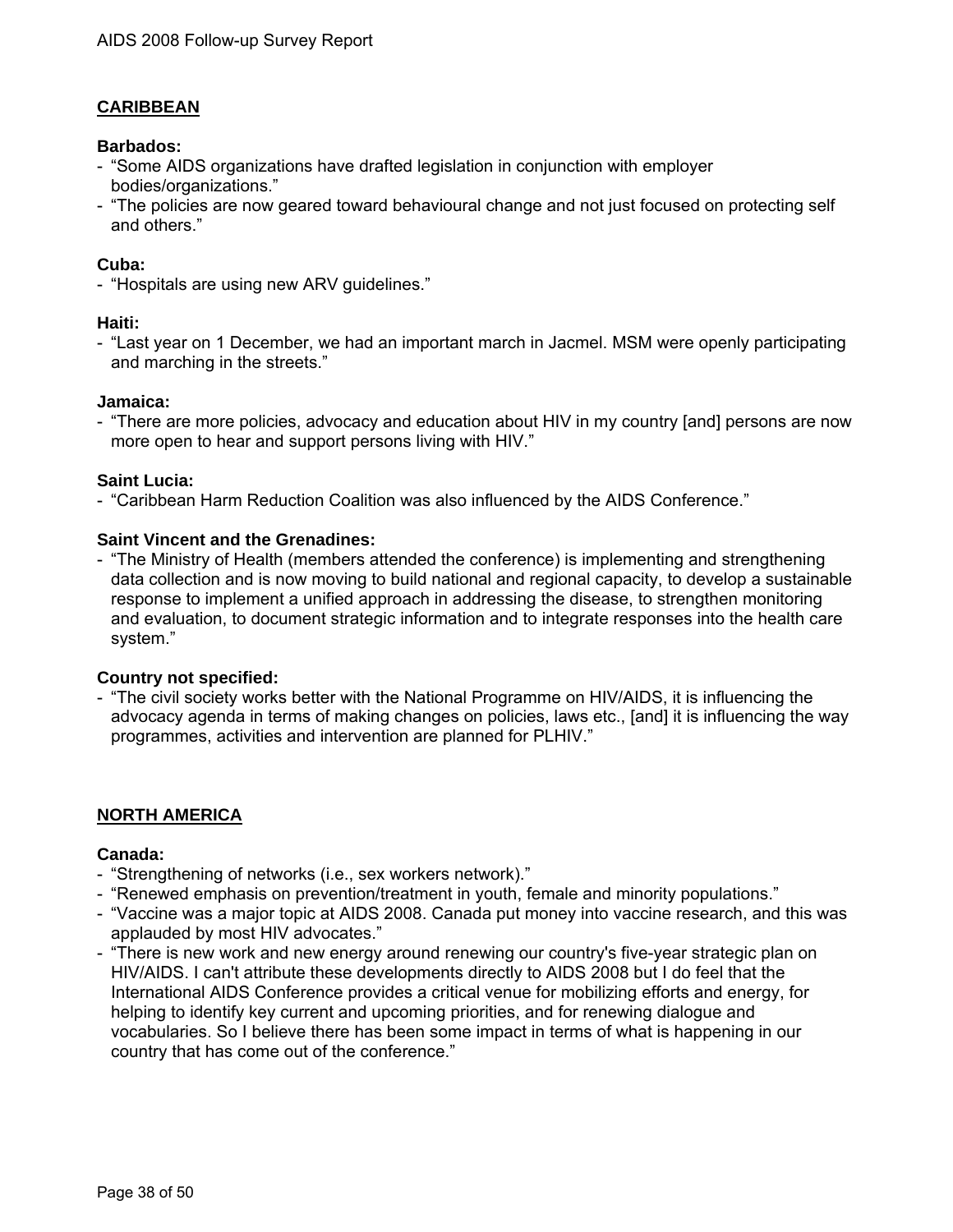# **USA:**

- "The lifting of the US immigration ban was fostered by the publicity and awareness raised at the conference."
- "I think out of AIDS 2008 we saw more advocacy around the impact of HIV on black Americans. This has influenced much of the new campaigns on HIV prevention in the US. Also we saw the removal of the HIV travel ban this year. This is a direct result of advocacy out of AIDS 2008."
- "Helping to repeal the HIV travel ban to the US."
- "The housing satellite held at the AIDS 2008 was instrumental in forging the international housing task force that now works on AIDS housing issues internationally."
- "As a result of the conference, the Department of Education is now working with the Department of Health to design a k-12 HIV Prevention curriculum."
- "Research findings were incorporated into practice."

# **WESTERN AND CENTRAL EUROPE**

#### **Hungary:**

- "More frequent use of drug resistant tests (genotyping) at the time of diagnosis of primary HIV infection by clinicians."

#### **Netherlands:**

- "I understood it influenced and reinforced the policy of the Ministry of Foreign Affairs of the Netherlands and Dutch NGOs."

#### **Norway:**

- "Development of a new national strategy."

# **Sweden:**

- "The sharp critics that Swedish criminal law got at the conference were sure a ringing bell for many of us. That has influenced our advocacy for a change in Swedish criminal law."

# **United Kingdom:**

- "The Swiss study has changed perceptions even within the medical profession and has led to a lot of interesting discussions."
- "I know through the network, a number of women who attended the conference talk about what positive influences it had, like starting small groups that are supporting other people."
- "There are two other organizations involved in HIV/AIDS advocacy, these are the Cayman AIDS Foundation and the Cayman Islands Red Cross."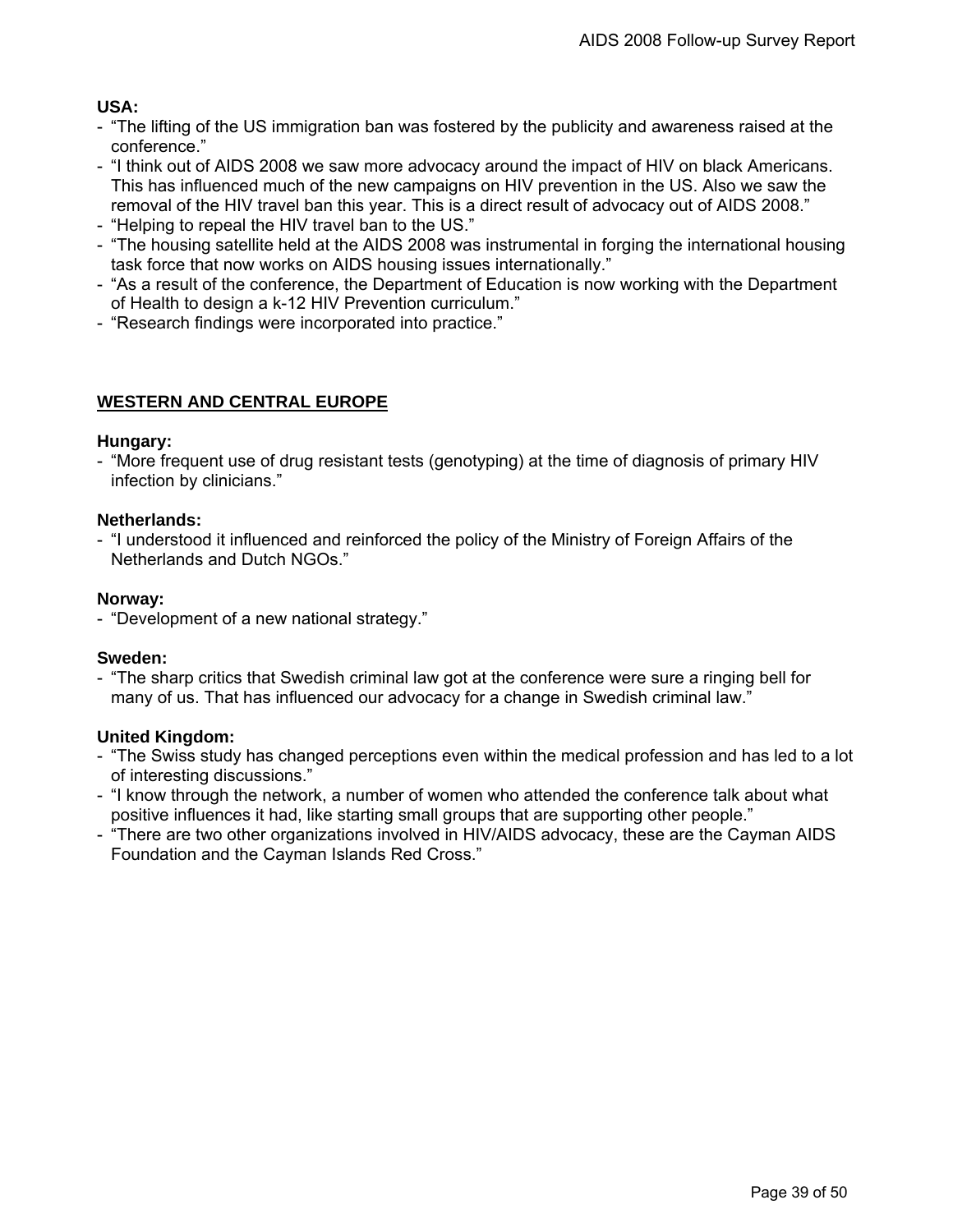#### <span id="page-39-0"></span>**APPENDIX 3 – EXAMPLES OF HOW BENEFITS GAINED AT THE CONFERENCE INFLUENCED DELEGATES' ORGANIZATIONAL WORK**

#### **Contribution to knowledge sharing, awareness campaigns and advocacy work**

- "A stronger advocacy and communication strategy has been set up to disseminate the institution's position papers and policy guidelines." (policy/programme analyst, Brazil)
- "We have started running football tournaments, teaming up with others to raise awareness of HIV." (manager/director, United Kingdom)
- "I shared the new scientific information with my colleagues." (epidemiologist, Pakistan)
- "We have trained community volunteers who work in an ART clinic." (physician, Uganda)
- "Knowledge shared at AIDS 2008 on strategies was used on delivering HIV prevention messages." (nurse, sub-Saharan Africa)

#### **Commencement or expansion/enhancement of programme, initiative or research**

- "We started programmes that focus on prisoners, MSM, and sex workers." (policy researcher, Kenya)
- "We did research on monitoring sexual and reproductive health services for women living with HIV in Botswana." (counsellor, Botswana)
- "I was able to set up a counselling unit within my work to give psycho-social assistance [to] MSM." (activist, Suriname)
- "It was a landmark for the beginning of an HIV clinic in my hospital." (physician, Mexico)
- "It has helped to start new projects related to HIV drug resistance surveillance and on HIV/TB." (physician, India)

# **Networking**

- "The conference helped us make contact with and attract new donors, as well as new members, to our organization." (student, sub-Saharan Africa)
- "It has created a greater interaction with researchers and scholars on social sciences and legal issues, which assists the work." (lawyer, India)
- "We established relationships with a funder, which funds our research on disability and HIV/AIDS." (community-based researcher, Kenya)
- "With the contacts that we have gained, we were able to share ideas on different projects." (other, Trinidad and Tobago)

#### **Improvement of work practices and/or management**

- "This conference has created a great impact in our community, improving the quality of the services that we have been providing." (nurse, United States)
- "This was helpful in better implementing the surveillance in our setting." (epidemiologist, Pakistan)
- "We are better prepared and able to serve needs of the Spanish-speaking population, refugees living with HIV." (psychologist, Canada)
- "We have improved the procedure to communicate the information to our community." (activist, Chile)

# **Change in direction/approach/focus**

- "My organization re-prioritized our activities based on new information from the conference." (activist, North America)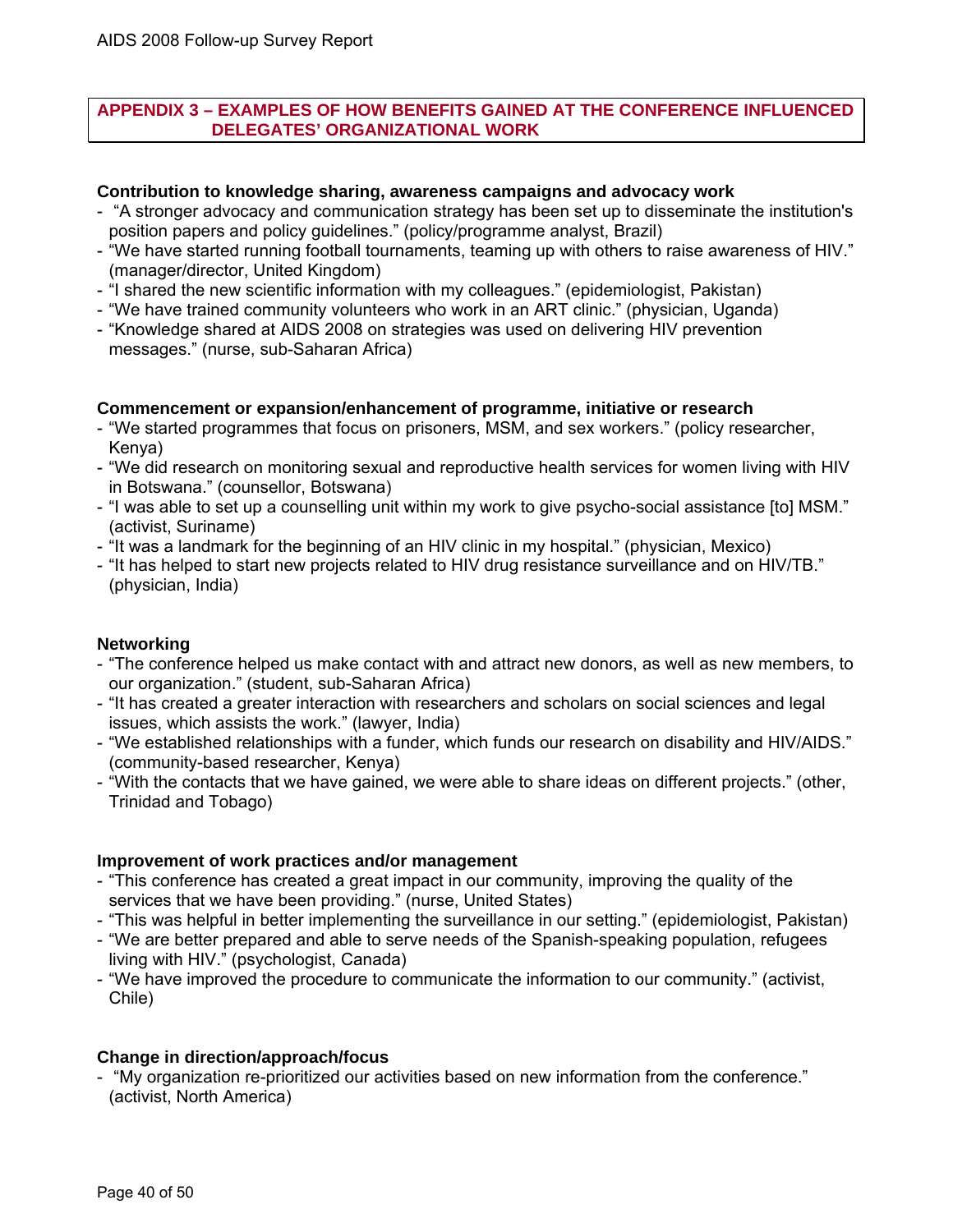- "We started focusing more on the relationship between substance abuse and HIV/AIDS." (activist, Mexico)
- "We changed the approaches used in prevention and treatment of HIV/AIDS." (policy researcher, Kenya)
- "Some of the papers presented led us to identify 'gaps' in the research area, and then allowed us to include those 'gaps' as a focal area." (lawyer, sub-Saharan Africa)
- "My organization used to offer services only to adults, but following my interactions with other organizations during AIDS 2008, we have started to focus on children." (community health worker, Zimbabwe)
- "We have reinforced/implemented our actions in counselling and testing, particularly for the elderly and heterosexual population." (physician, Brazil)
- "We have expanded some HIV/AIDS intervention, especially in reproductive health." (manager/director, Tanzania)
- "We are more focused on … housing as an international civil right and more focused on providing prevention, screening and care to MSM in culturally competent and relevant settings." (advocate/activist, United States)

#### **Better understanding of key issues, new perspectives, affirmation of current focus/strategy, new momentum/motivation**

- "Some reports about implementation of isoniasid preventive programmes for HIV-positive patients in African countries convinced me that it was the right decision to implement TB preventive project in our activity." (health care worker/social services provider, Russia)
- "The conference gave us strength and motivation to continue our work." (policy/administration, Sri Lanka)
- "It helps us to better understand the true effects of HIV/AIDS on an individual and their family." (educator/trainer, Guyana)
- "We renewed our energy and enthusiasm to strengthen HIV/AIDS prevention programmes and activities in our association." (activist, Slovenia)

# **Development or review of policies, strategies, plans, guidelines or protocols**

- "We were able to develop a new strategic plan for the organization for the next five years (2009- 2014)." (social worker, Uganda)
- "Just after attending the conference, we reviewed most of our approaches to see what has worked and not." (manager/director, Zambia)
- "Some of the new ideas presented during the sessions (e.g., community mobilization and involvement) were considered and implemented while planning for 2009." (manager/director, Mozambique)
- "We revisited our strategic plan in order to incorporate new ideals gained during the conference." (social worker, Tanzania)
- "I have designed new study protocols as a result of attending the conference." (physician, United States)

# **Other**

- "Today we are more accepted and the community has more confidence in our work." (communitybased researcher, Brazil)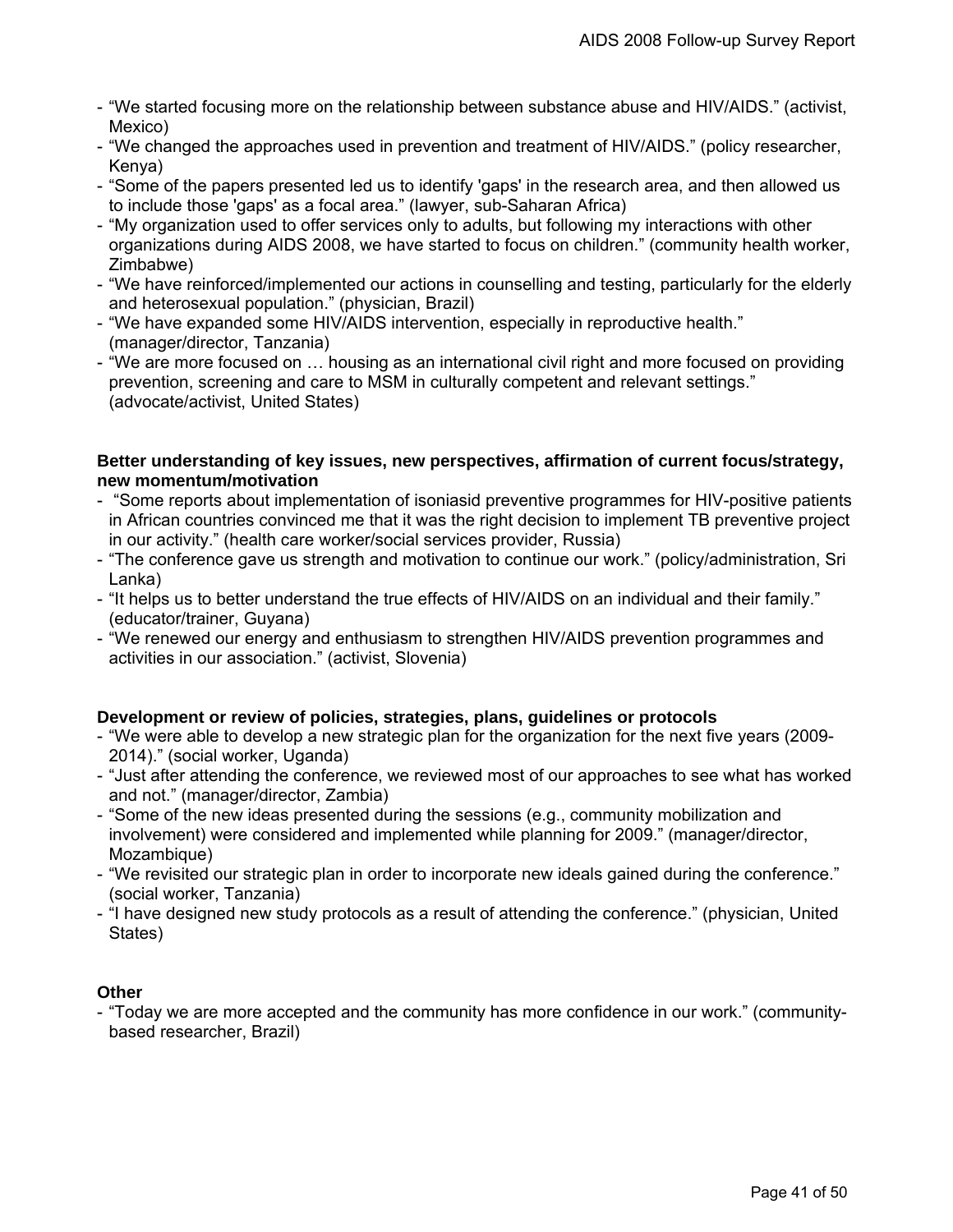# <span id="page-41-0"></span>**APPENDIX 4 – EXAMPLES OF HOW BENEFITS GAINED AT THE CONFERENCE INFLUENCED DELEGATES' WORK**

# **Influence (the respondent's) work focus, approach and/or practice**

- "I reviewed our PMTCT programme, by best use of ARVs and good support of women coming [into] our ambulatory treatment centre." (physician, Congo)
- "I have increasingly integrated nutrition and food security thinking into treatment programming." (nurse, sub-Saharan Africa)
- "I have changed my practice according to updated skills in paediatric HIV care." (physician, Burundi)
- "The new knowledge I obtained in the conference helped me to improve my intervention and to offer a better service." (social worker, Mexico)
- "We are implementing tools to more accurately capture qualitative and quantitative data from our programmes." (skills building trainer, United States)
- "I gave more attention [to] providing access to HIV-related services for people with disability." (physician, Ethiopia)
- "I incorporated knowledge about syphilis prevention into my HIV and STI prevention work." (manager/director, Australia)
- "Our prevention efforts have now focused much more on multiple concurrent partners." (social worker, Namibia)
- "It provides me with the opportunity to frame the work I do in a way that aligns with what is going on internationally." (public servant, Canada)
- "It reinforces HIV prevention activities and ensures that the interventions are evidence based." (social or behavioural scientist, sub-Saharan Africa)
- "I found new and original ways to implement prevention programmes for young MSM." (activist, Mexico)
- "I have intensified door-to-door HIV awareness and testing since people have problems with transport due to poor road infrastructure and money problems." (nurse, Malawi)

# **Share information, raise awareness and/or build capacity**

- "I have disseminated the information I gathered to my colleagues at two seminars organized by my organization. I also had a media briefing with a TV channel and print media." (policy/administration, Sri Lanka)
- "It influenced content in a course taught to undergraduate students." (teacher/lecturer, United States)
- "I did a workshop on reproductive health with women living with HIV/AIDS, discussing dangers of unsafe abortions in the community." (community health worker, Malawi)
- "I bring updated information to other health offices and people living with AIDS/HIV." (advocate/activist, United States)
- "I began to mentor others by email." (prevention scientist, United States)
- "I introduce updated news to Chinese readers through the mailing list." (community-based researcher, China)

# **Design and/or start a new project or research**

- "I have developed a church-based HIV prevention programme being implemented by six northern Anglican Diocese in the Province of the Church of Uganda." (social or behavioural scientist, Uganda)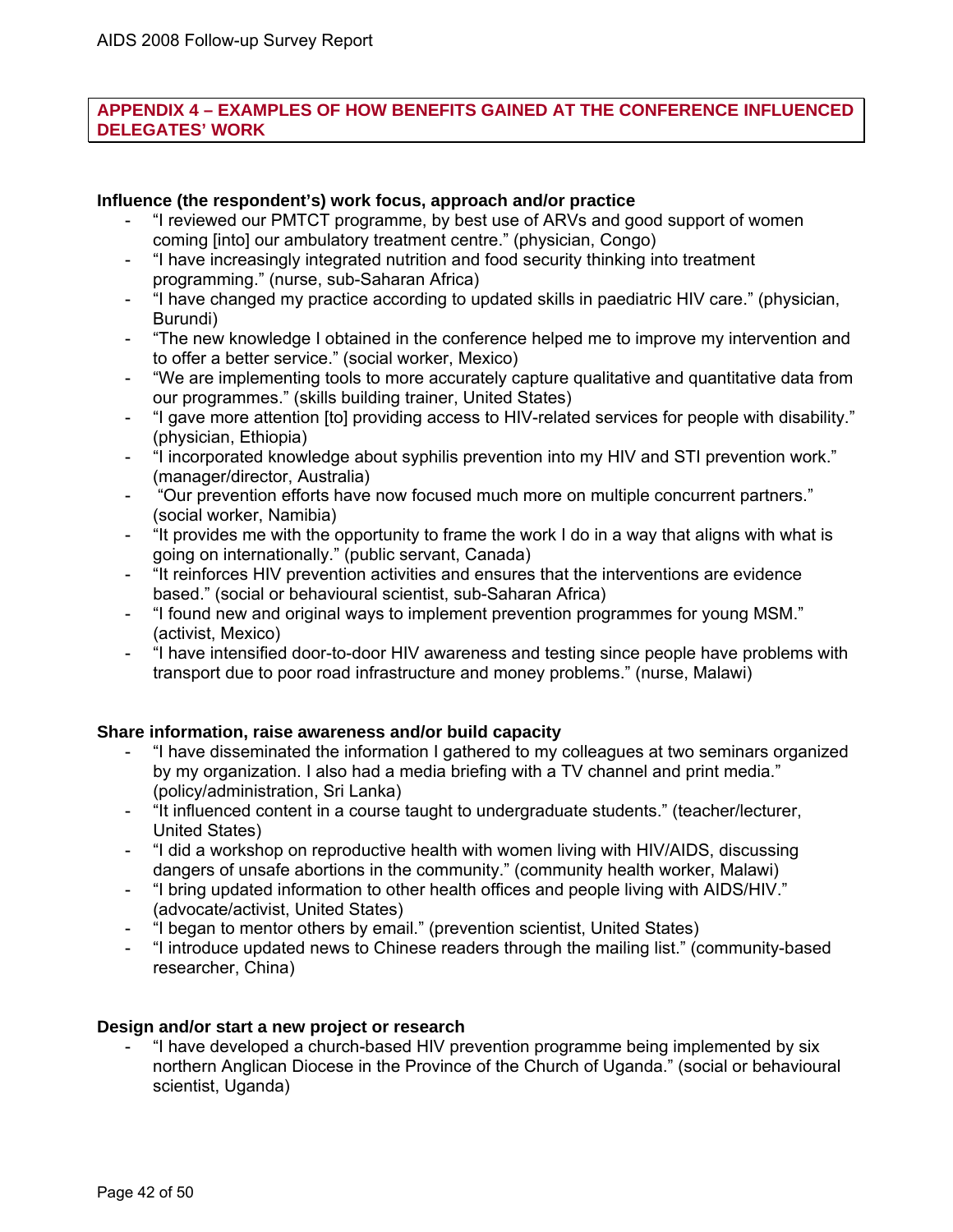- "I developed the 'Peertrepreneurship Ventures' aimed at transforming peer educators into social entrepreneurs." (manager/director, Philippines)
- "I have been part of an initiative to develop a new ART in South Africa." (clinical scientist, United States)
- "I developed an analysis of inflammatory metrics associated with response to antiretroviral agents." (physician, United States)
- "I contributed to developing a new nursing programme." (nurse, Zambia)
- "I started an HIV/AIDS education program for girls of rural areas of Pakistan." (activist, Pakistan)
- "I started a research on social policy aspects of the epidemic and living conditions of PLHIV." (community-based researcher, Norway)

# **Start new or strengthen existing collaboration**

- "I explored new collaborations with colleagues in countries where we have existing projects." (administrator, sub-Saharan Africa)
- "We started international partnerships." (manager/director, France)
- "I strengthened links and collaboration with the Global Forum on HIV and MSM." (policy/programme analyst, Middle East or North Africa)
- "I work in partnership with another organization in order to increase the quality of our AIDS work." (manager/director, Mexico)
- "I developed new networks with Latin American researches and currently we are in Central America and Mexico-Guatemala border making collaborative projects." (social or behavioural scientist, Latin America)
- "I was able to join an international youth AIDS organization and with them, expand my outreach." (advocate, North America)
- "I joined the Youth Coalition for Sexual and Reproductive Health and I also integrated the Peru Youth Force for the Latin American Forum on HIV and STI." (peer educator, Brazil)

#### **Support policy and advocacy**

- "I had the chance to empower my advocacy work in the access-to-treatment field." (advocate, Latin America)
- "I have shared the effects of stigma and discrimination with many persons, especially youths." (community health worker, Caribbean)
- "I review existing policies in my country and work in partnership with existing organizations to lobby and advocate for the PLHIV and AIDS rights." (manager/director, Lebanon)
- "I became more determined to, and concretely began efforts at, combating homophobia in my home country, and the government's insufficient action to address this structural drive of HIV epidemic." (activist, United States)
- "I established an advocacy programme for disability and HIV/AIDS." (community-based researcher, Kenya)

#### **Increase (the respondent's) motivation, commitment to and involvement in the HIV response**

- "It reinvigorated the efforts and increased the motivation." (other, sub-Saharan Africa)
- "I have been much more active in the subject, as well as volunteering and interning." (undergraduate student, United States)
- "It changed my view regarding work with vulnerable women and other target groups." (manager/director, Tajikistan)
- "I am more committed to PLHIV." (community health worker, Mexico)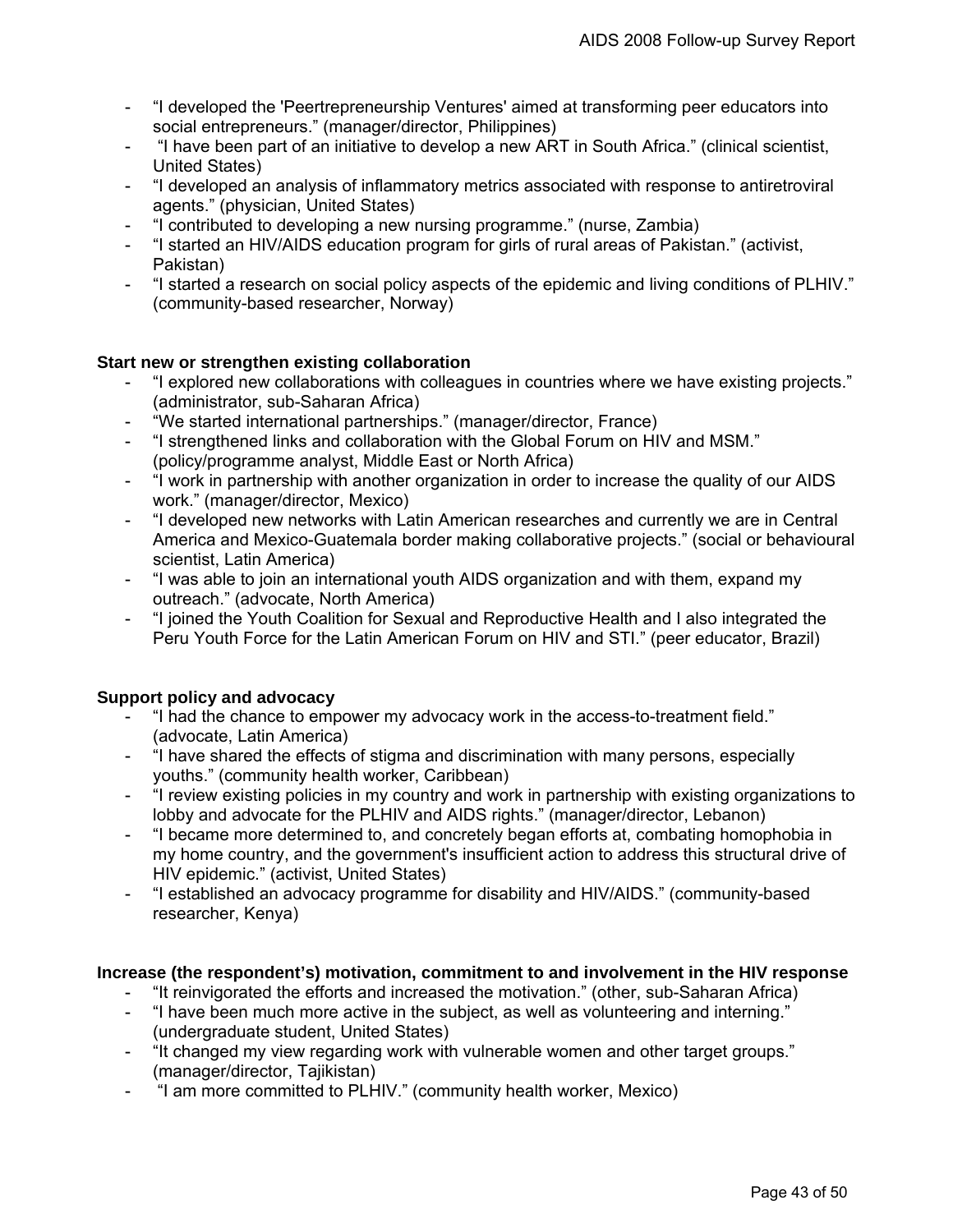- "It encouraged me to continue doing work in this area of research." (social or behavioural scientist, United States)
- "It gave me good ideas about the dissemination of research findings to non-researchers who do work on HIV/AIDS." (social or behavioural scientist, United States)
- "I return to work in HIV/AIDS, after several years of working in other areas." (communitybased researcher, Mexico)
- "I applied to medical school after AIDS 2008 in order to become a HIV specialist, and to take care of the patients who are living with HIV/AIDS." (student, Canada)

#### **Refine and/or refocus current research**

- "I changed some of the way I present information and conduct research." (media representative, United States)
- "It gave me better research design concepts to help collect multivariate data with limited resources. I also learnt how to best overcome retention challenges faced by my ongoing longitudinal research projects." (social or behavioural scientist, South Africa)
- "I started planning and organizing my experiments in another way." (biology or pathogenesis researcher, Bulgaria)
- "I refocused my research on young MSM populations." (social or behavioural scientist, United States)
- "The conference allowed me to rethink my studies and research strategies, adding new ideas and methods to my study about survival of patients living with HIV/AIDS for more than 10 years." (epidemiologist, Brazil)

#### **Increase (the respondent's) knowledge, awareness, understanding of key HIV-related issues and resulting priorities**

- "I have a better understanding of the many HIV-positive refugees from Africa, the Caribbean and Latin America." (community health worker, Canada)
- "I learnt about a specific topic: anorectal sexual health." (psychologist, Mexico)
- "I learnt a lot more about stigma that can be encountered and I am much more aware of it now." (physician, Brazil)
- "I am more aware to fight criminalization of transmission both in my country and internationally." (social or behavioural scientist, Norway)
- "The research works in the conference updated my knowledge." (biology and pathogenesis researcher, Mexico)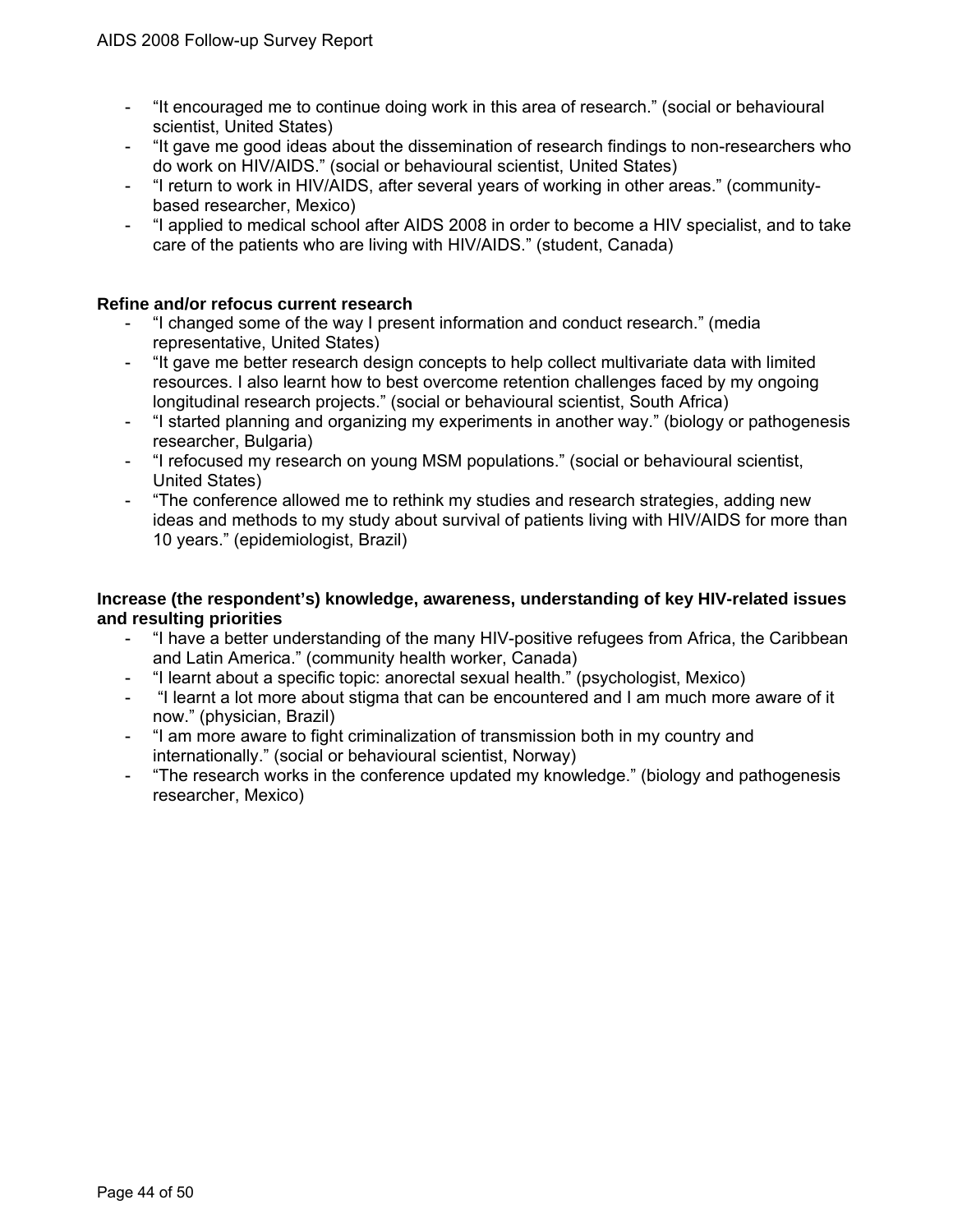# <span id="page-44-0"></span>**APPENDIX 5 – AIDS 2008 FOLLOW-UP SURVEY FORM**

**Thank you for verifying the below information.** 

\*First Name:

\*Last Name:

\*Email Address:

*All fields with an asterisk (\*) are required.*

**→ Was AIDS 2008 your first International AIDS Conference? (Select one)** 

- □ Yes
- $\Box$  No (Answer next question)

 $\rightarrow$  Which conference(s) did you attend? (Select all that apply)

- $\Box$  AIDS 2000, Durban
- $\Box$  AIDS 2002, Barcelona
- □ AIDS 2004, Bangkok
- $\Box$  AIDS 2006, Toronto

#### → Thinking back to AIDS 2008, can you recall the most important things you gained from **attending?**

*Please be as specific as possible and provide concrete examples. For example: new knowledge on vertical transmission, affirmation of current practice or research, renewed sense of purpose, new contacts/opportunities for collaboration, etc.* 

# → Did you keep contact with people you met for the first time at AIDS 2008? (Select one)

 $\Box$  Yes (Answer question number 3.2. and 3.1.)

 $\Box$  No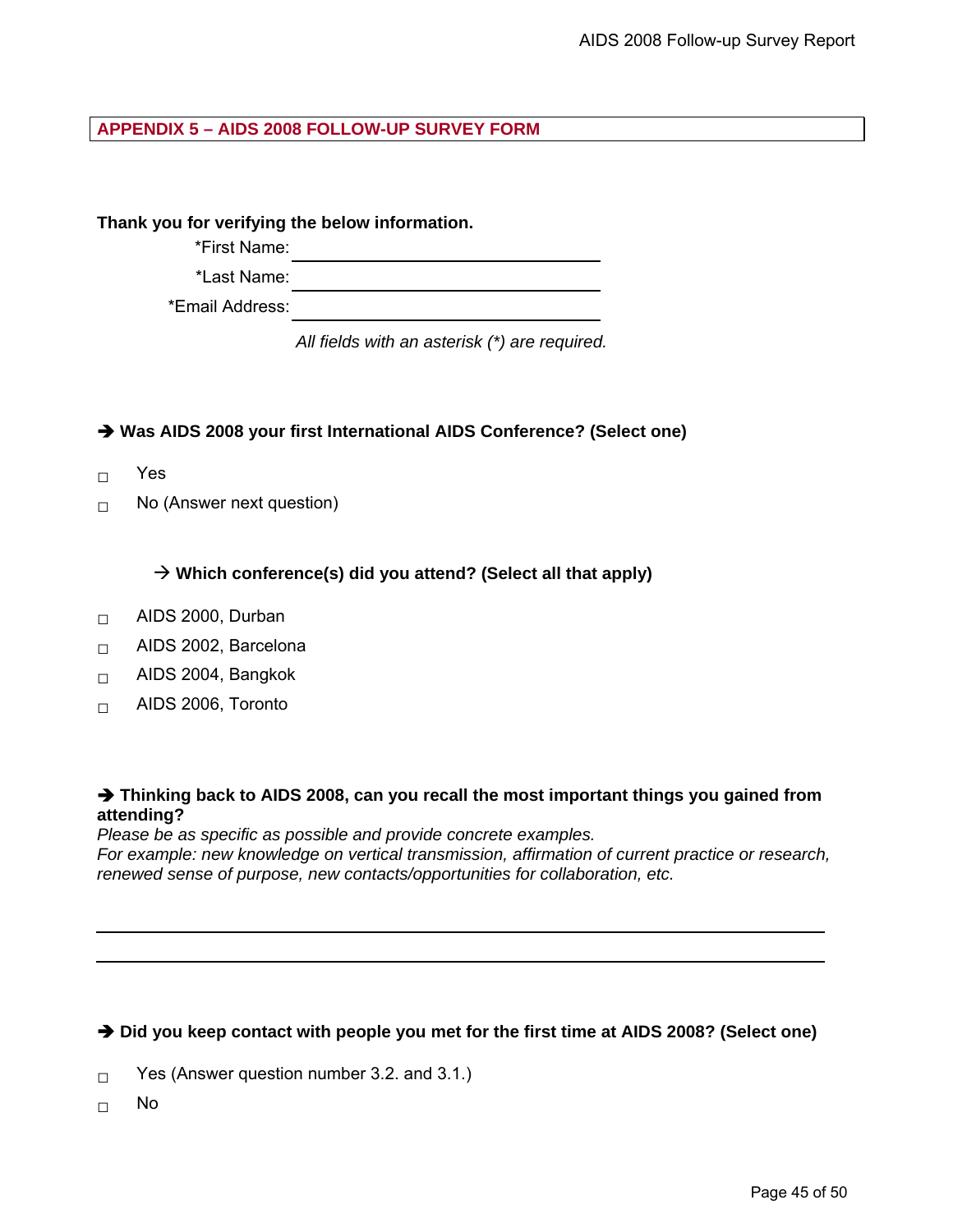# → With how many approximately? (Select one)

- $\Box$  1 to 5
- $\Box$  6 to 10
- $\Box$  11 to 15
- $\Box$  16 to 20
- □ Over 20

#### $\rightarrow$  To do what? (Select all that apply)

- $\Box$  Create a new partnership
- $\Box$  Join an existing partnership
- $\Box$  Informal exchange of knowledge, lessons learnt, suggested solutions
- $\Box$  Other (please specify):

#### → Did AIDS 2008 give you the opportunity to strengthen collaboration/network with existing **partners (i.e., people you already knew before AIDS 2008)? (Select one)**

- □ Yes
- □ No

# → Have you done anything differently in your HIV work as a result of attending AIDS 2008? **In other words, did the conference influence your work in any way? (Select one)**

- $\Box$  Yes (Answer next question)
- $\Box$  No (Answer second question)

#### → What have you done?

#### → Was there a reason for this?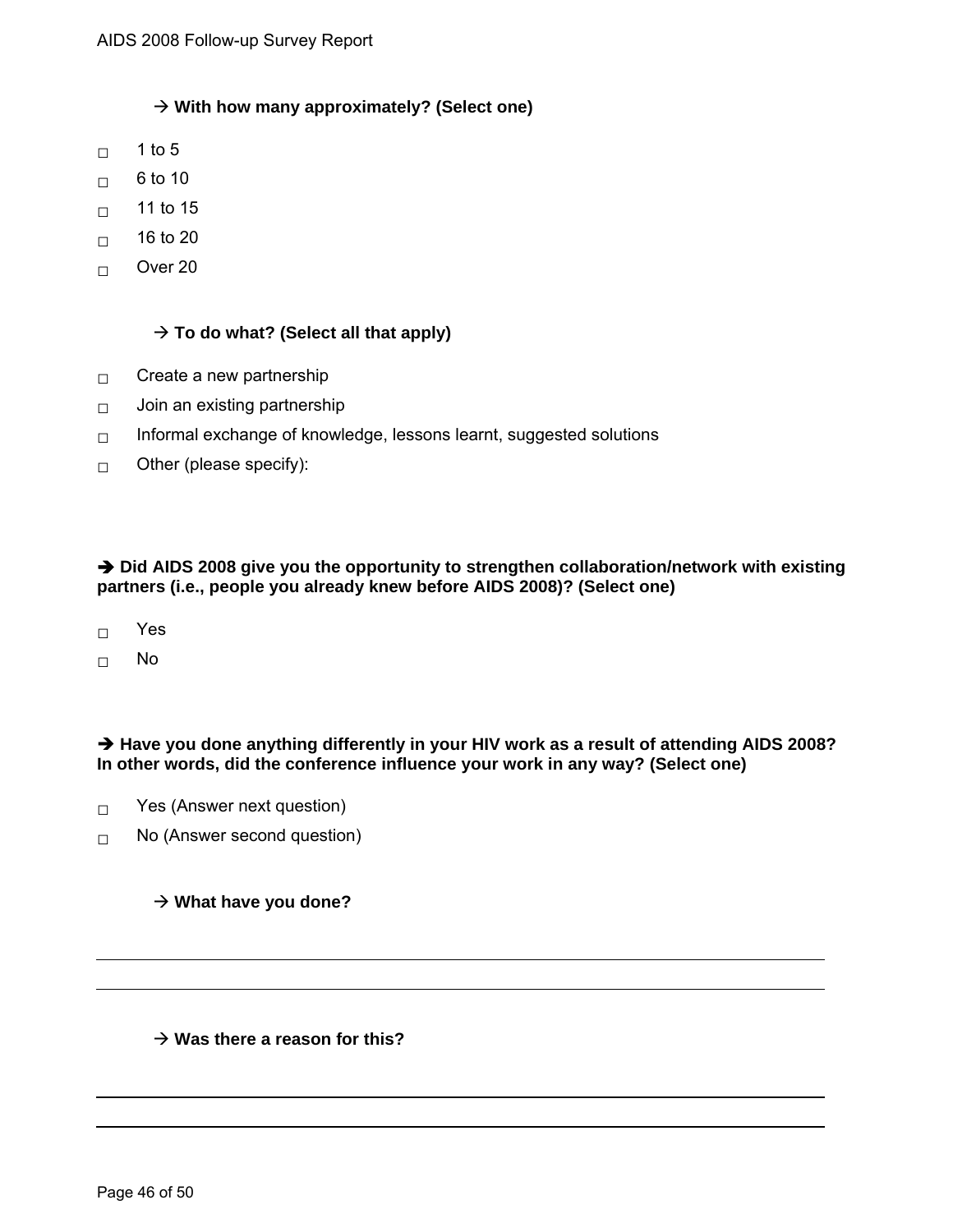→ Did AIDS 2008 directly influence any of the HIV work undertaken in your organization? **(Select one)** 

- $\Box$  Yes (Answer next question)
- $\Box$  No
- $\Box$  Don't know

 $→$  **Please describe:** 

→ Outside your organization, are you aware of AIDS 2008 influencing HIV work, policies or **advocacy in your country? (Select one)** 

- $\Box$  Yes (Answer next question)
- $\Box$  No
- □ Don't know

 $→$  **Please describe:** 

That's the end of the survey except for some details…

# → What was your main track of interest at AIDS 2008 (i.e., the track in which you attended **most sessions)? (Select one)**

- $\square$  Track A: Biology and Pathogenesis of HIV
- $\Box$  Track B: Clinical Research, Treatment and Care
- $\Box$  Track C: Epidemiology, Prevention and Prevention Research
- $\neg$  Track D: Social, Behavioural and Economic Sciences
- $\Box$  Track E: Policy and Political Sciences
- $\Box$  I had no main track of interest
- $\Box$  I don't remember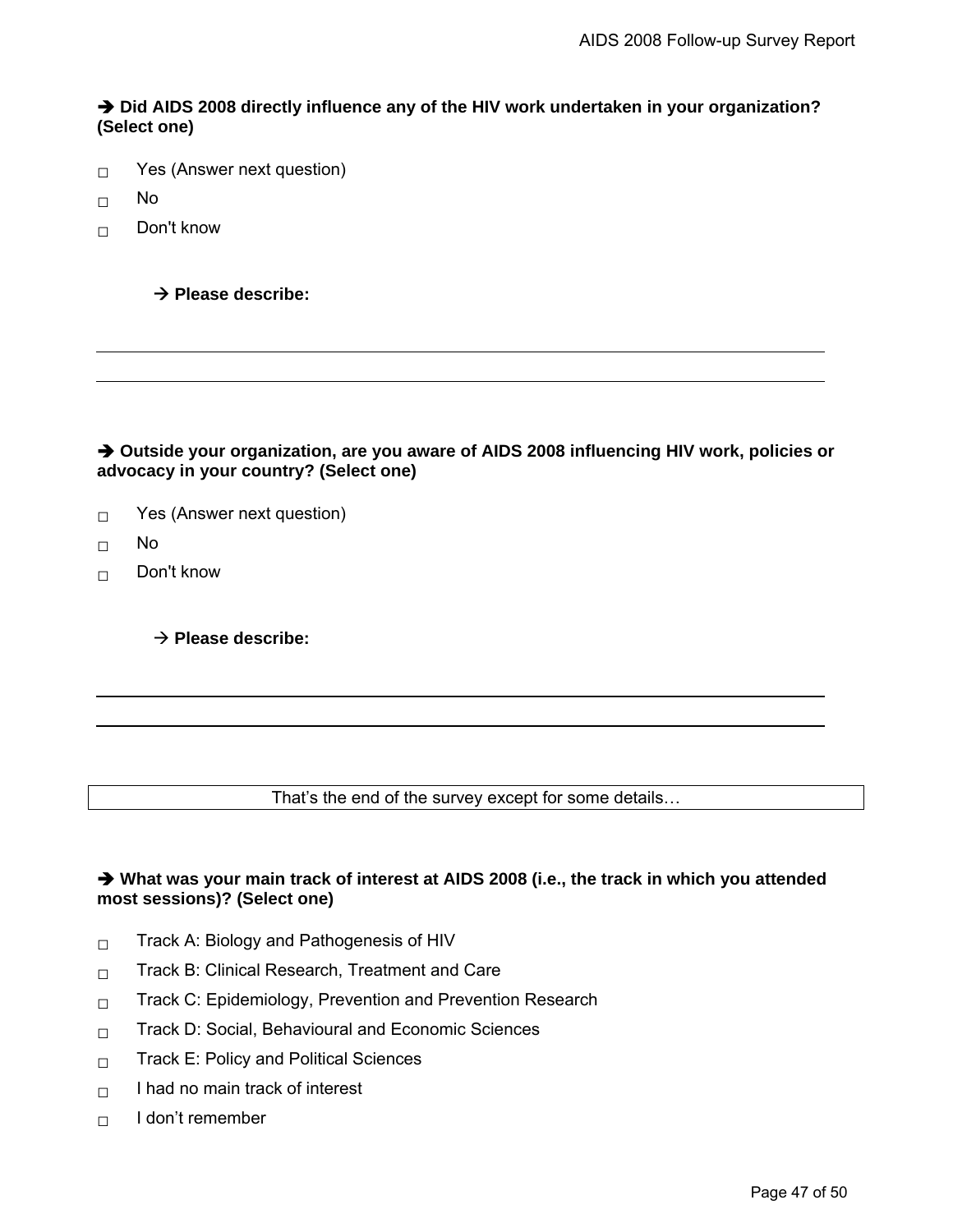→ What is your main occupation/profession in relation to HIV? (Select one)

- □ Physician
- □ Nurse
- $\Box$  Community health worker
- □ Pharmacist
- □ Psychologist
- □ Counsellor
- $\Box$  Social worker
- $\Box$  Traditional or complementary therapy practitioner
- $\Box$  Lab technician
- $\Box$  Other health care worker/social services provider
- $\Box$  Biology and pathogenesis research
- $\Box$  Clinical Science
- $\neg$  Prevention Science
- □ Epidemiology
- $\Box$  Social or Behavioural Science
- □ Economic Research
- □ Policy Research
- $\Box$  Community-based Research
- $\Box$  Other researcher
- □ Teacher/lecturer
- $\nabla$  Print journalist Newspaper/journal/e-publication
- □ Broadcast journalist Radio
- $\Box$  Broadcast journalist Television
- $\square$  Freelance journalist
- $\Box$  Community-based journalist
- $\Box$  Other media representative
- □ Policy/programme analyst
- □ Manager/director
- □ Public servant
- □ Administrator
- $\Box$  Other policy/administration
- □ Advocate
- □ Activist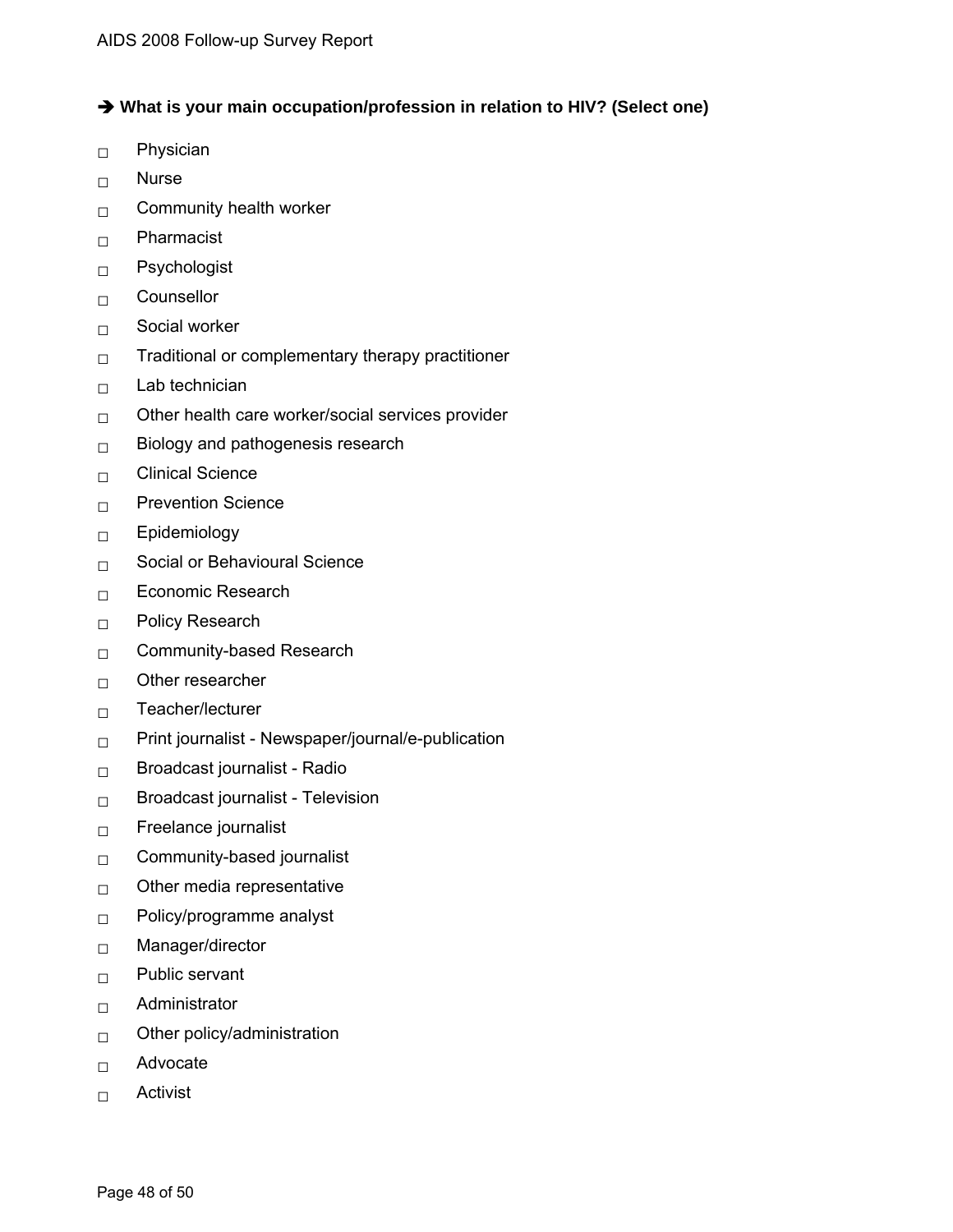- $\Box$  Other advocate/activist
- □ Undergraduate
- $\Box$  Postgraduate
- $\Box$  Post-doctoral
- $\Box$  Other student
- $\Box$  Lawyer
- □ Funder
- $\Box$  Skills building trainer
- $\Box$  Peer educator
- $\Box$  Other educator/trainer
- □ Other

# **→** Approximately, for how many years (full or part time) have you worked in HIV? (Select **one)**

- $\Box$  Less than 2
- $\Box$  Between 2 and 5
- $\Box$  Between 6 and 10
- $\Box$  Between 11 and 15
- $\Box$  More than 15

→ What is your main affiliation/organization in HIV/AIDS? (Select one)

- □ Hospital/clinic
- $\Box$  Academia (university, research institute, etc.)
- $\Box$  Government
- $\Box$  Intergovernmental organization (e.g., United Nations, UNAIDS, WHO)
- $\Box$  Grassroots community-based organization
- □ People living with HIV/AIDS group/network
- $\Box$  Faith-based organization
- $\Box$  Other non-governmental organization
- $\Box$  Charitable foundation
- $\Box$  Trade union
- □ Cooperative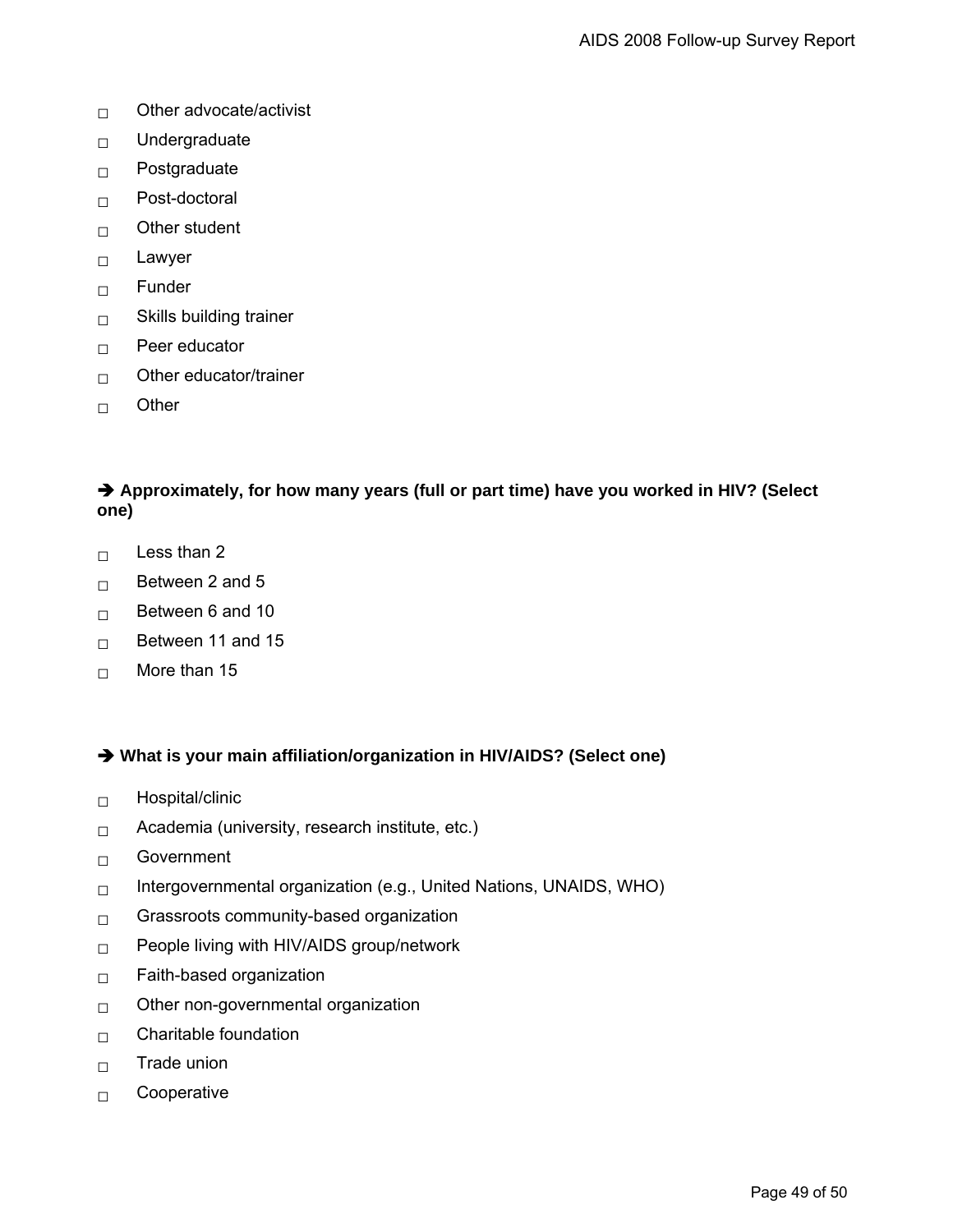- □ Pharmaceutical company
- $\nabla$  Private sector (other than pharmaceutical company)
- □ Media organization
- □ Self-employed/consultant
- □ Other

Î **In which country do you mainly work? (Scrolling menu)**